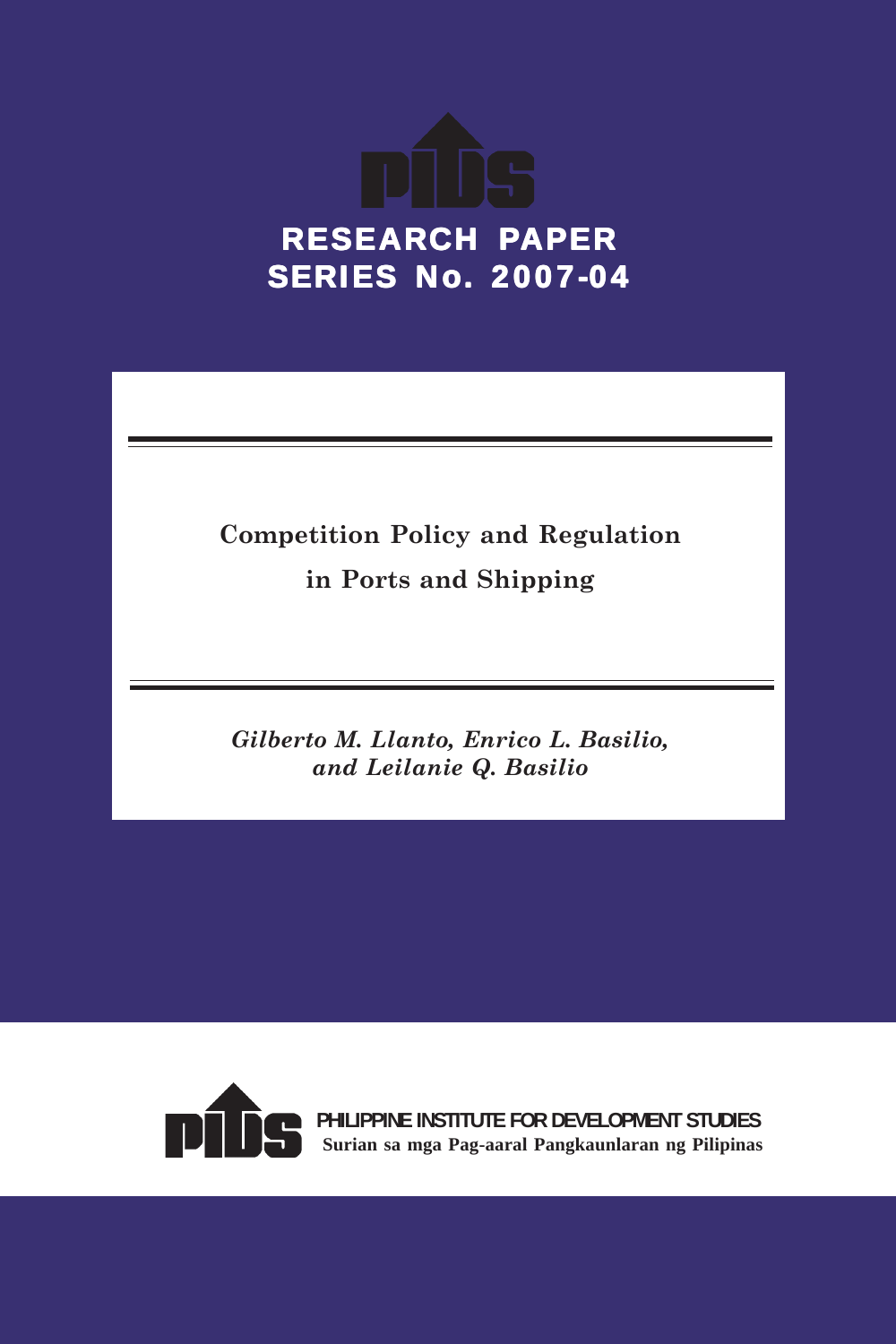Gilberto M. Llanto is former Vice-President and currently Senior Research Fellow at the Philippine Institute for Development Studies (PIDS), and former Deputy Director General of the National Economic and Development Authority. Enrico L. Basilio is concurrently Vice-President and Director of the Transport and Logistics Institute, Center for Research and Communication, and Economist, School of Economics, University of Asia and the Pacific. Leilanie Q. Basilio is Research Associate at PIDS.

This paper was written under the PIDS-World Bank Competition Policy Project.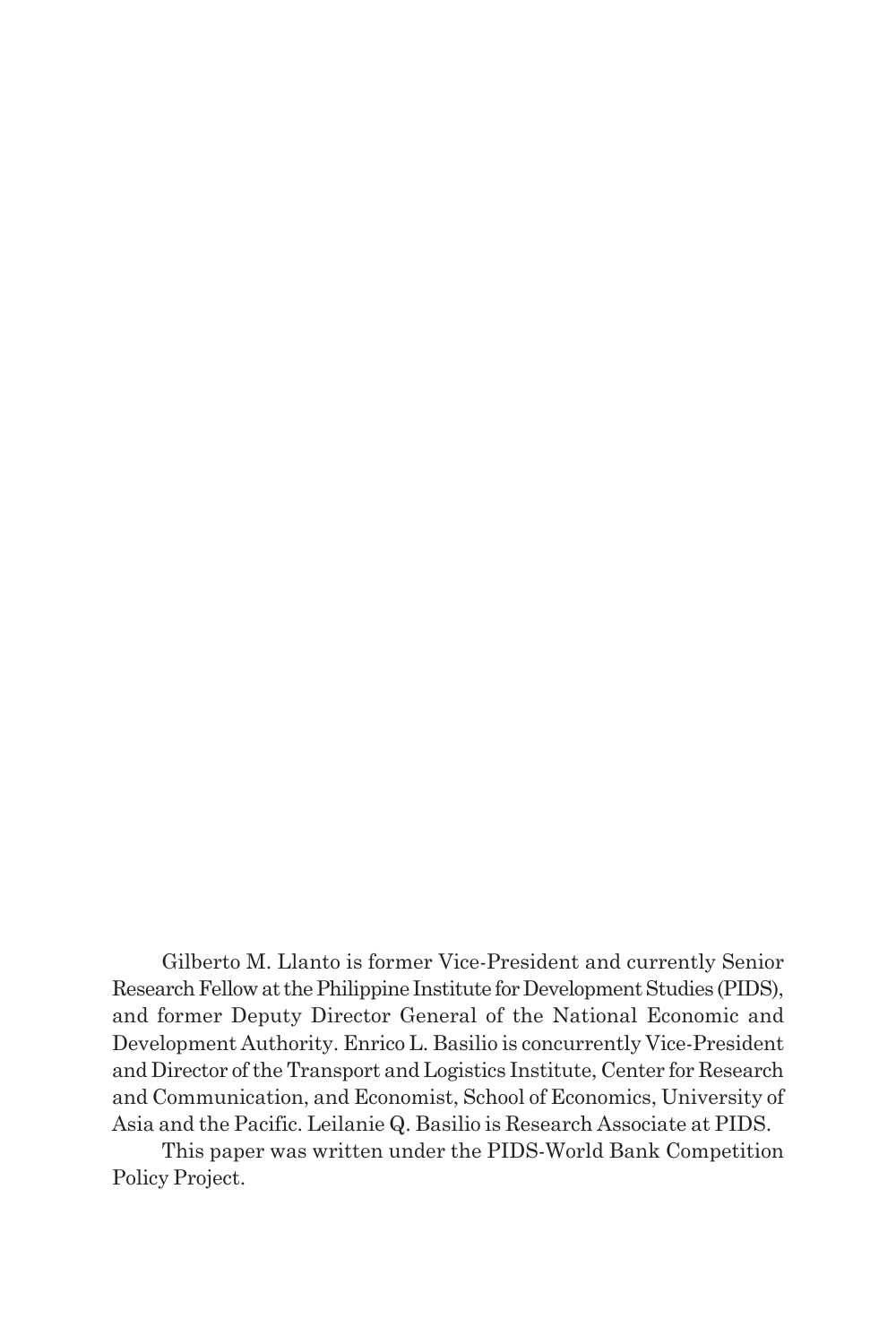## **Competition Policy and Regulation**

## **in Ports and Shipping**

### *Gilberto M. Llanto, Enrico L. Basilio, and Leilanie Q. Basilio*

RESEARCH PAPER SERIES NO. 2007-04



**PHILIPPINE INSTITUTE FOR DEVELOPMENT STUDIES Surian sa mga Pag-aaral Pangkaunlaran ng Pilipinas**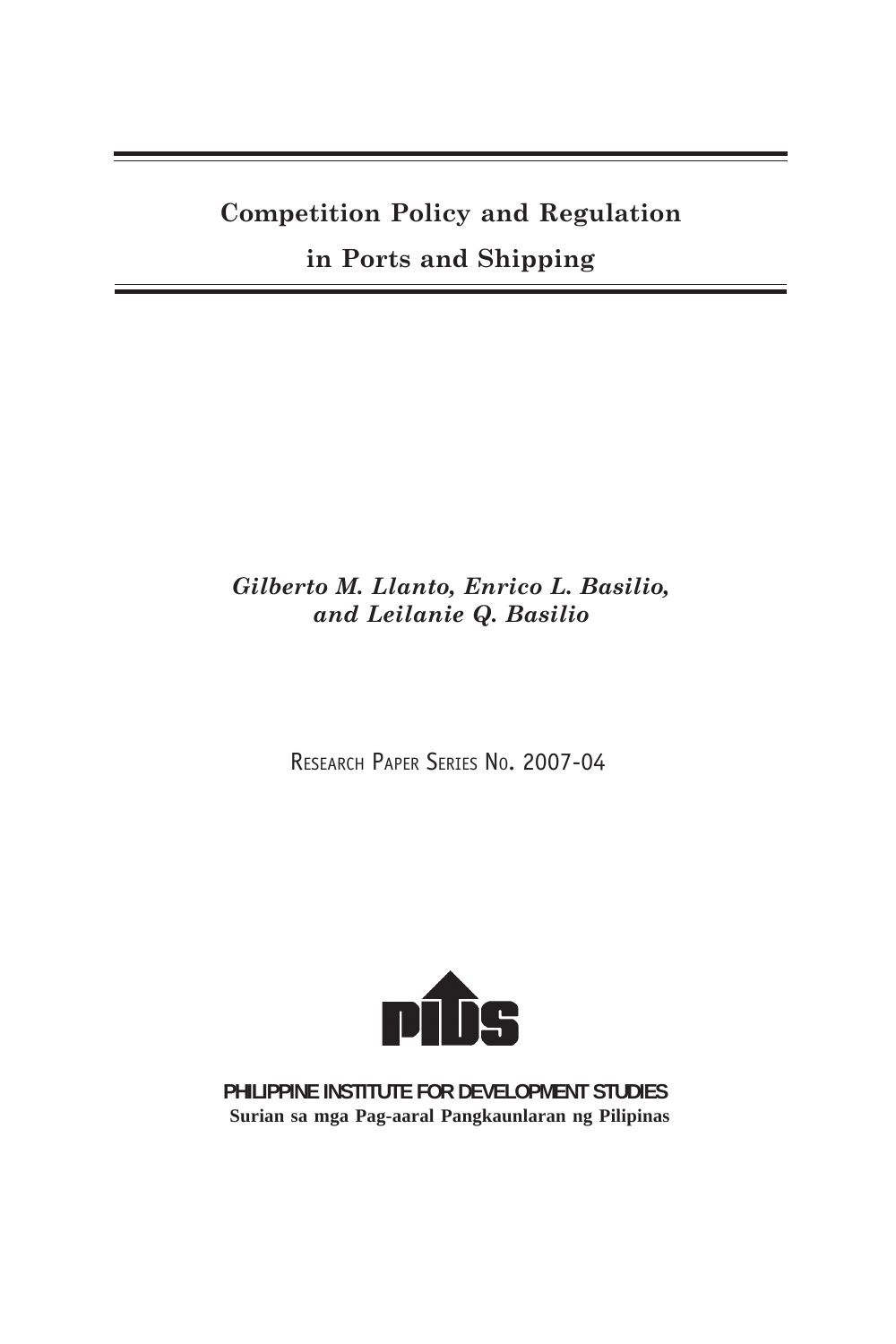Copyright 2007 Philippine Institute for Development Studies

Printed in the Philippines. All rights reserved.

The views expressed in this paper are those of the authors and do not necessarily reflect the views of any individual or organization. Please do not quote without permission from the authors or PIDS.

Please address all inquiries to:

Philippine Institute for Development Studies NEDA sa Makati Building, 106 Amorsolo Street Legaspi Village, 1229 Makati City, Philippines Tel: (63-2) 893-5705 / 894-2584 Fax: (63-2) 893-9589 / 894-2584 E-mail: publications@pidsnet.pids.gov.ph Website: http://www.pids.gov.ph

ISSN 1908-3297 RP 07-12-500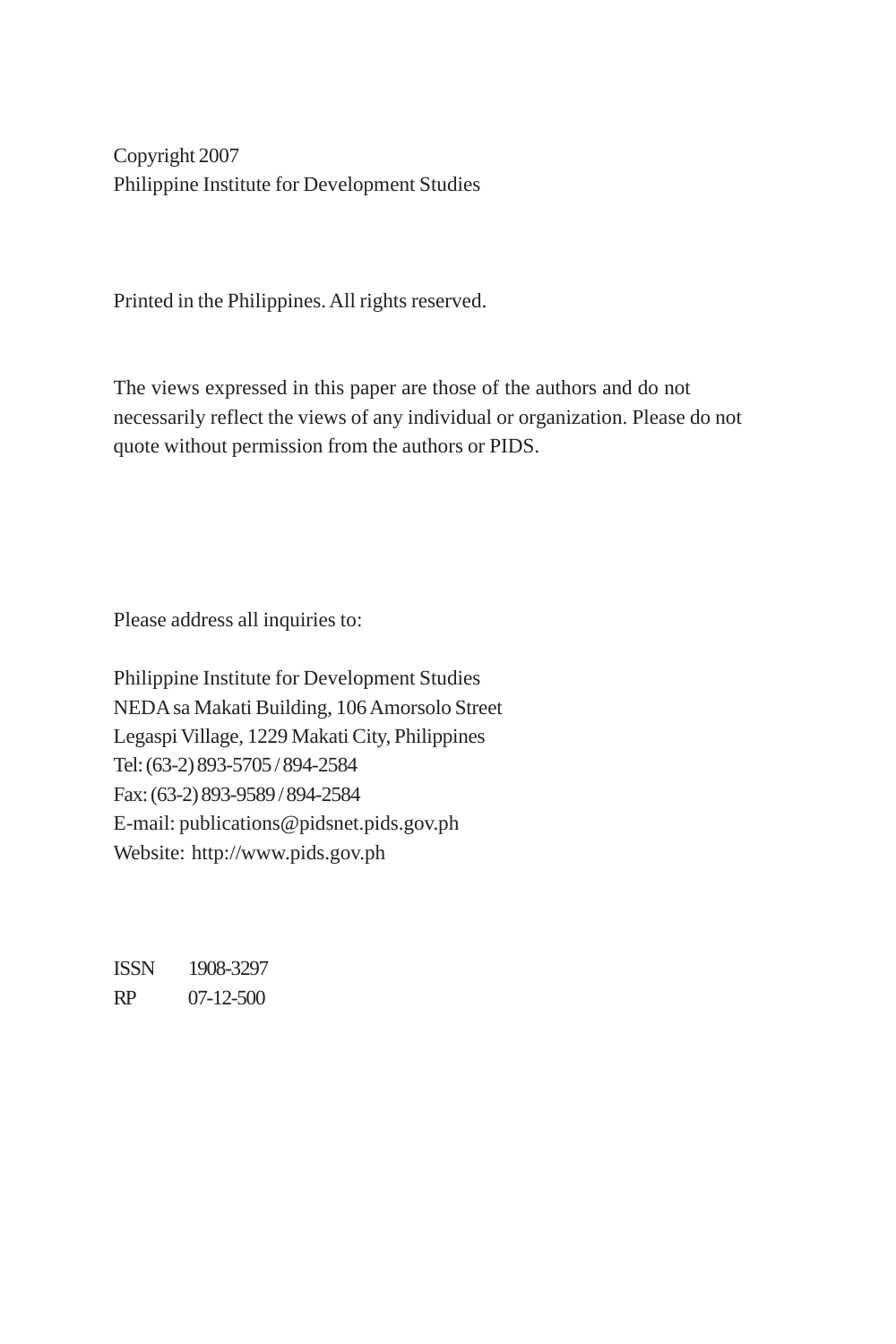## **Table of Contents**

|                | List of Tables, Figures, and Boxes                                                                        | $\iota\upsilon$     |
|----------------|-----------------------------------------------------------------------------------------------------------|---------------------|
|                | List of Abbreviations                                                                                     | $\upsilon$          |
| Abstract       |                                                                                                           | vii                 |
| 1              | Introduction                                                                                              | 1                   |
| $\overline{2}$ | Competition and Regulation: Some Remarks                                                                  | 3                   |
| 3              | State of Competition and Regulation of Ports                                                              | 7<br>$\overline{7}$ |
|                | Significance of Port Efficiency<br>Direction of Reforms in the Port Industry                              | 8                   |
|                | The Philippine Port System                                                                                | 9                   |
|                | <b>Emerging Issues</b>                                                                                    | 16                  |
|                | Necessary Reforms                                                                                         | 25                  |
| $\overline{4}$ | State of Competition and Regulation of Inter-island Shipping                                              | 28                  |
|                | Structure of the Philippines Shipping Industry<br>Institutional and Regulatory Framework for the Shipping | 28                  |
|                | Industry                                                                                                  | 33<br>37            |
|                | <b>Emerging Issues</b>                                                                                    |                     |
| 5              | Conclusion and Recommendations                                                                            | 39                  |
|                | Port Sector                                                                                               | 39                  |
|                | Shipping Sector                                                                                           | 40                  |
|                | Annex A: A Brief History of the Regulation of Shipping Services                                           | 42                  |
| References     |                                                                                                           | 44                  |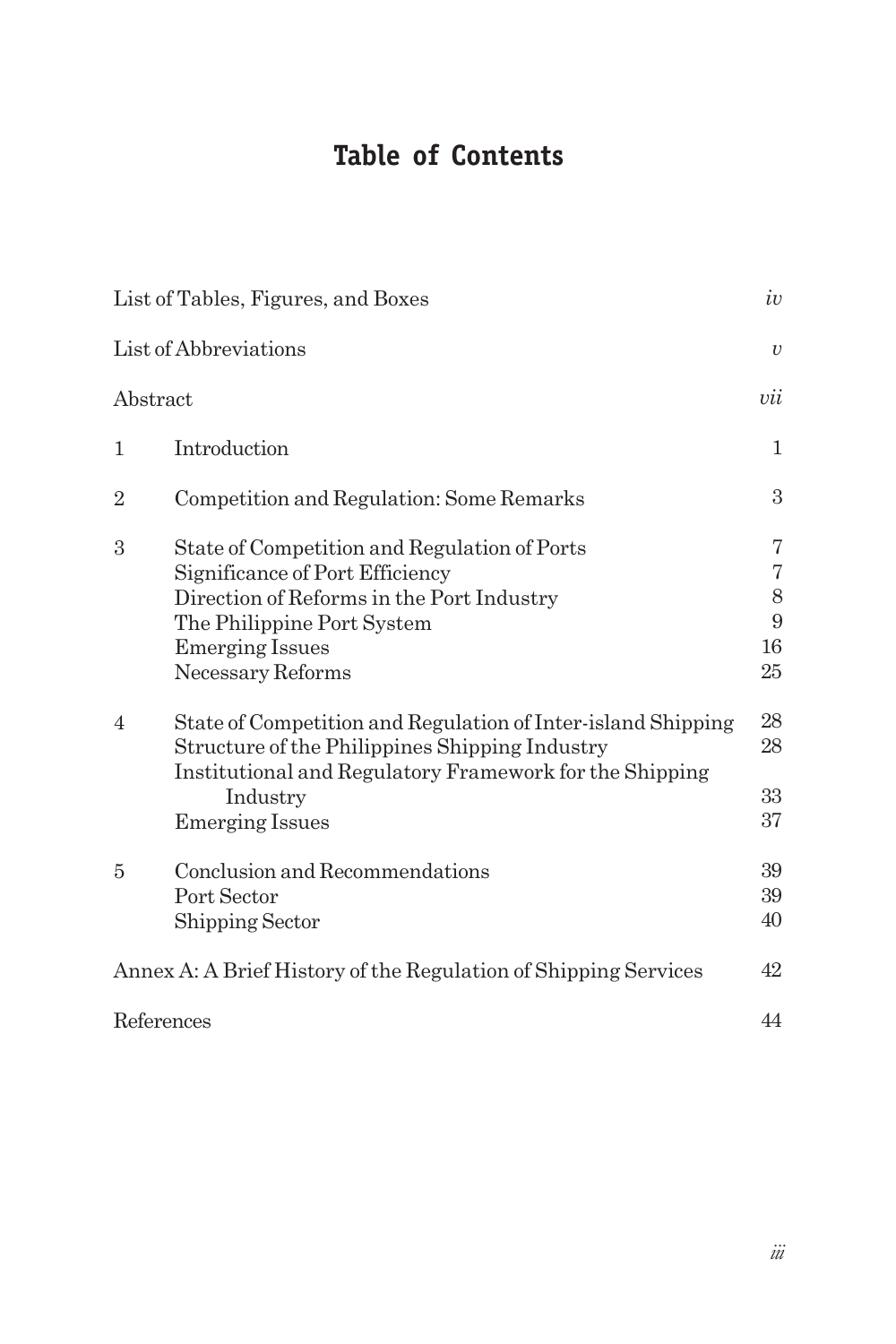## **List of Tables, Figures, and Boxes**

Table

| 1              | Indicators of port efficiency                                               | $\overline{7}$ |
|----------------|-----------------------------------------------------------------------------|----------------|
| $\overline{2}$ | Institutional and regulatory framework for PPA ports                        | 17             |
| 3              | Comparative analysis of North Harbor, South Harbor,                         | 18             |
|                | and Harbour Centre                                                          |                |
| $\overline{4}$ | Port operation in Manila                                                    | 19             |
| 5              | Services provided at the Manila ports                                       | 21             |
| 6              | Benefits of competition                                                     | 21             |
| 7              | Increasing cargo handling rates                                             | 22             |
| 8              | PPA revenues and net income, 2001-2002 (in million pesos)                   | 22             |
| 9              | Services provided by the domestic inter-island shipping                     | 28             |
|                | industry                                                                    |                |
| 10             | Share of passenger traffic by mode (unit in person)                         | 30             |
| 11             | Share of cargo traffic by mode (in metric tons)                             | 30             |
| 12             | Sea-borne cargo volume in 2001 (in metric tons)                             | 31             |
| 13             | Feeder shipping services                                                    | 32             |
| 14             | Comparative freight rates                                                   | 33             |
| 15             | Domestic shipping stakeholders                                              | 34             |
| 16             | Annual changes in shipping rates                                            | 36             |
| 17             | State of competition in cargo service, 1998                                 | 37             |
| 18             | State of competition in passenger travel, 1998                              | 37             |
| Figure         |                                                                             |                |
| 1              | Port efficiency and level of regulation of mandatory port<br>services, 1998 | 4              |

| 001, 1000, 1000                  |    |
|----------------------------------|----|
| The Philippine port system       |    |
| The Philippine shipping industry | 29 |
|                                  |    |

## Box

| Port administration lessons applicable to the Philippines |  | 26 |
|-----------------------------------------------------------|--|----|
|                                                           |  |    |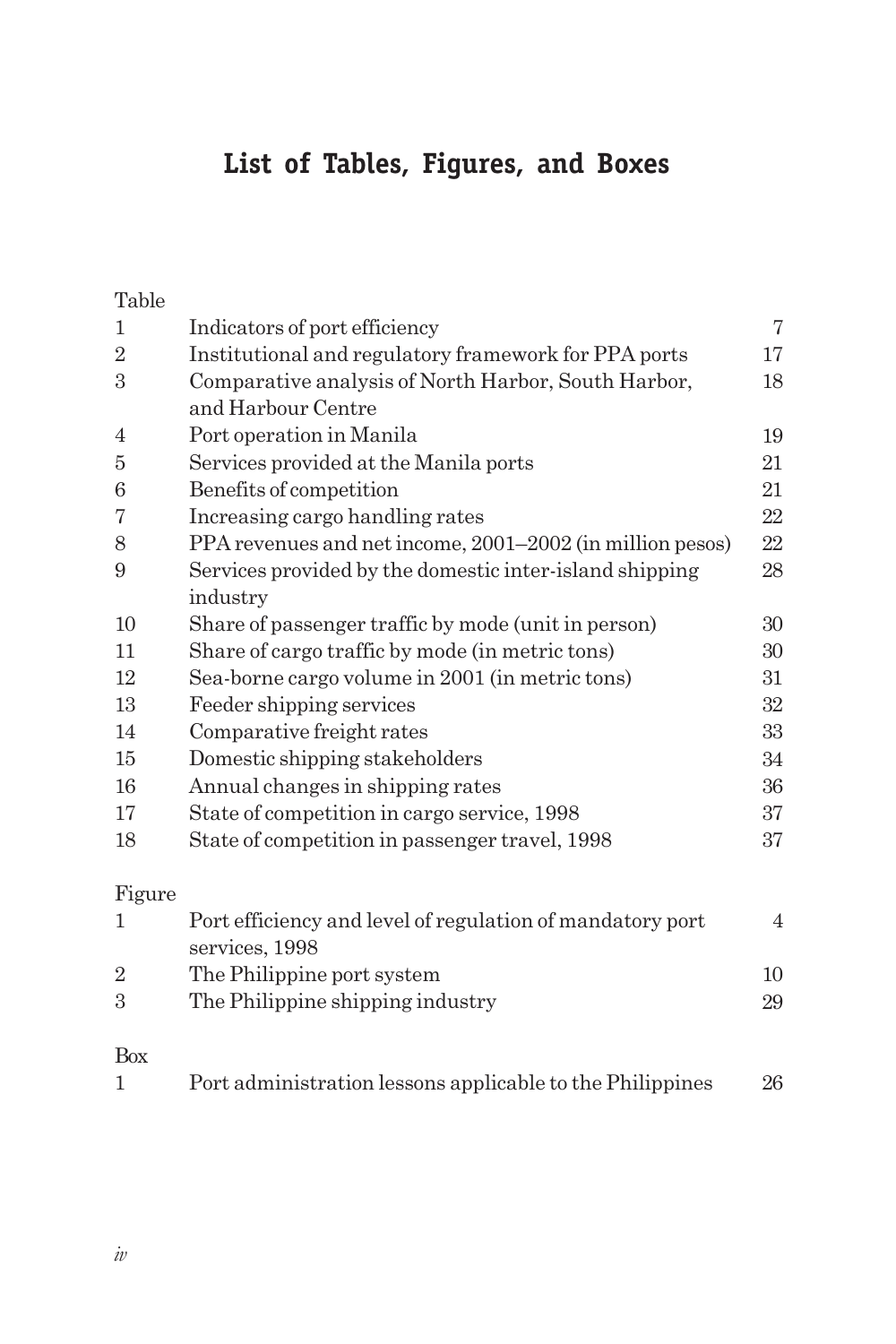## **List of Abbreviations**

| AO            | Administrative Order                                     |
|---------------|----------------------------------------------------------|
| <b>APPOOP</b> | Association of Private Port Owners and Operators of the  |
|               | Philippines                                              |
| <b>ARMM</b>   | Autonomous Region of Muslim Mindanao                     |
| ATI           | Asian Terminals, Inc.                                    |
| <b>BCDA</b>   | Bases Conversion and Development Authority               |
| <b>CCPSP</b>  | Coordinating Council for Private Sector Participation    |
| <b>CEZA</b>   | Cagayan Economic Zone Authority                          |
| <b>CPA</b>    | Cebu Port Authority                                      |
| <b>DENR</b>   | Department of Environment and Natural Resources          |
| <b>DMAP</b>   | Distribution Management Association of the Philippines   |
| <b>DOF</b>    | Department of Finance                                    |
| <b>DOTC</b>   | Department of Transportation and Communication           |
| <b>DPWH</b>   | Department of Public Works and Highways                  |
| <b>DTI</b>    | Department of Trade and Industry                         |
| EО            | Executive Order                                          |
| <b>FPI</b>    | Federation of Philippine Industries                      |
| <b>FSA</b>    | Filipino Shipowners Association                          |
| GOCC          | Government-owned and Controlled Corporation              |
| <b>HCPTI</b>  | Harbour Centre Port Terminal, Inc.                       |
| <b>IPA</b>    | <b>Independent Port Authority</b>                        |
| JICA          | Japan International Cooperation Agency                   |
| LGU           | Local Government Unit                                    |
| <b>LOLO</b>   | Load-on, Load-off                                        |
| <b>MARINA</b> | Maritime Industry Authority                              |
| <b>MCPT</b>   | Mindanao Container Port Terminal                         |
| <b>MECP</b>   | Maritime Equity Corporation of the Philippines           |
| <b>MICT</b>   | Manila International Container Terminal                  |
| MO/MC         | Memorandum Order / Memorandum Circular                   |
| <b>NEDA</b>   | National Economic and Development Authority              |
| <b>PCASO</b>  | Philippine Chamber of Arrastre and Stevedoring Operators |
| <b>PCCI</b>   | Philippine Chamber of Commerce and Industry              |
| PCG           | Philippine Coast Guard                                   |
| PD            | <b>Presidential Decree</b>                               |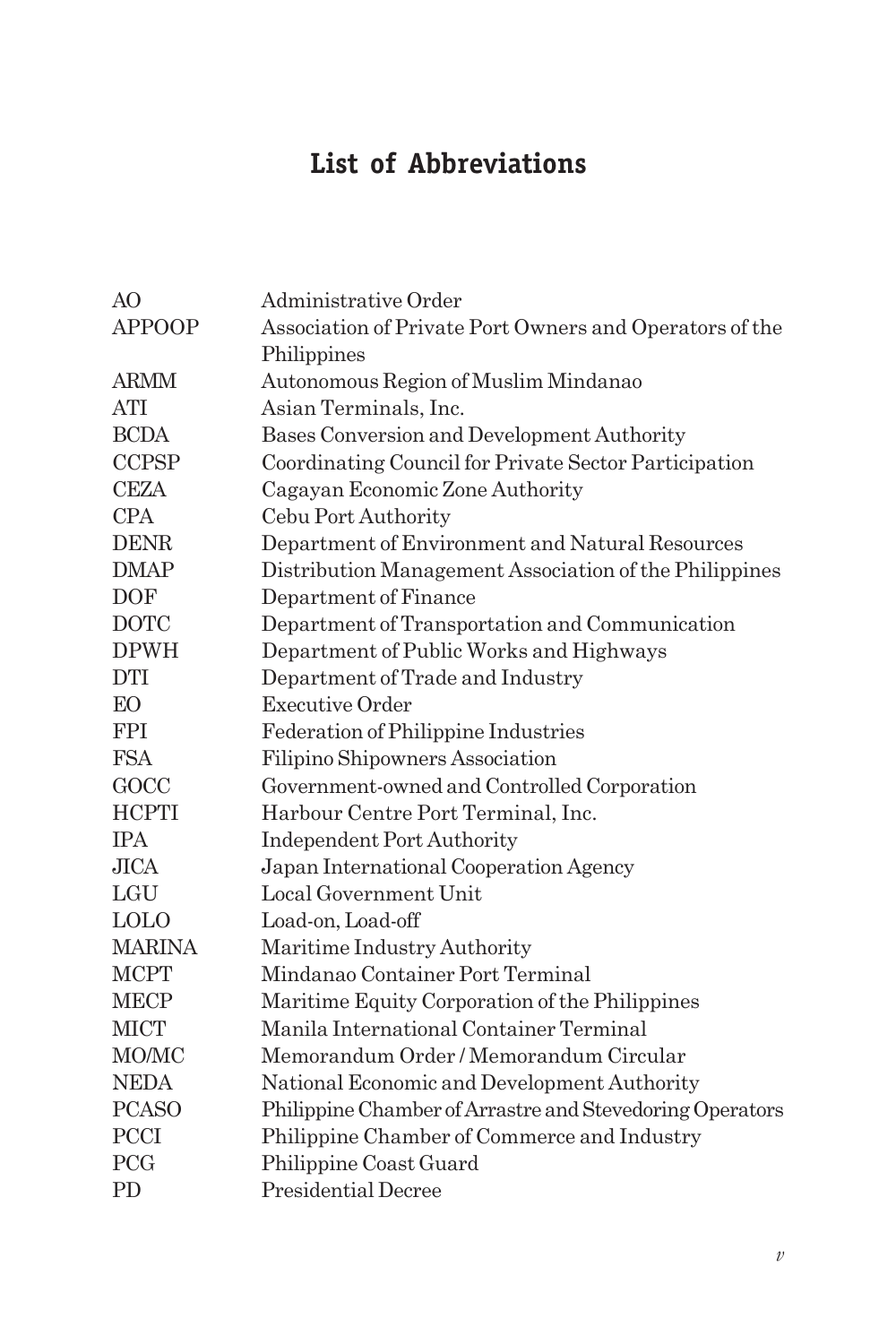| <b>PIA</b>    | Phividec Industrial Authority                       |
|---------------|-----------------------------------------------------|
| <b>PISA</b>   | Philippine Inter-island Shipping Association        |
| <b>PPA</b>    | <b>Philippine Ports Authority</b>                   |
| RA.           | Republic Act                                        |
| <b>RORO</b>   | Roll-on, Roll-off                                   |
| <b>RRTS</b>   | Road-RORO Terminal System                           |
| <b>SBMA</b>   | Subic Bay Metropolitan Authority                    |
| <b>SLDP</b>   | Sustainable Logistics Development Program           |
| <b>USAID</b>  | United States Agency for International Development  |
| <b>UTAP</b>   | United Trampers Association of the Philippines      |
| <b>VAFCSO</b> | Visayan Association of Fastcraft Shipping Operators |
|               |                                                     |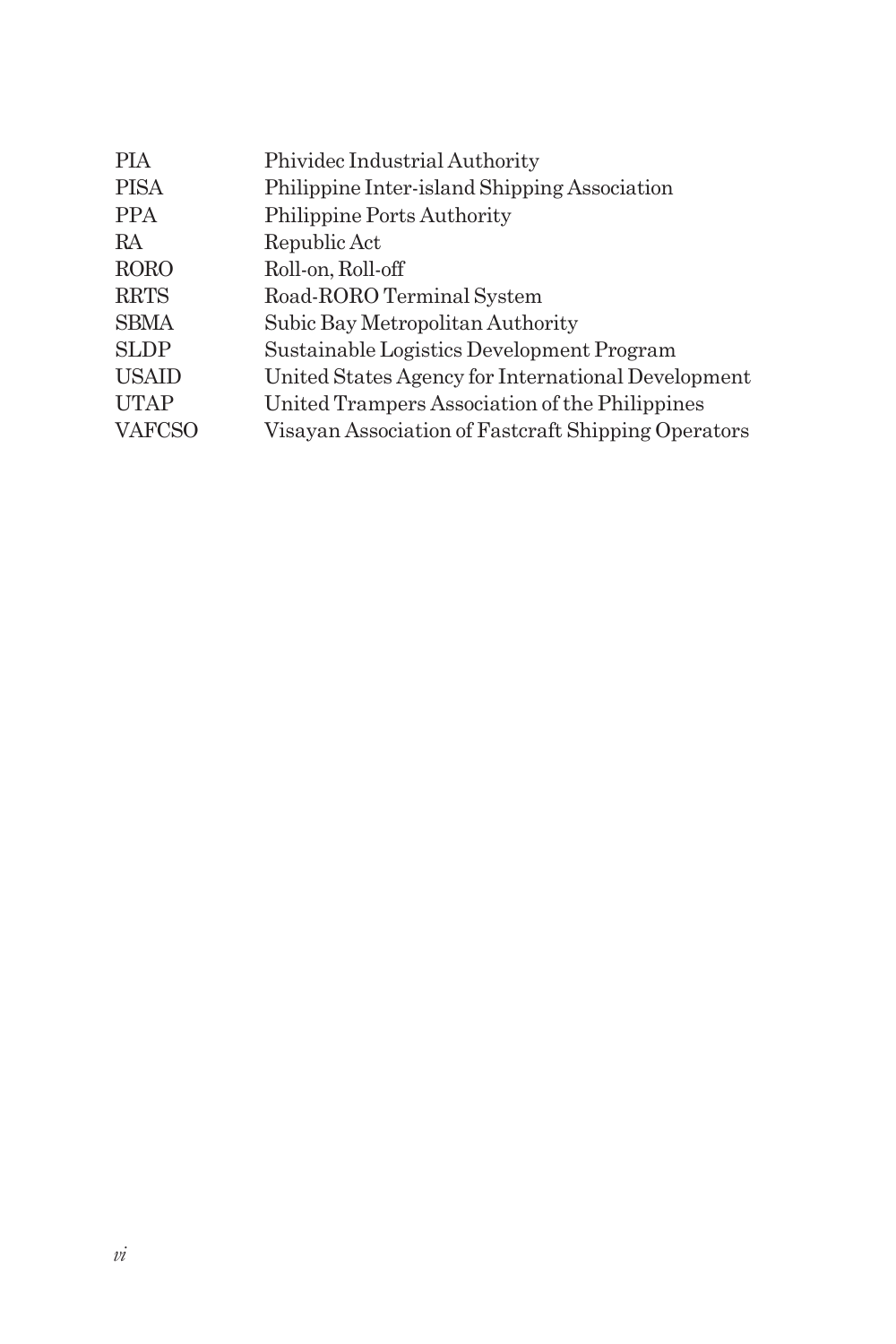## **Abstract**

The country's archipelagic configuration requires an efficient maritime transport infrastructure composed of ports and shipping for growth and socioeconomic integration. The integration of peripheral islands to the urban economic nodes such as Metro Manila, Cebu, Davao, and General Santos, and the diffusion of investments and economic activities fundamentally count on an efficient road and maritime transport network. This paper examines competition policy and the regulatory framework of the port and shipping sectors. It assesses the policies and programs of the government in promoting competition in these sectors and recommends areas for policy and regulatory reform. After a brief description of the analytical underpinnings of competition policy and regulation, the paper reviews the present state of competition and regulation in Philippine ports and inter-island shipping to identify emerging issues that call for policy action. It provides specific recommendations for policy and regulatory reform.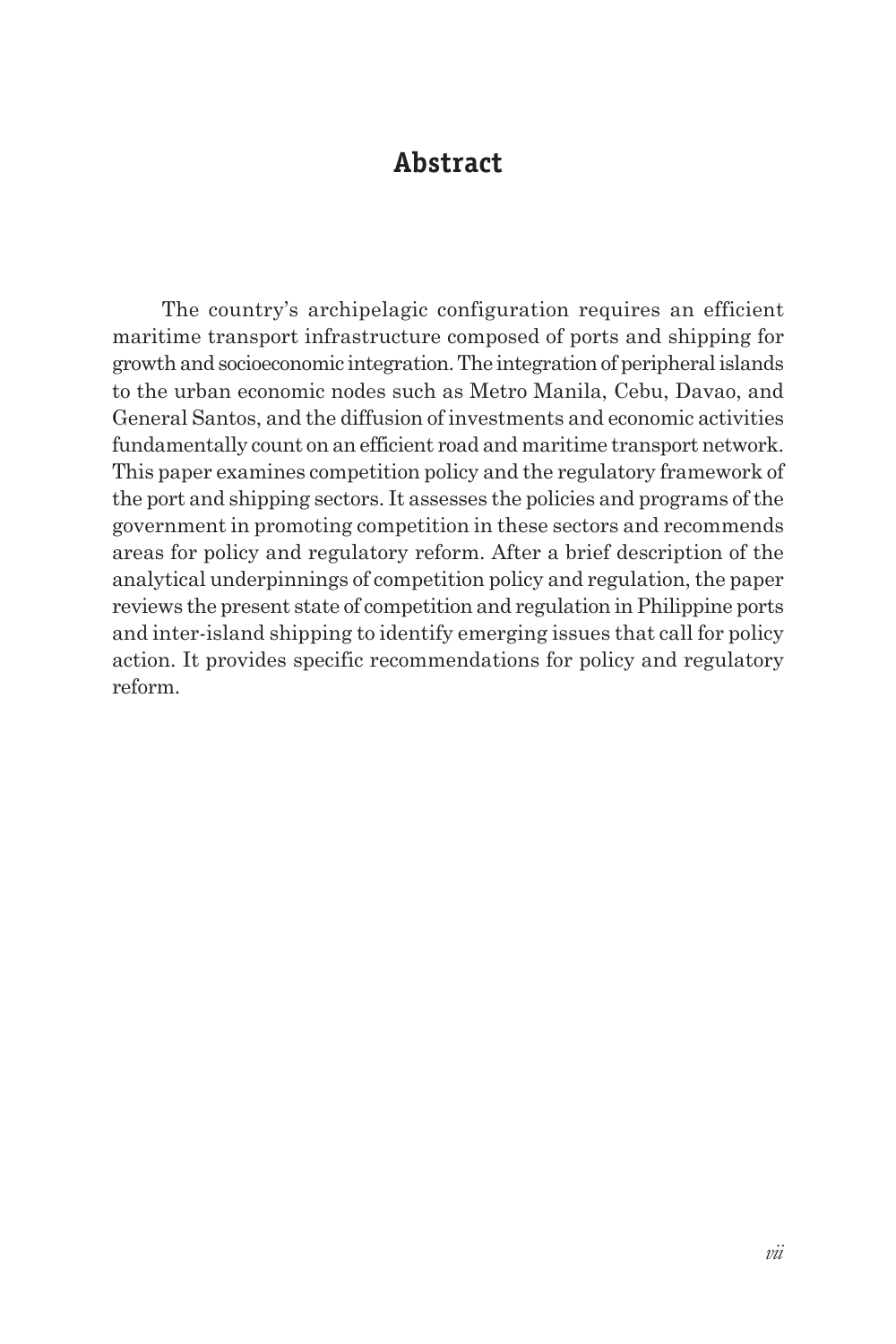# **1 Introduction**

This paper examines the competition policy and regulatory framework of the port and shipping sectors. It assesses the policies and programs of the government in promoting competition in these sectors and recommends areas for policy and regulatory reform. After a brief introduction, Section II describes the analytical underpinnings of competition policy and regulation that provide a framework for the succeeding discussion in Section III of the present state of competition and regulation in Philippine ports. Meanwhile, Section IV discusses inter-island shipping. Section V gives the concluding remarks and provides specific recommendations for policy and regulatory reform.

The Philippines is an archipelago of 7,107 islands. It has a long coastline that extends to 235,973 sq. km, longer than that of the United States (UNESCAP 2002b). The country's archipelagic configuration requires an efficient maritime transport infrastructure composed of ports and shipping for growth and socioeconomic integration. The integration of peripheral islands to the urban economic nodes such as Metro Manila, Cebu, Davao, and General Santos, and the diffusion of investments and economic activities fundamentally count on an efficient road and maritime transport network.

Maritime transport is the major means by which the islands are connected, and the movement of commodities and people is facilitated. The Philippines is likewise primarily linked to the international trade system via maritime transport. By the 1990s, many countries had adopted a development strategy that emphasizes integration with the global economy (Clark et al. 2004). Because the Philippines seeks to integrate itself into the global trading system, an efficient maritime transport, composed of ports and shipping, is a necessary condition for successful integration.

However, the country's inefficient maritime transport has effectively acted as a barrier to domestic and international trade integration. It has stymied countryside development because of the high cost of transporting people and goods and has stunted efforts to improve productivity and the competitiveness of exports and tourism. Inefficiencies in maritime transport intensify transaction cost, resulting in higher goods prices and the erosion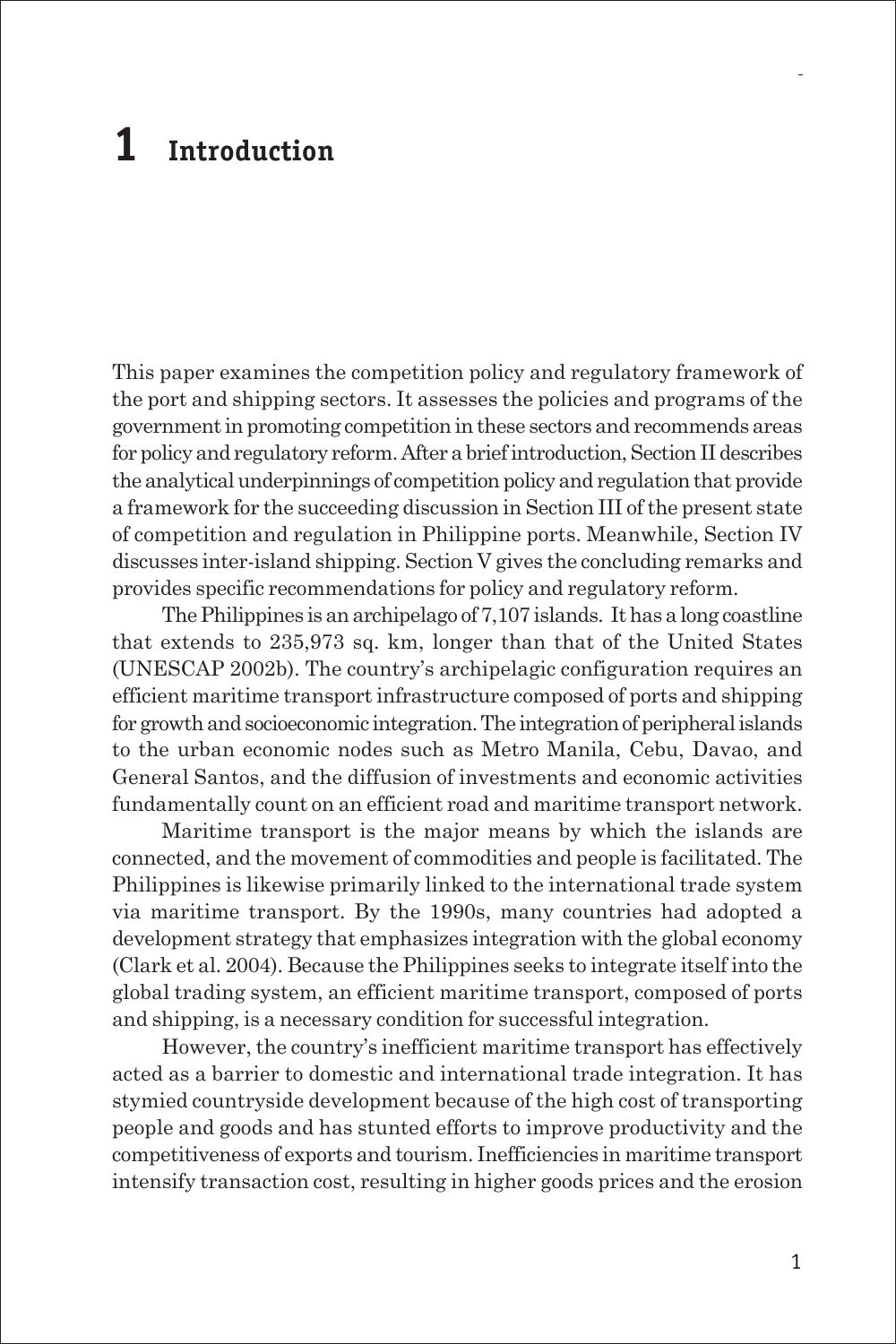of the competitiveness of exports. Research shows that as much as 40 percent of predicted transport costs for coastal countries like the Philippines may be explained by the quality of onshore infrastructure accounts (Limao and Venables 2001). The inefficiencies stem from (a) inadequate port and vessel capacities; (b) ineffective ports management and administration; and (c) constraints arising from anticompetitive policies and regulation. Port efficiency, a major determinant of shipping costs, is affected by government regulation in a nonlinear way, that is, increasing at some level of intervention and decreasing in excess of regulation (Clark et al. 2004). The lack of competition in the shipping industry undermines incentives to minimize costs that could simply be passed on to the consumers of the service.

Because the Philippines aspires to become a major maritime hub in the Asia-Pacific region, that is, as an alternative to Singapore and Hong Kong, modernization and restructuring in the shipping and ports industries need to be seriously considered. There is an urgent need to address the inadequacy in ports and vessels capacities, and to have efficient ports management and administration. Competition policy and market-enhancing regulation would motivate private sector investments in better-equipped vessels and ports that support value-added logistics services. Modernization efforts need to be supported by a competition policy and changes in the regulatory framework to ensure efficiency and the protection of consumers from the exercise of market power.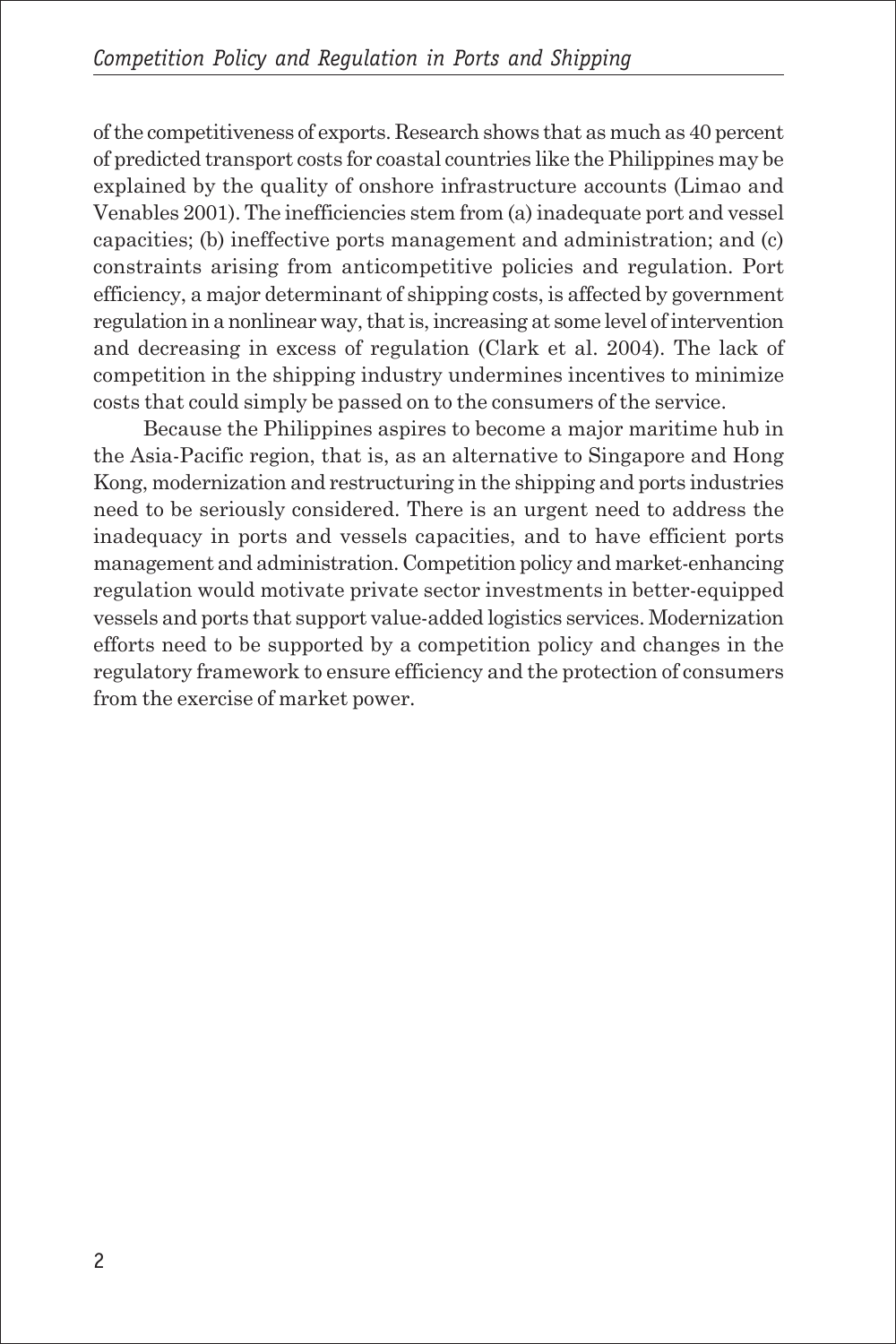# **2 Competition and Regulation: Some Remarks**

Ports have traditionally been provided by the government while ports services and inter-island shipping and cargo handling have been usually provided by a highly regulated and sometimes protected private market. This has given way to the present Philippine policy stance of building up more competitive markets in infrastructure including maritime transport, mainly through an overall shift in paradigm from government provision of infrastructure to greater private sector participation with government providing a competitive environment.

Competition policy and efficient regulation have a central role in certain infrastructure and transport networks because of significant economies of scale that these entail. Because of economies of scale, total costs will be lower if service will be delivered by a single firm rather than by a large number of firms. In addition, large infrastructure and transport networks are capital intensive and involve long-lived assets. Duplication of operations may raise the overall costs significantly. The number of service providers rests on the capacity of the industry to support them, for instance, where an area or a route could support only one surviving firm. These conditions call for regulatory intervention to avoid possible exploitative firm behavior. In the extreme case, public ownership of the infrastructure or public provision of the service has been employed by governments to address such market failure. Alternatively, the state allows private monopoly to operate but under regulation of the government to prevent the exercise of market power.

Because of severe fiscal constraints, the Philippine government has failed to satisfy the growing demand for better and lower-priced infrastructure services and greater access by the population. In particular, the development of ports in the Philippines has lagged behind other ASEAN countries because the government has not been able to finance the needed infrastructure. Thus, the government has turned to greater private sector participation not only in the provision of funds for infrastructure, but also for expertise in ports administration and management. The very limited financial capacity of the state has spurred the privatization of infrastructure provision.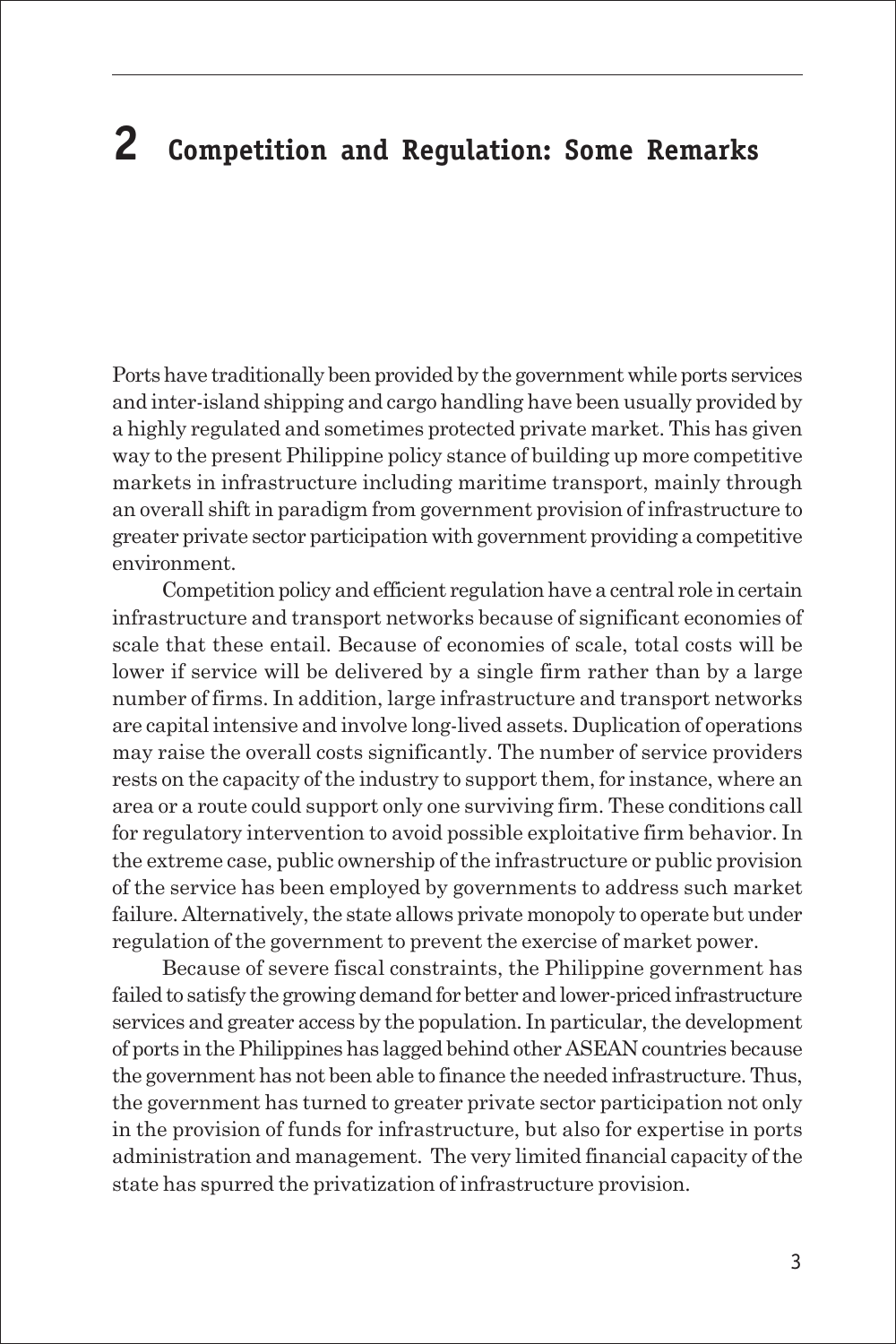The government regulates inter-island shipping and cargo handling services that have been traditional private sector areas of operation. However, efficient regulation generally is often difficult to install and is susceptible to capture. Newbery (1999) argues that regulation is inevitably inefficient and thus, the concern about the damage brought about by overregulation. Regulation is not an easy task. Oftentimes, problems of information asymmetry between the regulator and the firm arise. The regulator is often disadvantaged because it cannot entirely know the financial structure and actual conduct of the firm. On the other hand, regulation done in pursuit of social objectives could sometimes overrestrict private enterprise and endanger the financial viability of the business.

Regulation may enhance port efficiency while excess regulation may negate gains. Clark et al. (2004) found a nonlinear relationship between regulation and port efficiency (Figure 1). Not only does port development require efficient infrastructure, it also calls for efficiency in industry design and regulatory structures.





Competition, on the other hand, confers benefits to the ports and shipping sector. It encourages the entry of other firms and opens the industry to better and lower-priced service. Under a competitive environment, rival firms try to outdo each other by offering lower-priced and better-quality service in a bid to capture a greater market share, which, in effect, also introduces discipline in the market. Consequently, this situation would call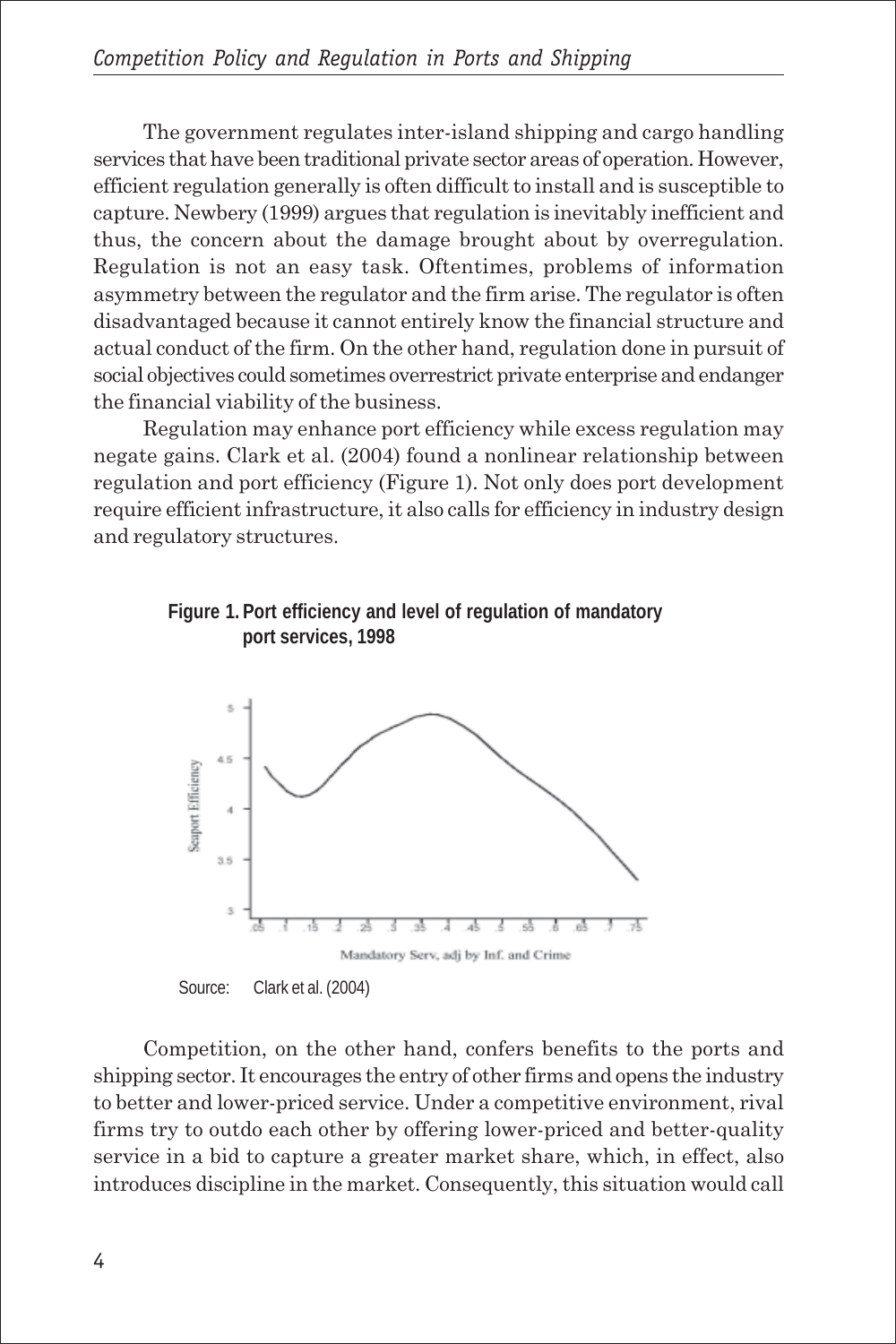for less intrusive regulation of the industry because competition provides incentives to firms to reduce costs and to innovate for increased profits. It tends to limit collusive behavior in the industry and makes possible the transfer of rents to consumers.

However, it is naïve to expect pure competition and zero regulation in the area of infrastructure and transport networks due to the economies of scale needed to operate in the industry. It is also difficult to find unfettered competition because market competition needs to occur within a framework of rules, rights, and obligations (Banks 2002). Privatization could simply result in a transfer of power to private monopolies from bureaucratic monopoly (Tornell 1999). Industry liberalization, which is expected to introduce more competition in an industry, does not necessarily bring about the intended effect. Thus, there is a need for an explicit competition policy and efficient regulation that balance investor interest and consumer welfare.

The real challenge is how to have a degree of regulatory restraint on private providers that would not unnecessarily stifle investments and innovations. The policy challenge is to find the right combination of regulation and openness to potential competition in an industry such as infrastructure that needs lumpy investments in long-lived assets. While in principle, competition is preferred to regulation, it may be necessary to unbundle industries into competitive and noncompetitive components. The policy may be to leave the competitive sector to market forces and contain regulation to component or components where competition is not feasible. For instance, ownership of ports could be monopolistic but other port services such as cargo handling could be competitively provided by more than one operator. Where the scope for competition is substantial, there may be little need for regulation as, for example, in the provision of shipping services.

Nevertheless, vertical integration of competitive and noncompetitive components complicates the regulatory framework. Undue regulatory intervention in the potentially competitive sector gives rise to inefficiencies and lower level of welfare. Thus, a careful diagnosis of the industry structure is imperative before any regulation is laid out and implemented.

The scope and form of regulation depend on the kind of competition that is created in a particular sector. The form of competition that is created in a particular sector, in turn, depends on the scale of operation and level of development in the sector. For instance, a route that is initially not being served by any shipping line could be opened to the market by inviting bids from firms to operate for a specific period of time. This creates competition for market. After the contract for the operation in the route had been awarded, some regulation that makes the market contestable is needed in order to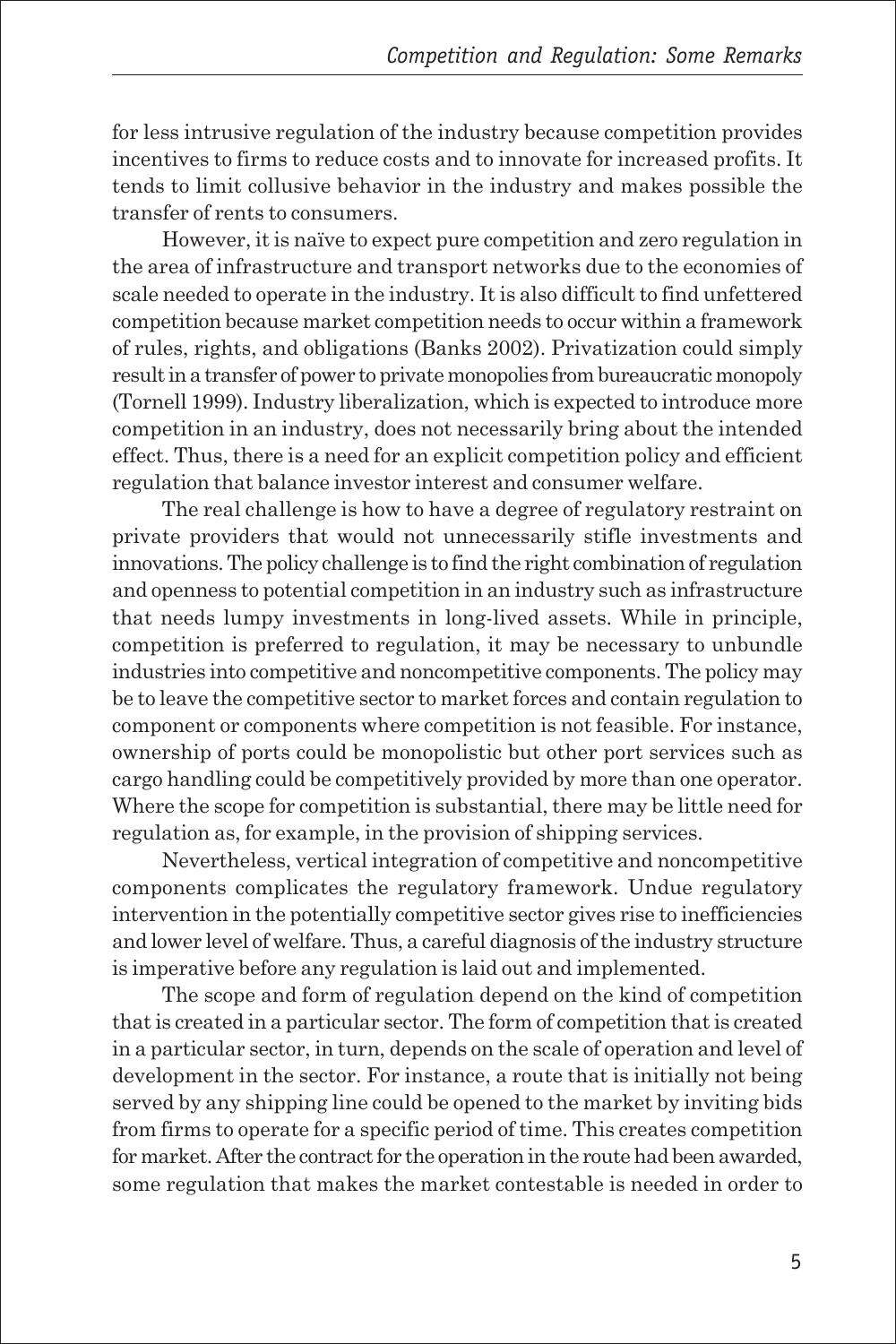regulate the monopoly behavior of the winning firm or (few) firms. Alternatively, when demand for shipping services increases to a certain high level and the agreed upon period of exclusive operation has been completed, the route could now allow more than one operator. The entry of other operators would facilitate competitive behavior in the market and hence, regulation would need to take a different form.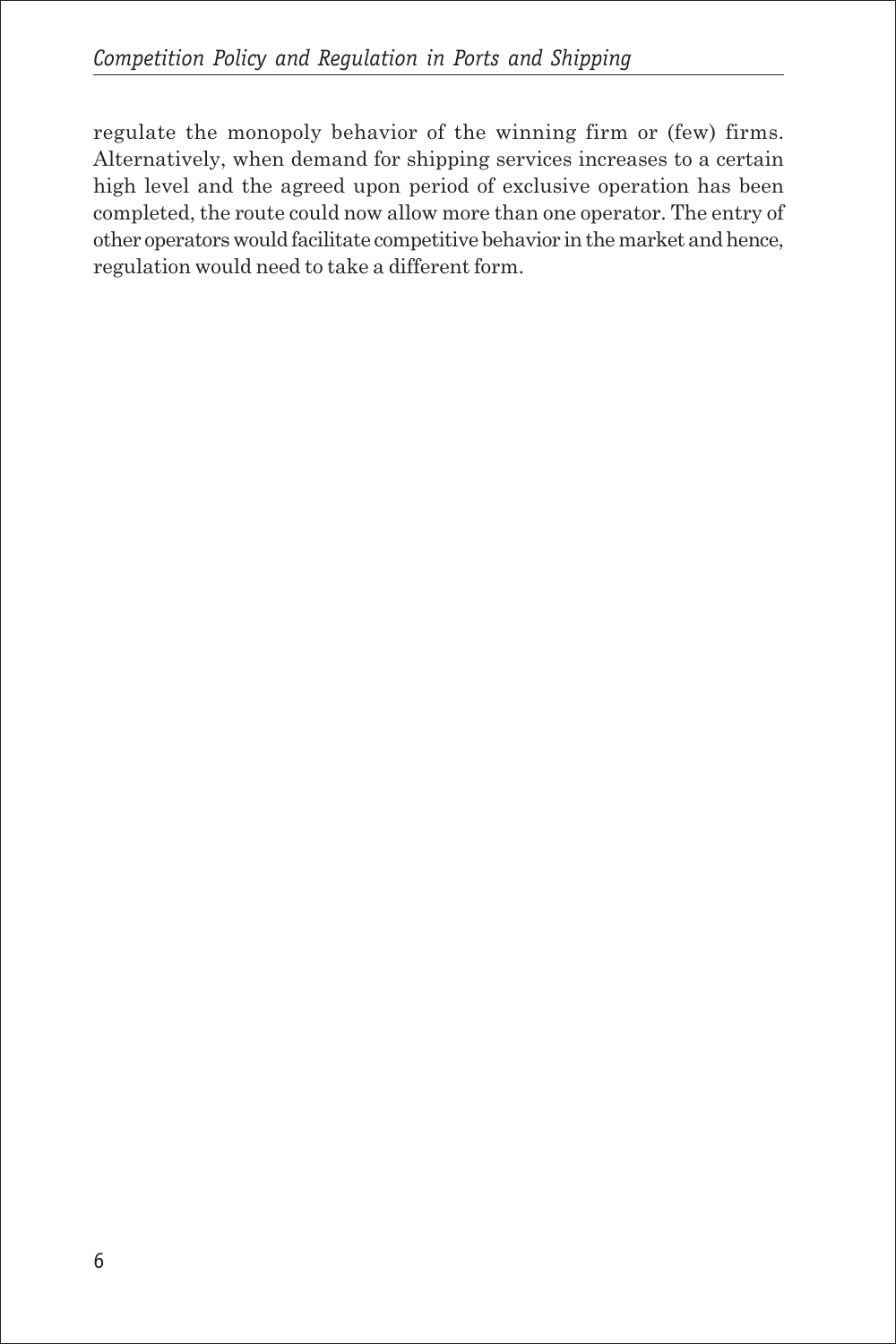# **3 State of Competition and Regulation of Ports**

In summary, competition policy and regulation are not mutually exclusive or contradictory. They can actually be mutually re-enforcing. The next section presents the current status and issues of competition and regulation in the ports and shipping sectors.

#### **Significance of Port Efficiency**

Ports, being nodes that connect land and maritime transport, are a vital component of the maritime industry. Port efficiency reduces logistical costs and results in greater passenger convenience and thus, is an important determinant of maritime transport costs. On the other hand, inefficient port infrastructure explains around 40 percent of predicted maritime transport costs for coastal countries while cargo handling accounts for 46 percent of sea transport costs in the Philippines (Limao and Venables 2001; Clark et al. 2004). Table 1 compares the efficiency of Philippine ports handling foreign trade with those of the leading Asian ports.

| Country     | <b>Port Efficiency</b><br>Index $(1-7)$ | <b>Median Clearance</b><br>Time (Days) |
|-------------|-----------------------------------------|----------------------------------------|
| Hongkong    | 6.38                                    | na                                     |
| Malaysia    | 4.95                                    |                                        |
| Philippines | 279                                     |                                        |
| Singapore   | 6.76                                    | 2                                      |
| Taiwan      | 5.18                                    | na                                     |

**Table 1. Indicators of port efficiency**

Notes: Port efficiency index is from the Global Competitiveness Report, 7 being the best score; median clearance time is the median number of days to clear customs; data for year 2000.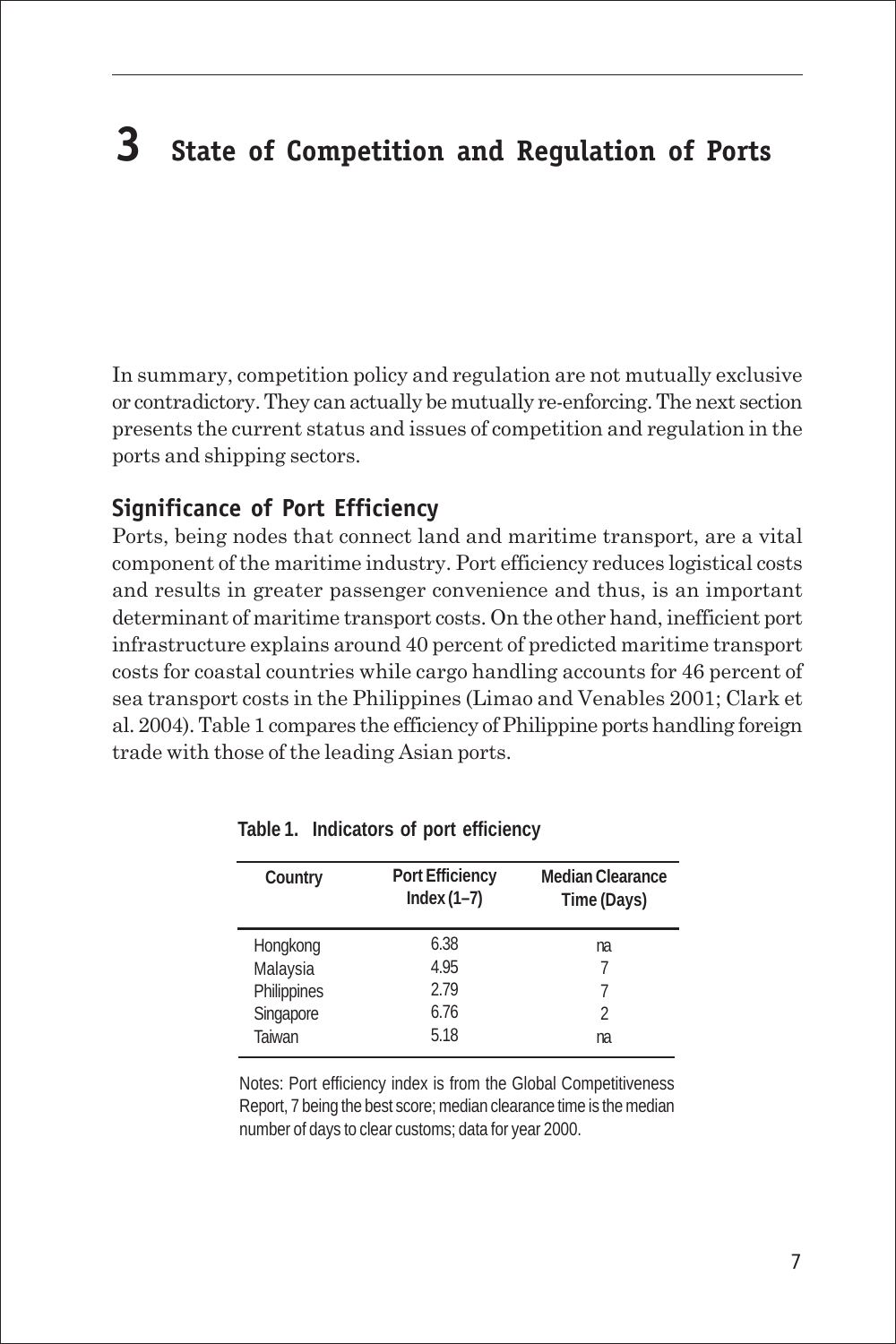Physical infrastructure, industry structure, and regulation affect port performance. The structure of the industry and regulatory restrictions, e.g., cargo handling tariff and certain procedures, could induce inefficiencies and anticompetitive behavior of firms involved in the port industry.

## **Direction of Reforms in the Port Industry**

The maritime transport industry has been undergoing rapid changes, especially in the past decade. Ports, like most forms of infrastructures, have been traditionally provided by the state. The government identifies the area, builds the infrastructure, maintains superstructures including buildings within the ports, operates cargo handling, and provides other port services. However, in a number of countries, the structure of the port industry has changed because of the unsatisfactory performance of publicly owned and managed ports. Inefficient bureaucratic planning and management brought both huge financial losses to the state and burden to business and consumers. Tight fiscal constraints and the need for greater competitiveness of businesses induced governments to turn to privatization to meet the mounting demand for better port services. Governments have not been able or were not willing to invest on expensive port development projects or equipment. Thus, starting in the 1980s, some countries began to reconsider the organization and management of national port systems. These countries started seeking ways to increase private sector participation in the provision of port infrastructure and services. In Southeast Asia, Malaysia was the first country to involve the private sector to manage port facilities by leasing the container terminal in Port Kelang to a private consortium in 1986. From then on, private sector participation expanded and by 1995, port productivity was reported to have increased by 15 to 20 percent (Peters 1995).

There are varying degrees of private sector participation according to the structure of ports system. The following are the main models of mixture of public and private sectors involvement (World Bank 2007):

> **Services port:** Services ports are mainly public in character. The port authority is responsible for the port as a whole. It owns, maintains, and operates the infrastructure and superstructures, and cargo handling services are executed by labor hired by the port authority itself. Many ports in developing countries are still structured according to this model.

> **Tool port:** Port infrastructure and superstructure are owned and managed by the port authority. Private cargo handling companies use these facilities through concessions or licenses.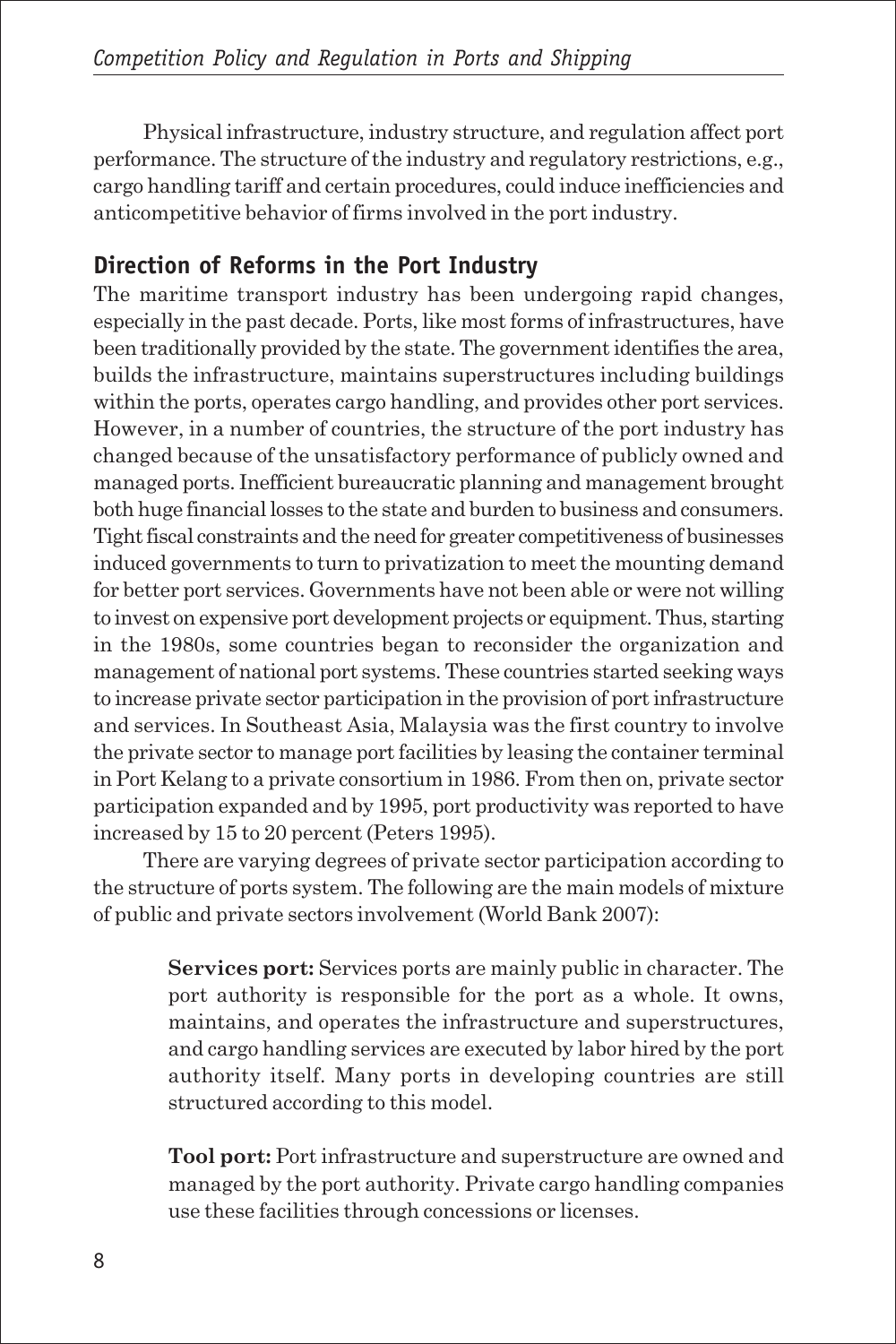**Landlord port:** In this model, port infrastructure is owned by the port authority but is leased to private operating companies and/or industries. The private port operators provide and maintain their own superstructure, including buildings, cranes, vans, and forklifts. The port authority acts largely as a regulator and as a landlord, while port operations are carried out by the private sector. This model is increasingly becoming popular in large and medium-sized ports worldwide.

**Fully privatized port:** In this model, the state basically has no meaningful participation. Ownership of port land is transferred to the private sector. Regulatory functions are also passed on to the private successor. Therefore, privatized ports are essentially selfregulating.

Except in the case of fully privatized ports, some basic responsibilities remain with the public sector regardless of the degree of private sector participation. These include the provision of port land and infrastructure, port planning and coordination, regulation of safety within the port area, and environmental protection. Some advocates of competition argue that the involvement of the government should be limited to these functions. The amount of regulation that will be required largely depends on the structure of the ports system. The government has some latitude in managing the degree of competition except in the case of fully privatized ports. However, in the latter case, the government can regulate tariff setting of port and cargo handling operators.

## **The Philippine Port System**

The Philippine Port Authority (PPA) dominates the Philippine port system as the main developer, operator, and regulator of ports in the country (Figure 2). The Philippine port system has four categories: (a) the PPA ports system consisting of public and private ports; (b) ports under the jurisdiction of independent port authorities (IPA); (c) municipal ports devolved to the local government units (LGUs); and (d) the recently established Road RORO terminal system (RRTS).

## *The PPA port system*

The PPA, established in 1974, is the main government agency concerned with the planning and development of seaports in the country. It was also originally mandated to plan and coordinate port development in the entire Philippines.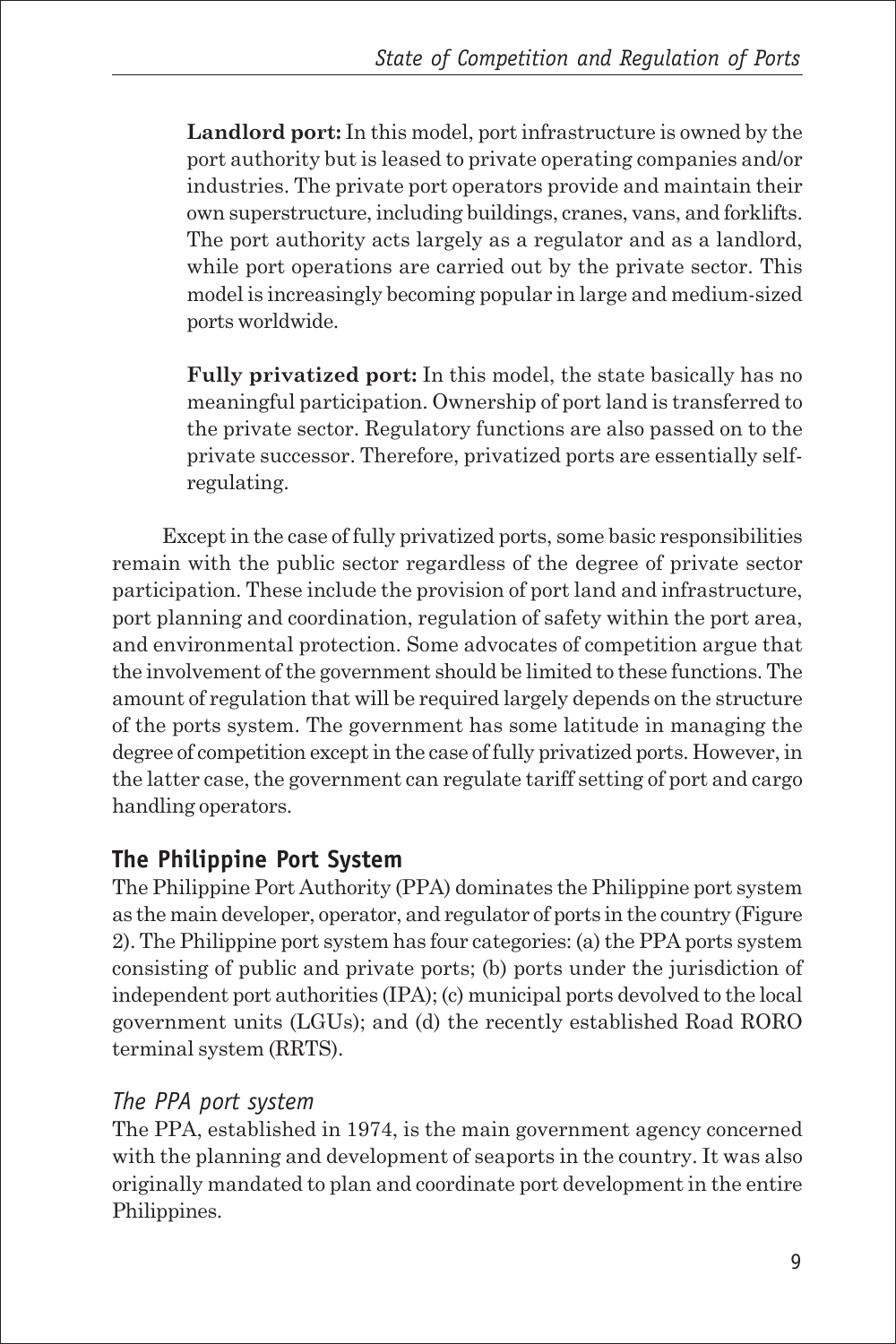**Figure 2. The Philippine port system**



The PPA port system is the most important and extensive network of ports in the country.1 It consists of 115 PPA-owned ports and over 500 private (commercial and noncommercial/industrial) ports under the direct supervision of the PPA. The PPA-owned ports were developed and are being maintained by the PPA. The biggest common-user ports in the Philippines are all in Manila, namely the Manila International Contrainer Terminal (MICT) and the South and North Harbors. Although these are under the supervision of the PPA, they are under long-term concessions (except for North Harbor) with the private sector. In almost all cases, cargo handling services are provided by private cargo handling companies.<sup>2</sup>

Private ports are mostly for industrial use; there are, however, those which operate for commercial purposes. The most important private commercial port is the Harbour Centre Port Terminal (HCPTI) in Manila that operates both as a domestic and a foreign port. HCPTI competes with PPA-owned ports: South Harbor, which is privately operated under a longterm concession, and North Harbor, the largest domestic cargo in the Philippines, which is also undergoing privatization.

The PPA has no investment in the private ports but receives a share of port dues (i.e., 50% share from usage/berthing fees and wharfage dues). There are around 30 private commercial ports, e.g., Allen Port in Samar, San Lorenzo Port in Guimaras, Tefasco port in Davao, and Bredco in Bacolod.<sup>3</sup> The latest addition to this family is HCPT in Manila established in 1996. Private commercial ports rarely provide competition to PPA ports with the

<sup>1</sup> Established in 1974, PPA is a government corporation mainly concerned with the planning and development of seaports in the country. Most ports especially the large ones are under the control of PPA.

<sup>&</sup>lt;sup>2</sup> These cargo handling companies formed themselves into the Philippine Chamber of Arrastre and Stevedoring Operators (PCASO).

<sup>&</sup>lt;sup>3</sup> The organization of private port operators is called the Association of Private Port Owners and Operators of the Philippines (APPOOP).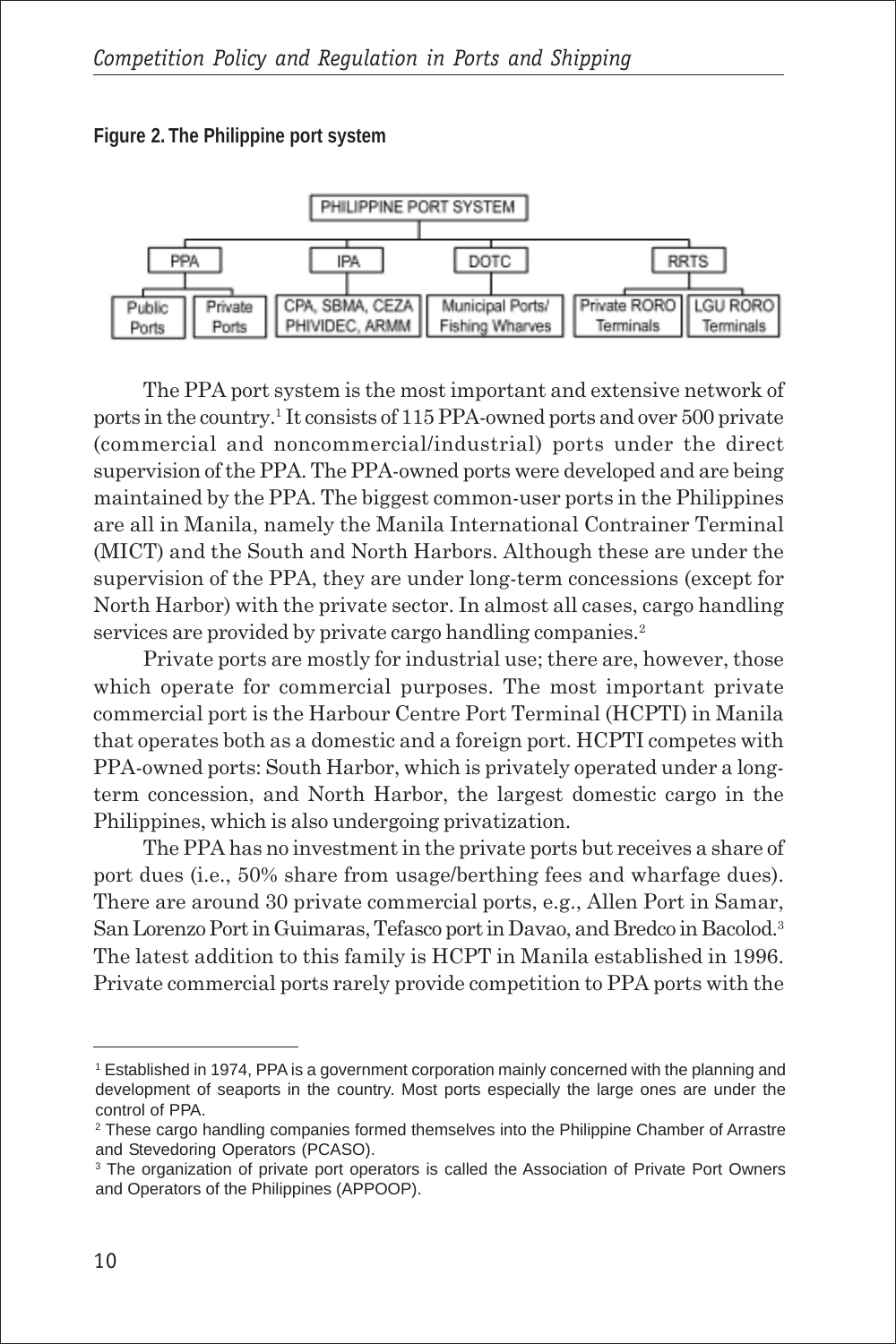possible exception of HCPT that operates in the same area in Manila where the PPA ports operate.

The PPA is financially autonomous from the government.<sup>4</sup> It earns revenues from (a) concession fees from the lease of South Harbor and MICT; (b) port charges such as wharfage, berthing, pilotage, etc.; and (c) a share of cargo handling revenues from private cargo handling operators and from port charges of privately operated ports. A 1992 law mandates it to remit 50 percent of its net income as dividends to the national government. Its ports handle domestic and foreign cargo (containerized and bulk) and passengers. Some PPA-owned ports allow for RORO operations.

## *Independent port authorities*

There are six independent port authorities (IPAs) outside the purview of the PPA, namely:

- Subic Bay Metropolitan Authority (SBMA), which operates and manages the Subic Bay Freeport in Zambales;
- $\bullet$  Cebu Port Authority (CPA), which is in-charge of all ports in the province of Cebu;
- Cagayan Economic Zone Authority (CEZA), which oversees the operation of the Port Irene;
- $\bullet$  Phividec Industrial Authority (PIA), which is in-charge of the newly constructed Mindanao Container Port Terminal (MCPT) located within the Phividec Industrial Estate in Cagayan de Oro;
- Autonomous Region of Muslim Mindanao (ARRM), which manages the devolved PPA ports in Polloc, Jolo, and Bongao; and
- Bases Conversion and Development Authority (BCDA), which supervises the port in San Fernando, La Union, and manages the former US facility in Clark Field, Pampanga.

With the exception of the Subic Bay Freeport and the Mindanao Container Port Terminal, all other ports were spun-off from the PPA port system. As IPAs, the port authorities can set their own rates but normally take a cue from the PPA. The IPAs were created to decentralize control of the PPA, to create more competition with its ports, and to allow an LGU to have greater control of its ports.

<sup>4</sup> The PPA board has nine members (eight representatives from various government agencies: DOTC, NEDA, DENR, DPWH, MARINA, PPA, DTI, and DOF) and only one representative from the private sector. The government agencies dominate the board and this weakens the participation of the private sector in policy and decisionmaking.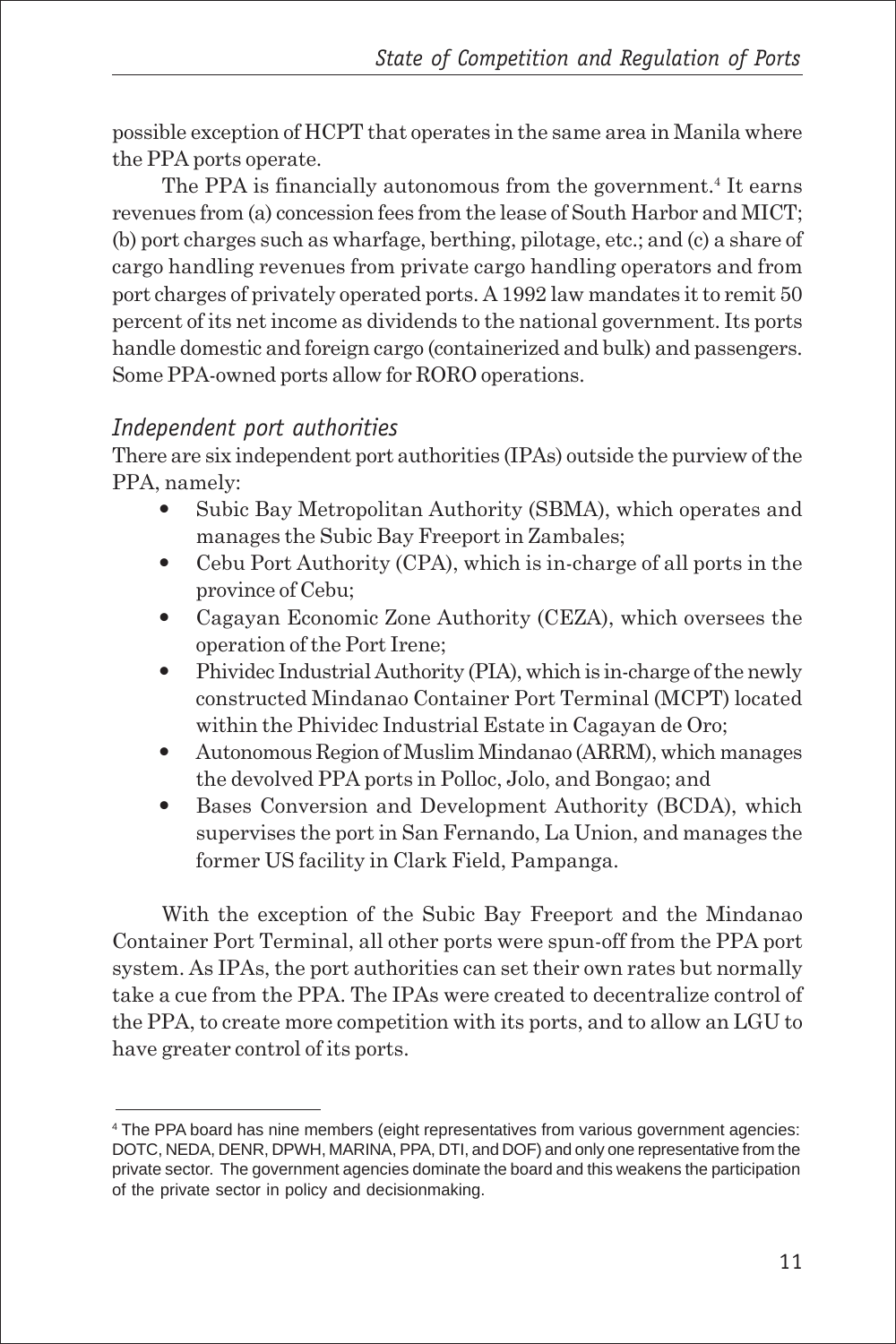## *Department of Transportation and Communication (DOTC)-developed feeder ports*

The DOTC also develops and funds the construction of small landing stages and feeder ports, which eventually are handed over to the LGUs. At present, there are about 427 fishing ports, landing stages, and municipal feeder ports in the country. Ports under the jurisdiction of LGUs include ports that were built by the national government but later on transferred to municipal governments and those which were built by the LGUs themselves. Fishing ports are basically used for fishing but nevertheless handle some commercial cargo transfer under the agreement of the PPA and the Philippine Fisheries and Development Authority (PFDA).

## *Road-RORO terminal system (RRTS)*

The most recent addition to the Philippine port system is the Road-RORO terminal system (RRTS) established in 2003 to be an integral part of the national highway network and aims to parallel the PPA port system.<sup>5</sup> It is meant to provide greater access to island provinces and better integration among the different regions. It is a response to the clamor for greater efficiency and lower cost in transporting passengers and goods from Mindanao to Luzon. Executive Order (EO) 170 calls for private sector and LGU collaboration in the establishment of RORO links as part of the national highway network (Basilio 2003).

Aside from new RORO ports, EO 170 also mandates the privatization and/or devolution of existing public RORO ports under the PPA or CPA.<sup>6</sup> Existing private port operators are encouraged to convert their operations to RRTS. To bank roll its development, the state-owned Development Bank of the Philippines (DBP) has opened a lending window called Sustainable

<sup>&</sup>lt;sup>5</sup> The following distinguishes the RRTS from the regular (LOLO) ports:

<sup>–</sup> No cargo handling charges since the cargo is "rolling";

<sup>–</sup> No wharfage dues (specified under EO No.170);

<sup>–</sup> Toll fee consists of four unbundled cost items: (i) a terminal fee charged on the self-powered vehicle and passengers for the use of the terminal; (ii) berthing fee levied on the RORO vessel by the terminal operator for mooring and berthing; (iii) freight or rolling cargo fee, based on the lane meter or the actual space occupied by the vehicle, charged to the rolling cargo by the carrier vessel operator; and (iv) a passage fee levied to the passengers by the RORO vessel operator;

<sup>–</sup> Simplified documentary requirements; and

<sup>–</sup> Waiver of port authorities' share in revenues, with PPA and MARINA receiving a fixed annual administrative supervision fee.

<sup>6</sup> Unfortunately, almost two years after the EO 170 was issued, the PPA has yet to finalize the guidelines for the development of private ports under the RRTS.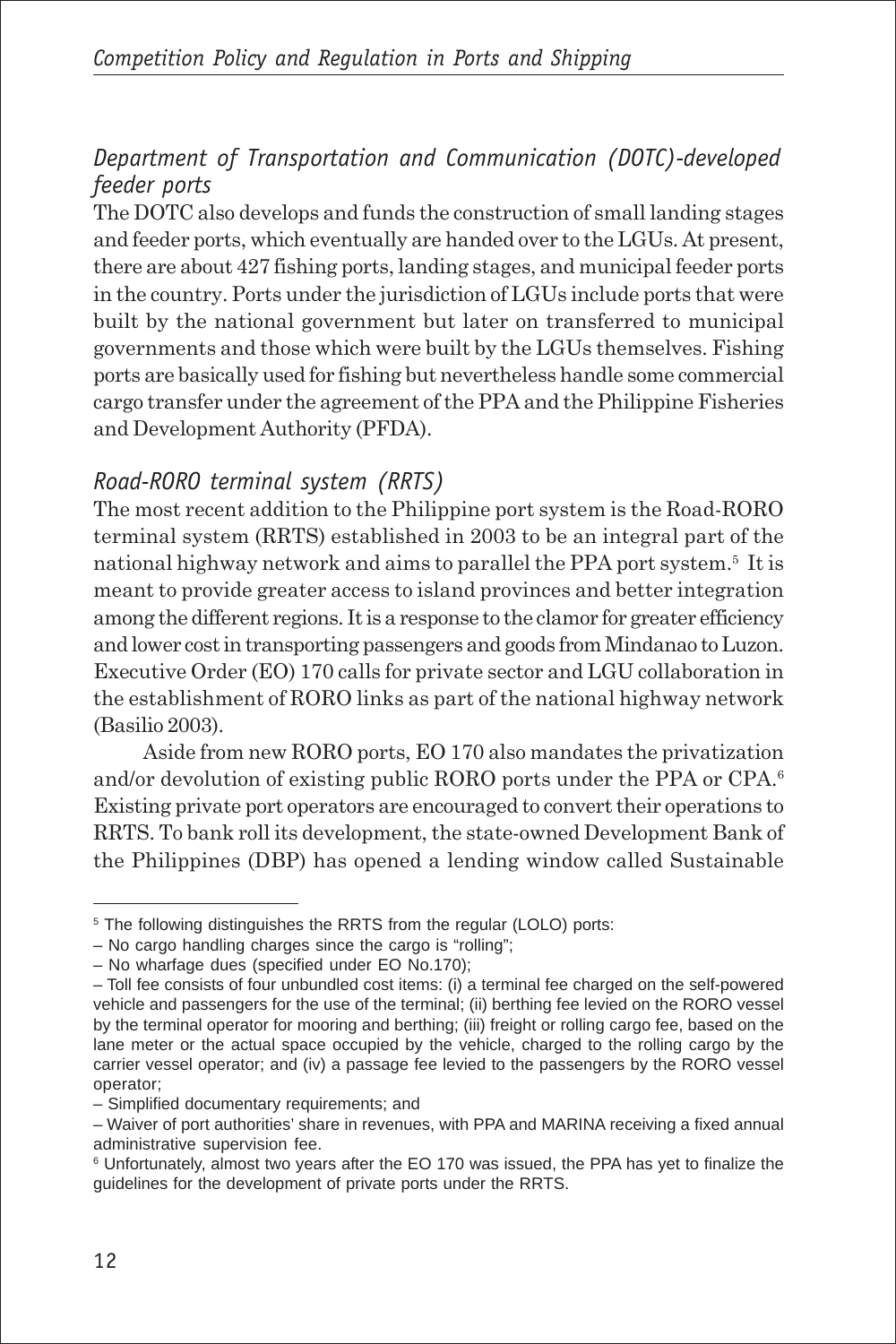Logistics Development Program (SLDP) in support of this thrust. Eligible projects for funding are RORO vessel acquisition, RORO port construction, investment in bulk handling of agricultural commodities, and cold chain facilities. A Memorandum of Understanding (MOU) was signed recently by interested LGU and private investors seeking to establish a RORO network that would connect the Visayan islands and Mindanao, as follows:

- y Cebu (Cordova) Getafe (Bohol)
- y Guadalupe (Southern Leyte) Ubay (Bohol)
- y Loay (Bohol) Mambajao (Camiguin)
- Camiguin Misamis Oriental
- y Jasaan (Misamis Oriental) Loay (Bohol)

### *Recent developments*

Competition, privatization, transparency, and greater private sector participation are the stated policy objectives of the government. The government has implemented these objectives in the development and operation of public ports with mixed results.

## *The privatization of MICT and South Harbor*

The first major procompetition initiative by the government in the port system was the privatization of the terminal operation of the MICT in 1987. A 25-year contract was awarded to the International Container Terminal Services, Inc. (ICTSI), a private terminal operator. This is the first successful case of the implementation of a "landlord" port model in the country. This model was replicated almost a decade later with the awarding of the terminal operation of the South Harbor to a private company, the Asian Terminals, Inc. (ATI).

### *The development of a private commercial port in Manila*

The second initiative started in 1992 with the government's Memorandum Order No. 415 directing the National Housing Authority (NHA) to implement the Smokey Mountain Development Plan (SMDP) and undertake the reclamation of the area across Road 10. The PPA was directed to assist in the evaluation of the port-related land issues in the reclaimed area. In 1993, Memorandum Circular No. 45 directed all concerned government agencies to liberalize and provide an environment conducive for increased competition in the support service sector, particularly land, air and sea transportation, communication, energy, insurance, and port services.

In 1996, the PPA issued a permit to R-II Builders, as part of the SMDP, to construct a 15-hectare private port facility in the reclaimed area. The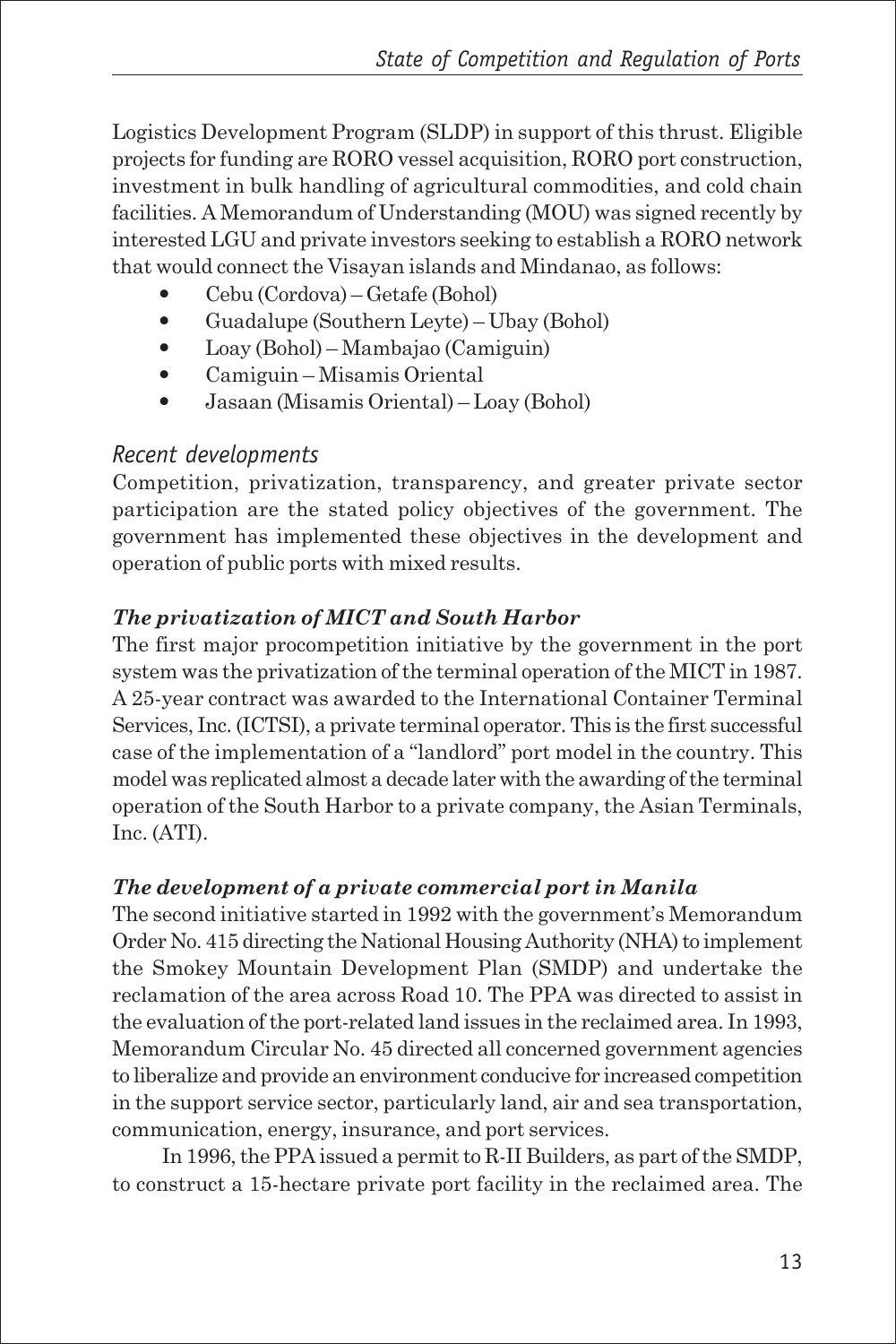port facility, named Harbour Centre Port Terminal (HCPT), was envisaged to be operated as a private commercial port and to directly compete with the ports in Manila.

### *The demonopolization and privatization program*

The government issued EO 212 "accelerating the de-monopolization and privatization program for government ports in the country." However, the labor unions succeeded in opposing its implementation, citing as reason the possible displacement of port workers in the process and arguing that port privatization would result in the inability of some cargo handling companies to shoulder the retirement benefits of the displaced port workers. In 1997, on Labor Day, the government issued EO 410<sup>7</sup> rescinding EO 212.

## *Policy reversal*

In 1998, the government issued EO 59 directing PPA "to adopt and implement a program for further rationalization, modernization, and improvement of port services and facilities in government ports." The existing Charter of the PPA (PD 857) mandates it to develop seaport terminals, other facilities, and ancillary services in the port areas. However, the EO argued that the government does not have sufficient funds to finance the modernization of those publicly owned ports. To address this constraint, EO 59 was issued for the purpose of promoting and encouraging the "participation of the private sector by requiring all existing facility operators and service providers such as cargo handling operators, shipping companies, and port workers and labor to unify into one corporation by merger, consolidation, buyout, joint venture, or by any other similar means to manage, operate, and develop the entire government port without need of a public bidding." While the objectives of port modernization and greater private sector participation are laudable, what was highly questionable in EO 59 is the manner by which port privatization and modernization will be carried out, to wit (Basilio 1999):

*a. Creation of a nationwide private monopoly*. The contract was supposed to be awarded to a "consortium" organized two months before the issuance of EO 59. The consortium is to be composed of terminal operators, cargo handling companies, and big shipping lines.

<sup>7</sup> EO 410 (Repealing EO 212 s. 1994 in Recognition of the Power of the PPA under P.D. No. 857 to Implement the Policy of Accelerating the De-monopolization and Privatization of Government Ports in the Country).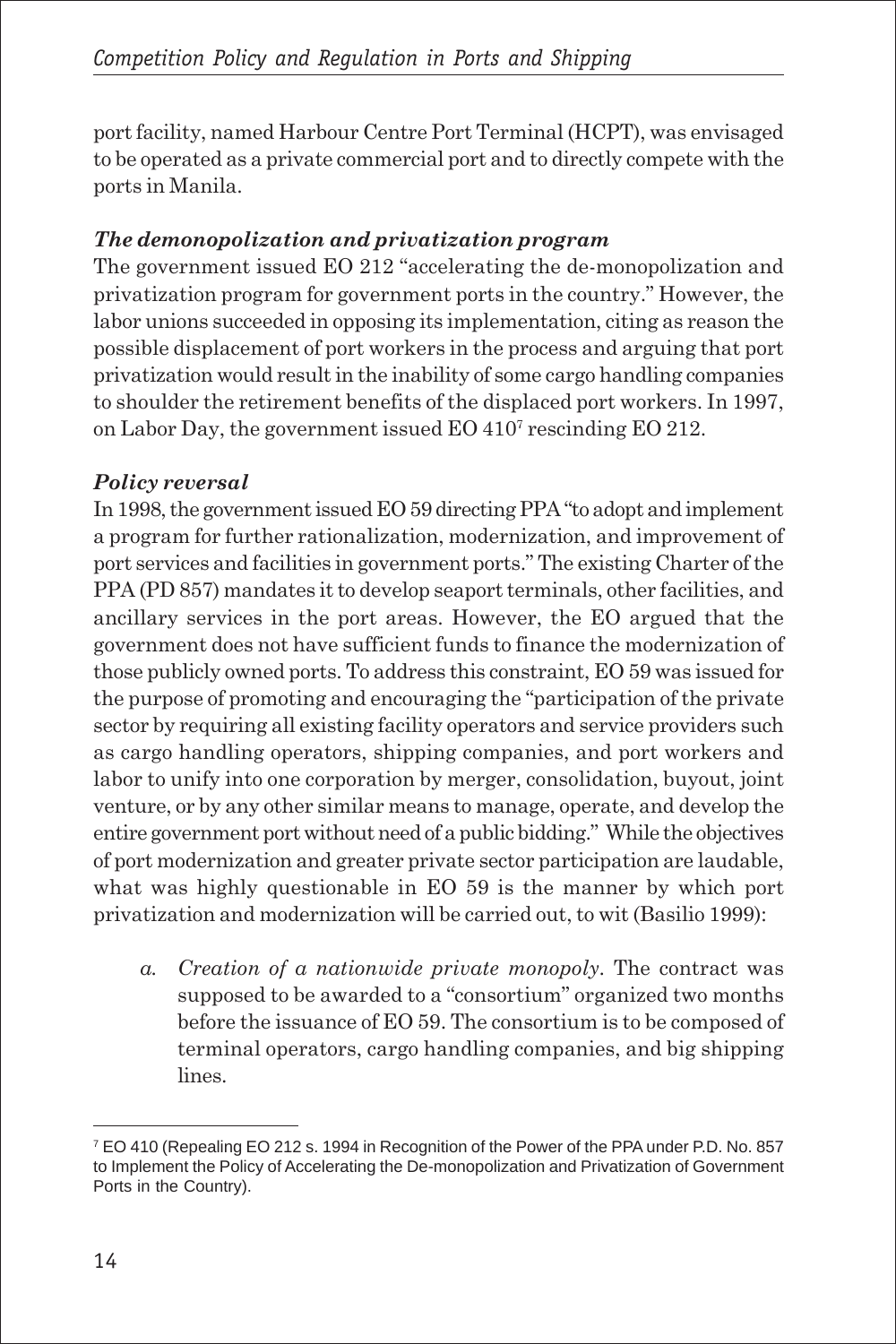- *b. Bundling of port services*. This means that all port services, including ancillary services, will have to be provided by the private port monopolist.
- *c. Negotiated contract*. The operation and development of the ports will be awarded to the port monopolist without the benefit of a public bidding, contrary to the principle of transparency and competition being promoted by the government.
- *d. Nationwide coverage*. This is not only a monopoly of one port but of the entire port system.

However, the business community and the public vigorously objected to the implementation of EO 59. Because of mounting public pressure, government revoked EO 59 on October 30, 2000.8 The government issued EO 308 on October 31, formally rescinding EO 59 and directing the PPA to subject the privatization of the Manila North Harbor to competition by dividing it into two terminals and subjecting it to public bidding.

#### *Seeking greater private sector participation*

The government's Memorandum Order No. 47 (s. 2001) directed the PPA to assist in the technical evaluation of port-related land use in the reclaimed areas and expeditiously process applications for the permits for private commercial ports. Thus, the PPA issued HCPT a permanent commercial permit to operate and handle (a) all types of domestic vessels and cargoes and (b) foreign vessels and cargoes chartered by the locators at Harbour Centre. In 2003, the PPA expanded HCPT's permit to handle foreign breakbulk traffic not limited to its locators.

The government also issued EO 170 and 170-A s. 2003 promoting Private Sector Investment in the Road RORO Ferry Terminal System (RRTS). This system, once fully operational, will be a parallel and competitor port system to the PPA utilizing the RORO technology. The EOs call for private sector and LGU collaboration in the establishment of RORO links as part of the national highway network. Under this policy, the PPA and CPA (Cebu Port Authority) are mandated to privatize their RORO ports to the private sector or devolve the same to the LGUs.

<sup>&</sup>lt;sup>8</sup> "There is a perception that EO 59 will create a monopoly in port services. Thus, EO 59 which involves the further rationalization of port services and facilities in government ports is hereby revoked" (President Estrada, *Towards a Common Ground,* October 30, 2000).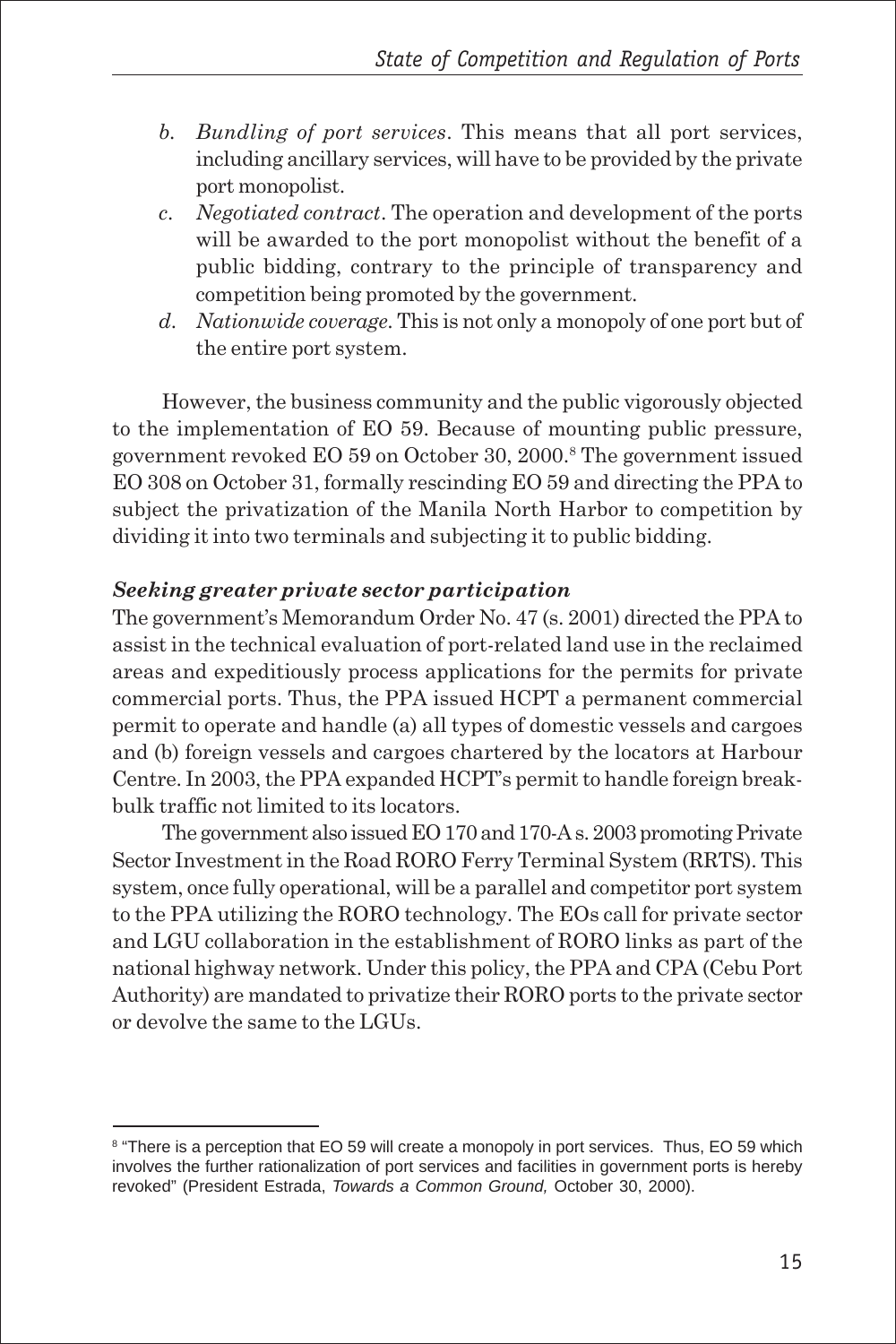## **Emerging Issues**

Several issues arise from the policy, regulatory, and institutional framework of the ports sector that have constrained competition and provided burdensome regulation (Table 2)**.** That framework has affected the existing structure and performance of Philippine ports. (Overall, port efficiency in the Philippines lags behind its rival Asian ports as indicated in Table 1).

## *Conflicting roles of the PPA*

The Philippine port system gravitates around the PPA port system and government-owned IPAs. In this system, the PPA has multiple roles as a developer, operator, maintainer, and regulator. It regulates private ports, awards contracts for cargo handling services to the private sector in ports owned by it, and regulates the entry of the private sector through the issuance of permits to construct and operate ports. This highly centralized port ownership and administration system leads to conflict of functions and interest problems.

## *Limited competition*

This setup disadvantages non-PPA ports and leads to limited competition in the industry. The PPA, which is also a port owner, issues permits to private companies to construct and operate ports. This setup creates the wrong incentive for the PPA, which may not approve the privates sector's application for construction or expansion if this threatens its port ownership and revenues. In 1997, the PPA issued a regulation liberalizing the construction and operation of private industrial ports but not its operation for commercial purposes.

Prior to the entry of Harbour Centre Port Terminal in 1996, the PPA was the only operator of the ports (MICT, South and North Harbors) in Manila. Initially, the North Harbor handled domestic cargoes while MICT and South Harbor handled foreign cargoes. In 2003, Pier 15 of South Harbor was converted into a domestic port (Eva Macapagal Terminal).

The PPA owns these ports but the terminal operations of MICT and South Harbor have been awarded to ICTSI and ATI, respectively, as part of the government's privatization program. In the case of the North Harbor, cargo handling companies operate in specific piers. Table 3 and Table 4 provide a comparison of the capacities and performance (in terms of an indicator of productivity and market share) of PPA-owned ports operated by private concessionaires and a private port owned and operated by a private investor (Harbour Centre).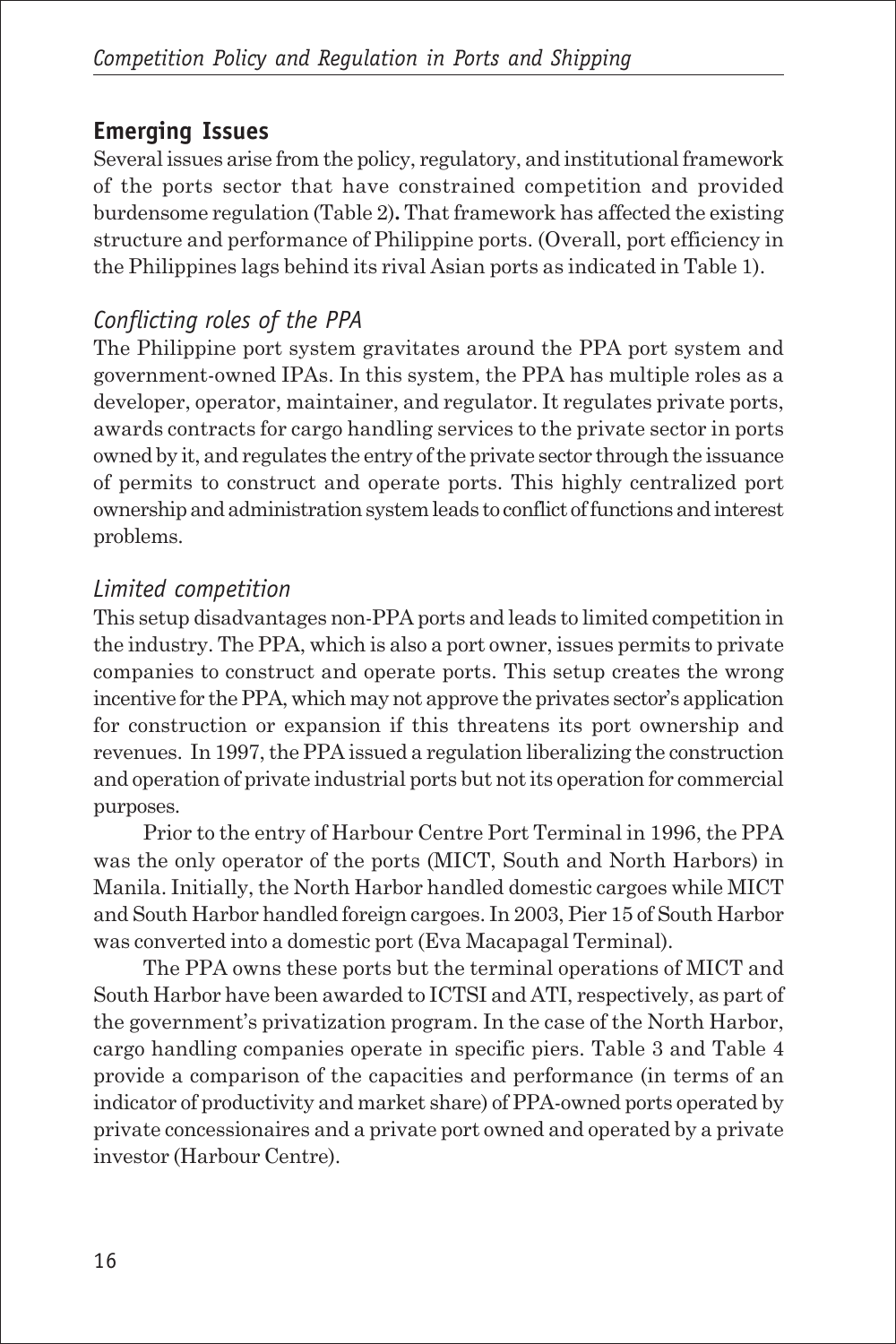| Port System                                                                                   | Port Authority and Legal<br>Framework                                                                                                                                                                                                                                                                                                                                                                                            | Regulation                                                                                                                                                                                                                                                                                                                                                                                                                                                                                                                                                                                                                                                                                                                                                                                             |
|-----------------------------------------------------------------------------------------------|----------------------------------------------------------------------------------------------------------------------------------------------------------------------------------------------------------------------------------------------------------------------------------------------------------------------------------------------------------------------------------------------------------------------------------|--------------------------------------------------------------------------------------------------------------------------------------------------------------------------------------------------------------------------------------------------------------------------------------------------------------------------------------------------------------------------------------------------------------------------------------------------------------------------------------------------------------------------------------------------------------------------------------------------------------------------------------------------------------------------------------------------------------------------------------------------------------------------------------------------------|
| PPA Port System<br>LOLO and RORO operations;<br>containerized and<br>noncontainerized cargoes | The PPA serves as the main au-<br>thority in the national port sys-<br>tem, per Presidential Decree (PD)<br>No. 505 (1974), as amended by<br>PD 857. PPA is a government<br>owned and controlled corporation<br>(GOCC); an attached agency to<br>DOTC. As a GOCC, the PPA<br>(a) raises its revenues, (b) does<br>not receive funding from the na-<br>tional government, and (c) de-<br>clares dividends to the govern-<br>ment. | Public ports<br>PPA develops, owns, main-<br>tains, and regulates its ports;<br>Sets and collects port charges<br>$\bullet$<br>such as wharfage dues,<br>berthing/ usage fees, and ter-<br>minal handling costs;<br>Approves increases in cargo<br>handling rates and receives<br>10% and 20% from cargo<br>handling revenues on<br>domestic and foreign cargo,<br>respectively;<br>Awards contracts to private<br>$\bullet$<br>terminal operators (e.g., 25-<br>year management contract<br>with ICTSI for the operation<br>of MICT, 10-year contract<br>with ATI for South Harbor),<br>and cargo handling operators<br>(2-year probationary contract/<br>10-year contract without pub-<br>lic bidding.) Under such con-<br>cessions, port charges and<br>cargo handling rates are set<br>by the PPA. |
|                                                                                               |                                                                                                                                                                                                                                                                                                                                                                                                                                  | Private ports<br>PPA also regulates private<br>ports. The regulation comes<br>in the form of (a) issuance of<br>permit to construct and<br>operate the port, and (b)<br>approval of increases in cargo<br>handling rates and port<br>charges such as berthing/<br>usage fees and wharfage<br>dues. It also collects shares<br>from port charges (50%).                                                                                                                                                                                                                                                                                                                                                                                                                                                 |

|  |  | Table 2. Institutional and regulatory framework for PPA ports |  |  |
|--|--|---------------------------------------------------------------|--|--|
|--|--|---------------------------------------------------------------|--|--|

Source: World Bank (2004) Interviews.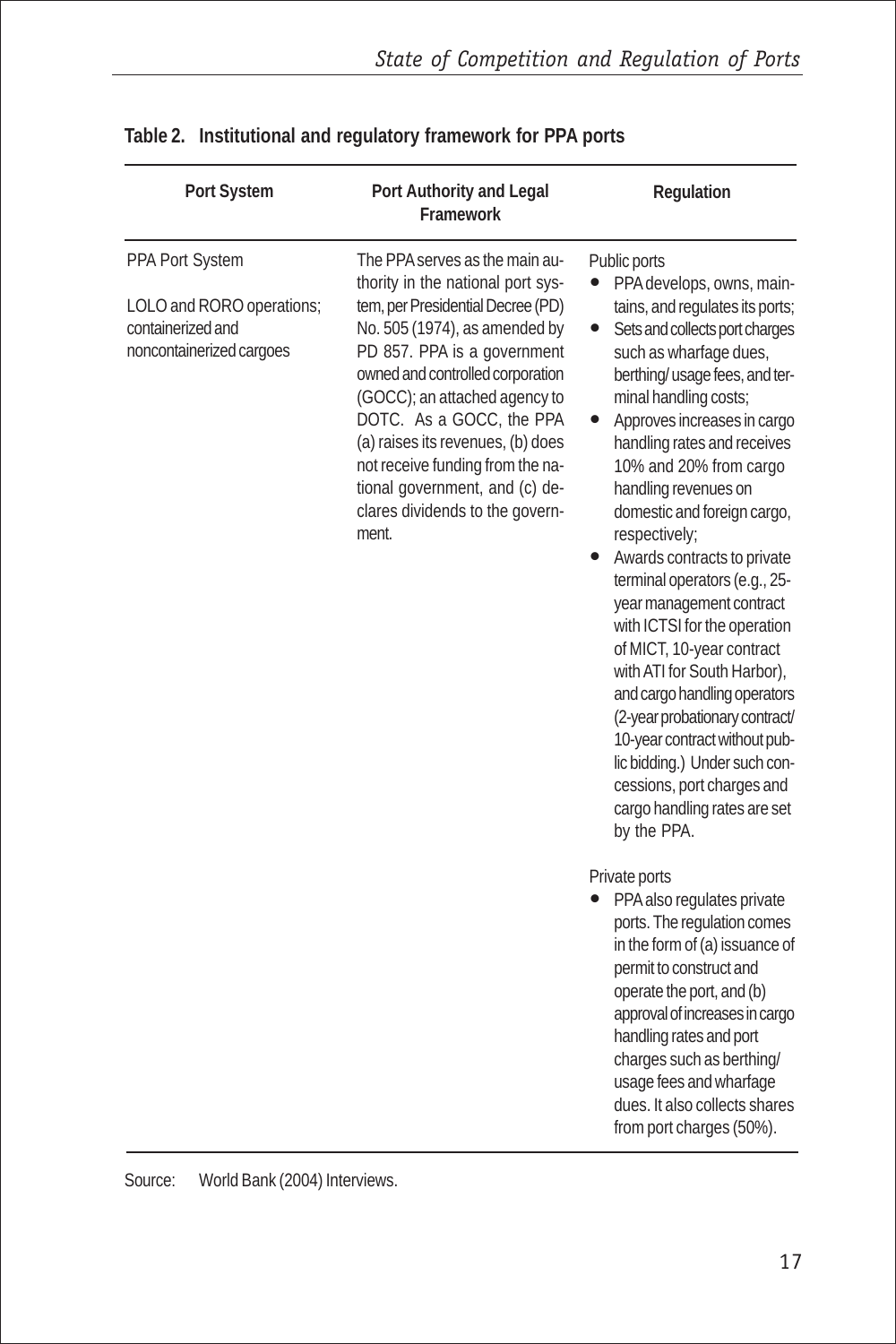| Նելյու                                                                                          |                                              |                                                                        |                                                                   |                                                                                                                                                               |
|-------------------------------------------------------------------------------------------------|----------------------------------------------|------------------------------------------------------------------------|-------------------------------------------------------------------|---------------------------------------------------------------------------------------------------------------------------------------------------------------|
| <b>Indicators</b>                                                                               | North Harbor                                 | <b>MICT</b>                                                            | South Harbor                                                      | <b>Harbour Centre</b>                                                                                                                                         |
| Area (sq.m)<br>Draft (m)<br><b>Berths</b><br>Quay length (m)<br><b>Container Yard</b><br>(sq.m) | 430,000<br>6.0<br>15                         | 606,740<br>$10 - 11.5$<br>5<br>1,000<br>322,584                        | 200,000<br>12<br>3<br>600<br>L.                                   | 150,000<br>$11.5 - 12$<br>12<br>1.100<br>45,000                                                                                                               |
| Equipment                                                                                       |                                              | 10 gantry cranes<br>25 rubber tyre<br>gantries<br>10 Reach<br>stackers | 8 gantry cranes<br>9 reach stackers                               | 1 mobile harbor<br>crane<br>4 rubber tyre<br>gantries<br>25 forklifts<br>2 reach stackers                                                                     |
| 2002 Cargo<br>throughput<br>(million MT)                                                        | 16.8                                         | 12.2                                                                   | 7.3                                                               | 1.1 (10%<br>capacity<br>utilization)                                                                                                                          |
| Productivity of<br>unloading steel<br>@40,000 MT/<br>vessel                                     |                                              |                                                                        | 6,000 MT/hr<br>8-10 days                                          | 7,200 MT/hr<br>5.5 days                                                                                                                                       |
| Market share<br>(2003)                                                                          | Break bulk -<br>12%<br>Containerized-<br>49% | Foreign<br>containerized-<br>80%                                       | Foreign<br>containerized-<br>20%<br>Foreign break-<br>bulk $-30%$ | Foreign-break<br>bulk steel - 90%<br>Logs / Lumber-<br>100%<br>Wheat / Grain -<br>50%<br>Domestic-break<br>bulk bottled cargo<br>$-100%$<br>Gypsum -<br>100%  |
| Modernization<br>cost                                                                           | PhP 3.5 billion                              | PhP30 billion<br>(proposed)                                            | PhP15 billion (as<br>per contract)                                | PhP4.8 billion<br>(actual) PhP1.5<br>billion (additional<br>equipment and<br>facilities)                                                                      |
| Price                                                                                           | PPA prescribed                               | PPA prescribed                                                         | PPA prescribed                                                    | PPA prescribed<br>(but has the<br>flexibility to price<br>itself lower being<br>a private port;<br>lower cost since<br>no double<br>handling at pier<br>side) |
| 2002 Net income                                                                                 | Not available                                | P2.8 billion                                                           | P641 million                                                      | P1.3 million                                                                                                                                                  |

| Competition Policy and Regulation in Ports and Shipping |  |  |  |  |  |  |  |
|---------------------------------------------------------|--|--|--|--|--|--|--|
|---------------------------------------------------------|--|--|--|--|--|--|--|

**Table 3. Comparative analysis of North Harbor, MICT, South Harbor, and Harbor Centre**

Source: Romero (2004)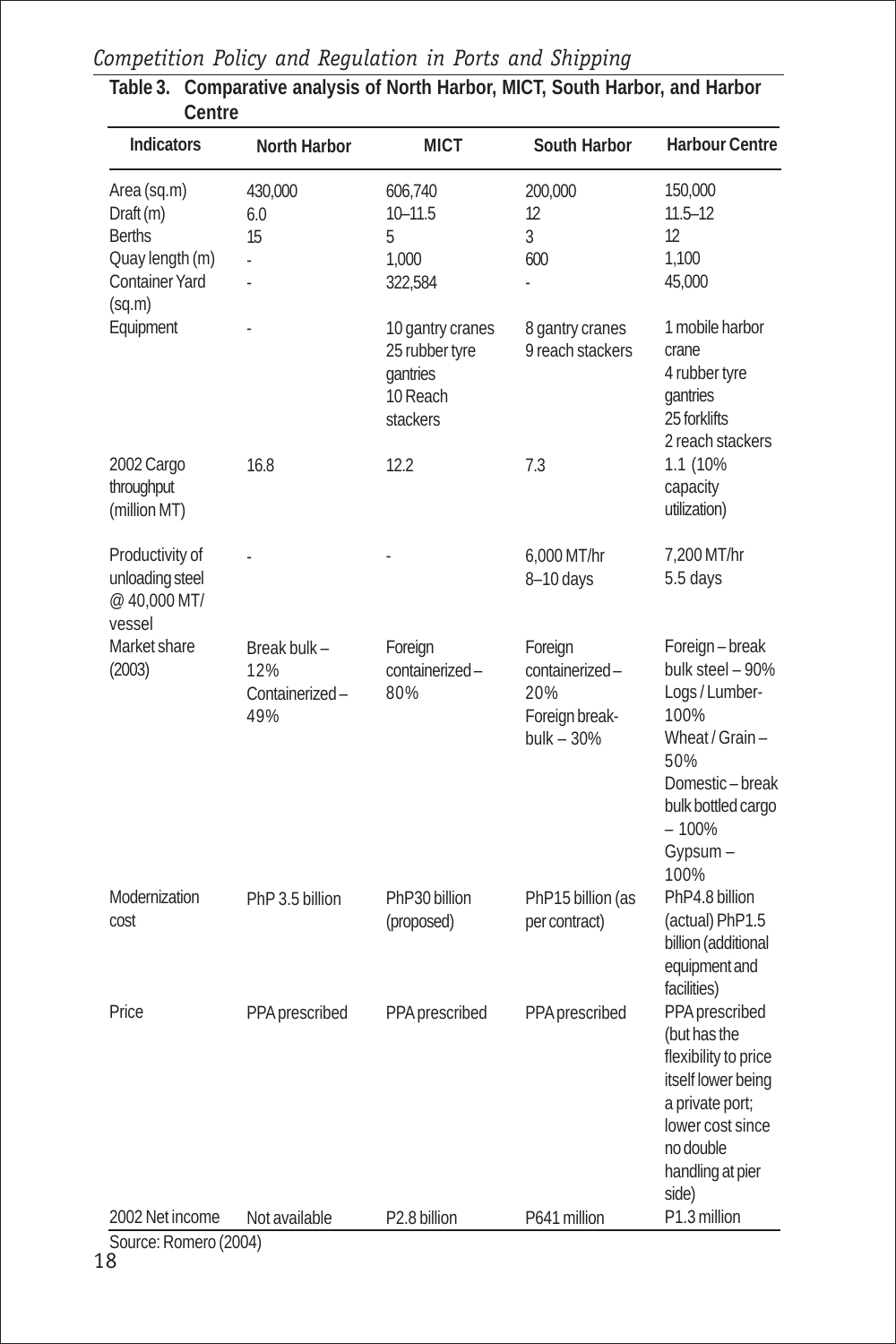| Port                                                              | <b>Terminal Operator</b>                                                                  | Coverage                                                                                                                                                                                                                               |
|-------------------------------------------------------------------|-------------------------------------------------------------------------------------------|----------------------------------------------------------------------------------------------------------------------------------------------------------------------------------------------------------------------------------------|
| Manila International Container<br>Terminal (MICT)<br>South Harbor | International Container Terminal<br>Services, Inc. (ICTSI)<br>Asian Terminals, Inc. (ATI) | Foreign cargoes - mainly<br>٠<br>containerized<br>Foreign cargoes - both<br>containerized and break-<br>bulk<br>In 2003, the Eva<br>$\bullet$<br>Macapagal Terminal was<br>inaugurated to handle<br>domestic cargoes and<br>passengers |
| North Harbor                                                      | Cargo Handlers                                                                            | Domestic cargoes-                                                                                                                                                                                                                      |
| Pier <sub>2</sub><br>Pier <sub>4</sub>                            | Northstar<br>Northstar                                                                    | containerized, break-bulk<br>and RORO                                                                                                                                                                                                  |
| Pier 6                                                            | United Dockhandlers, Inc.<br>(UDI)                                                        | Domestic passengers                                                                                                                                                                                                                    |
| Pier <sub>8</sub>                                                 | Pier 8 Arrastre and Stevedoring                                                           |                                                                                                                                                                                                                                        |
| Pier <sub>10</sub>                                                | Northstar                                                                                 |                                                                                                                                                                                                                                        |
| Pier <sub>12</sub>                                                | UDI                                                                                       |                                                                                                                                                                                                                                        |
| Pier <sub>14</sub>                                                | UDI                                                                                       |                                                                                                                                                                                                                                        |
| Pier <sub>16</sub>                                                | UDI                                                                                       |                                                                                                                                                                                                                                        |
| Marine Slipway (MSW)                                              | Vetyard*                                                                                  |                                                                                                                                                                                                                                        |
| <b>IPB</b>                                                        | Isla Putting Bato                                                                         |                                                                                                                                                                                                                                        |

|  |  | Table 4. Port operation in Manila |  |  |
|--|--|-----------------------------------|--|--|
|--|--|-----------------------------------|--|--|

\*Former cargo handling operator

In 1995, the PPA Board approved the proposal of R-II Builders Inc. to develop and operate a private commercial port at the Manila North Harbor.<sup>9</sup> A year later, the PPA gave R-II a permit to construct a 15-hectare port facility (HCPT). However, it was only in June 2002 that the PPA issued HCPT a commercial permit to: (a) operate and handle all types of domestic vessels and cargoes, and (b) limit to its locators the operations of foreign vessels and cargoes, provided such vessels are chartered to carry only cargoes of such authorized locators.

Limited competition started when HCPT was issued a permit by PPA in 2003 to handle foreign break-bulk cargoes. As a result, HCPTI claims that 80 percent of the foreign break-bulk traffic (normally handled at the South Harbor) transferred to Harbour Centre due to better service and lower cost (rate at HCPTI is 50% lower than PPA rates). The need for barges

<sup>&</sup>lt;sup>9</sup> PPA Board Resolution No. 1473.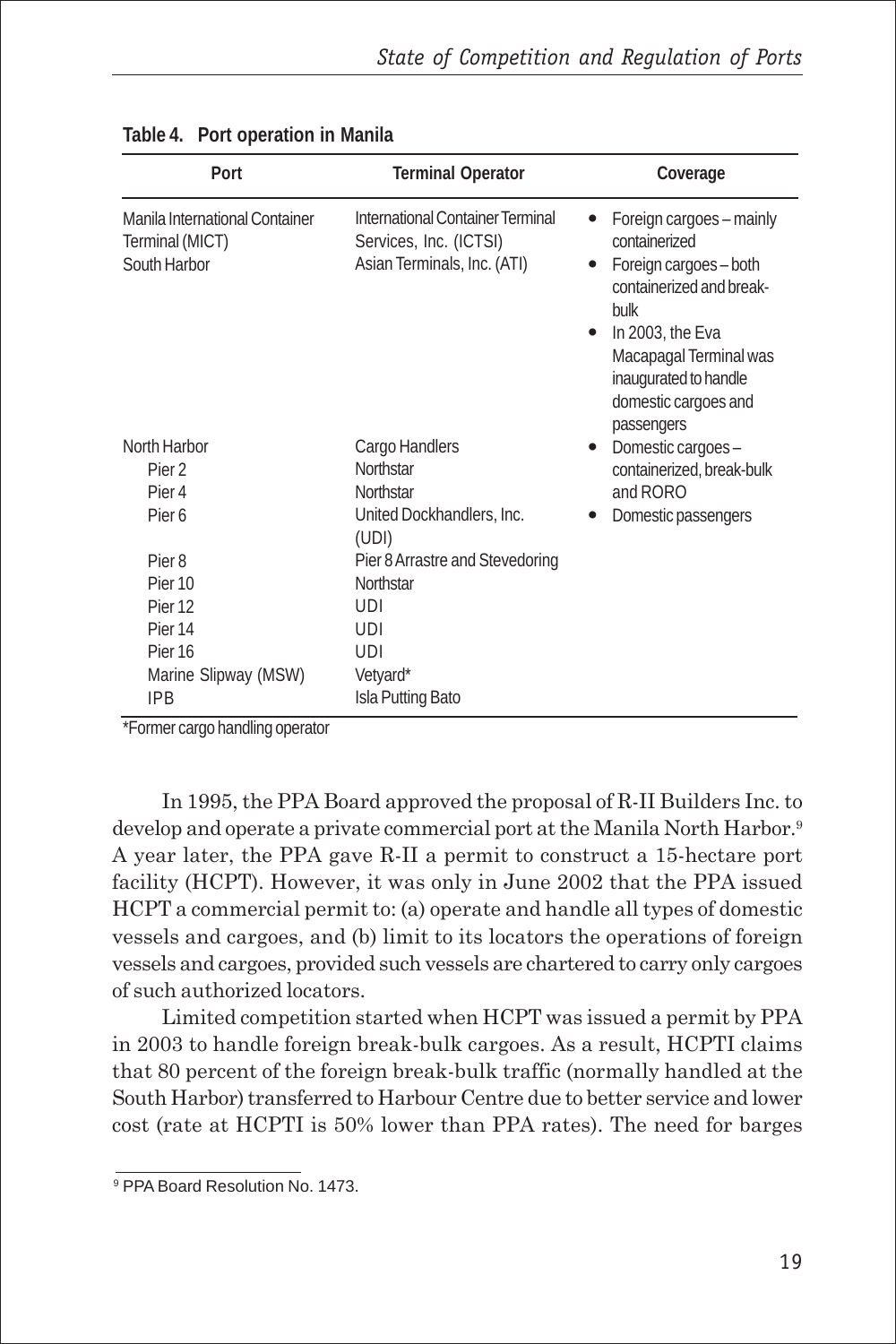disappeared because docked foreign vessels can unload at the Harbour Centre (the draft is deep enough to accommodate foreign vessels). In the case of South Harbor, barges are needed because foreign vessels cannot dock at the port. Of the 50 barges that were utilized prior to the operation of HCPTI, only five are still being used at the South Harbor at present. Table 5 summarizes the status of competition among Manila ports.

North Harbor, South Harbor, and HCPT compete for domestic cargoes, whether break-bulk or containerized. South Harbor and HCPT compete for foreign break-bulk cargoes. ICTSI has the permit but is not actively competing in this market. Instead, it concentrates on the foreign containerized cargo market. Only MICT and South Harbor compete for foreign containerized cargoes despite the capacity of HCPT to compete in this market. The PPA has not issued HCPT the permit to handle foreign containerized cargoes to date in spite of HCPT's satisfaction of the PPA's requirements for the issuance of the permit. Table 6 illustrates the positive benefits of competition in the port sector.

Several factors create a disincentive for more competition in the port sector, namely:

- The PPA's bias against full competition in the foreign containerized market, which might undermine the income potential of MICT and South Harbor. HCPT's handling of foreign break-bulk cargoes led to an erosion of the income potential of South Harbor. A lower income generated from MICT and South Harbor operations means lower rents paid to the PPA that receives both fixed and variable fees from port operations (Table 7). The PPA gets a 10 percent and 20 percent share from domestic and foreign cargo handling revenues, respectively. Table 7 shows the PPA-approved cargo handling rate increases in recent years.
- A reduction of the PPA's income will affect its capacity to declare more dividends to the national government.
- Lower income will also affect the PPA's port development and maintenance activities.
- Lower volumes handled by PPA terminal operators (ICTSI and ATI) have implications on their income, profitability, and investment commitments (e.g., ATI is committed to invest \$300 million within the contract period).

In sum, the PPA may have a weak incentive to promote competition to protect its own interest. This highlights the "conflict of interest" situation that the PPA faces because it is vested with proprietary, developmental, and regulatory functions.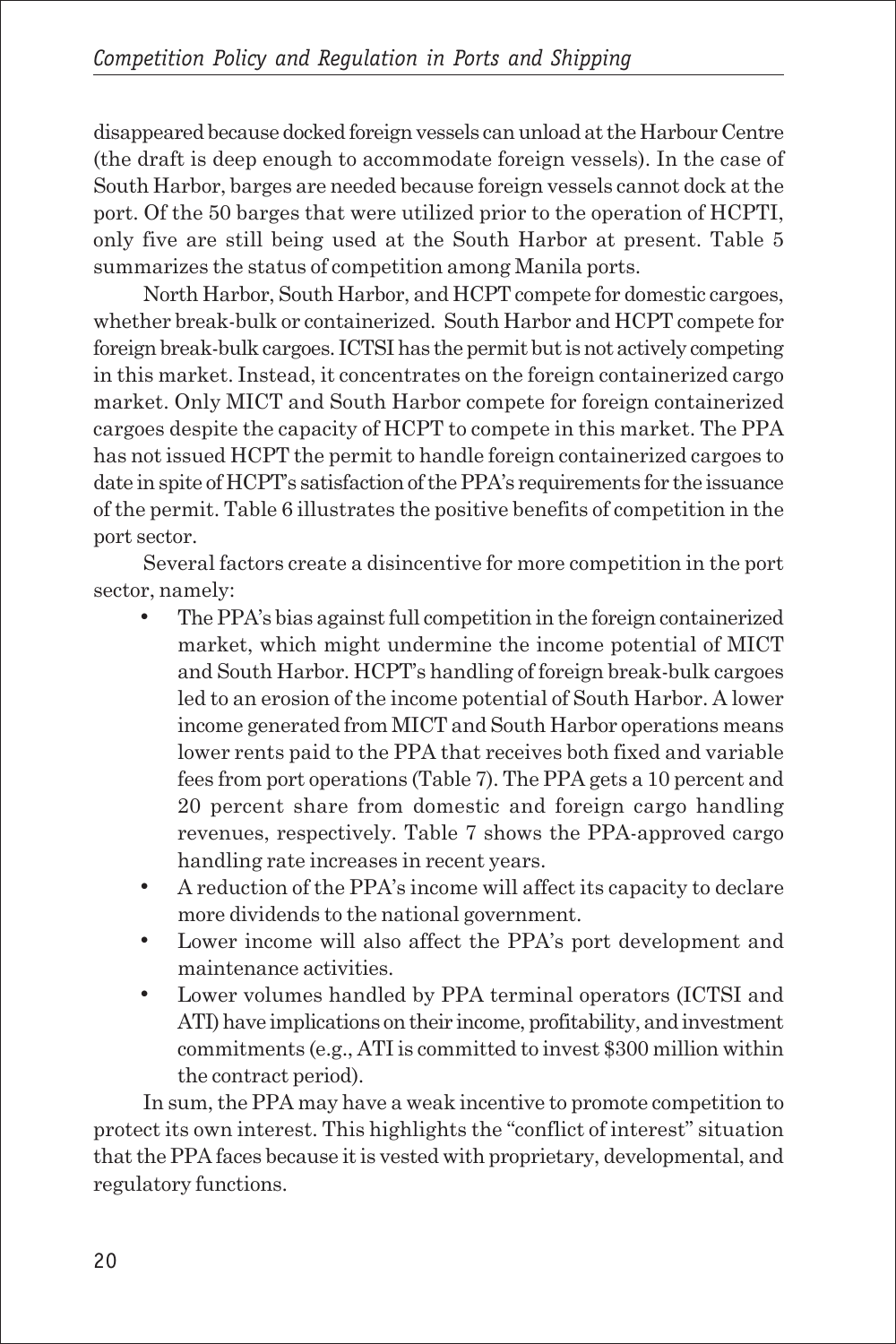| Type of Cargo<br>Handled | <b>North</b><br>Harbor | South<br>Harbor | <b>MICT</b>    | <b>HCPT</b>         | <b>Remarks</b>                                                                                                                                                                                           |
|--------------------------|------------------------|-----------------|----------------|---------------------|----------------------------------------------------------------------------------------------------------------------------------------------------------------------------------------------------------|
| Domestic break-bulk      | With<br>permit         | With<br>permit  |                | With<br>permit      | Competitive                                                                                                                                                                                              |
| Domestic containerized   | With<br>permit         | With<br>permit  |                | With<br>permit      | Competitive                                                                                                                                                                                              |
| Foreign break-bulk       |                        | With<br>permit  | With<br>permit | With<br>permit      | While MICT has a<br>permit to handle foreign<br>break-bulk cargoes, it<br>focuses on handling<br>foreign container<br>traffic: HCPT<br>provides intense<br>competition to South<br>Harbor.               |
| Foreign containerized    |                        | With<br>permit  | With<br>permit | No<br>permit<br>yet | Competition exists<br>between MICT and<br>South Harbor on<br>foreign containerized<br>cargoes. However,<br>the entry of HCPT into<br>the market is expected<br>to intensify the level of<br>competition. |

| Table 5. Services provided at the Manila ports |  |  |
|------------------------------------------------|--|--|
|                                                |  |  |

Source: Basilio (2004)

#### **Table 6. Benefits of competition**

| South Harbor                                                     | <b>HCPT</b>                                                                |  |  |
|------------------------------------------------------------------|----------------------------------------------------------------------------|--|--|
| Steel - 6,000 MT/hr<br>Cement/Rice - 4,000 bags per<br>gang/ship | Steel - 7,200 MT/hr<br>Cement/Rice $-6,000$ to 8,000<br>bags per gang/ship |  |  |
| 8-10 days                                                        | 5.5 days                                                                   |  |  |
| PPA prescribed                                                   | 30-50% lower                                                               |  |  |
|                                                                  |                                                                            |  |  |

Source: Romero (2004)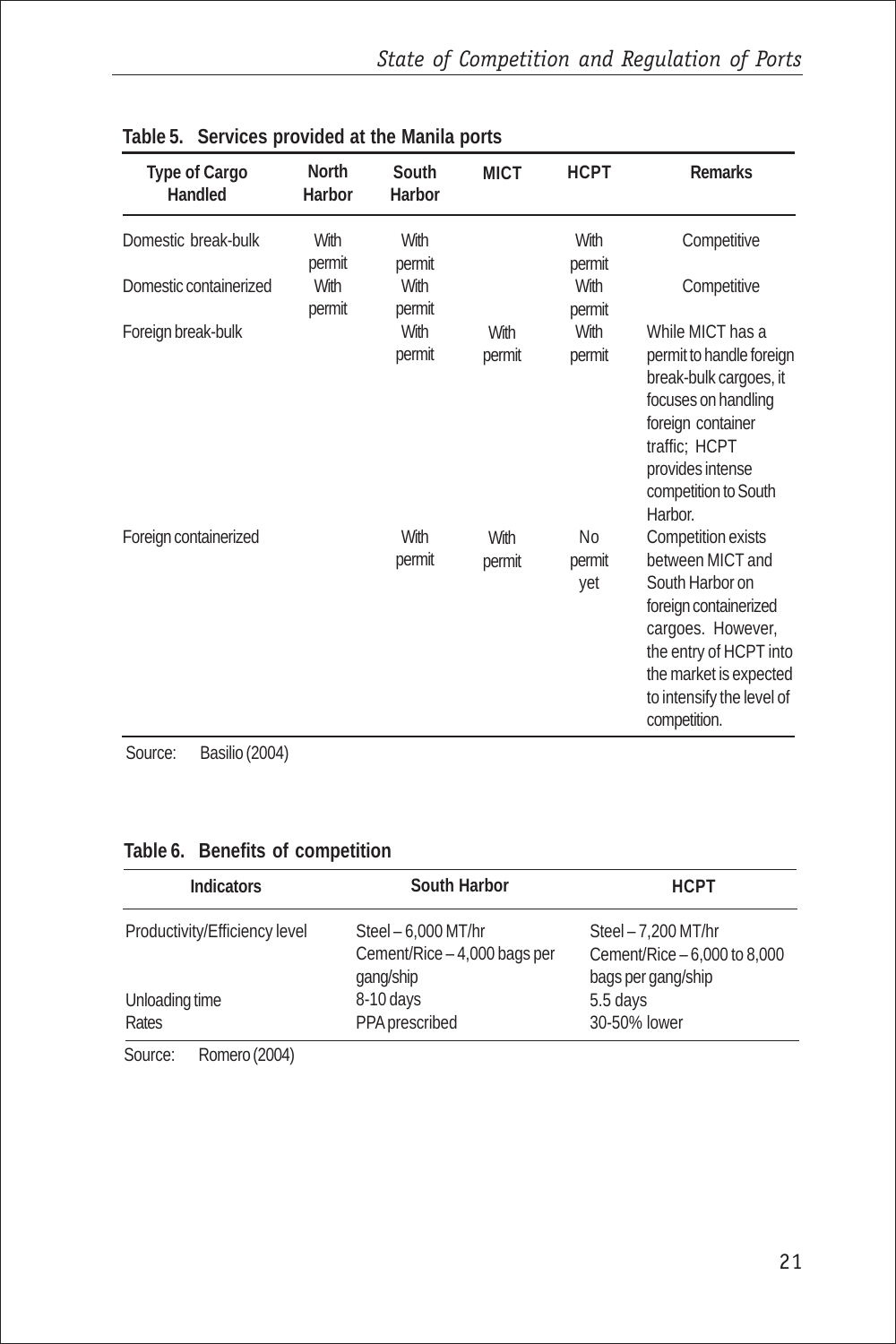| Year |          | <b>Domestic</b> | Foreign  |             |  |  |
|------|----------|-----------------|----------|-------------|--|--|
|      | Arrastre | Stevedoring     | Arrastre | Stevedoring |  |  |
| 1998 | 12%      | 40%             | 8%       | 40%         |  |  |
| 1999 |          |                 | 20%      |             |  |  |
| 2000 | 10%      | 10%             | 8%       | 8%          |  |  |
| 2001 | 10%      | 10%             | 15%      | 15%         |  |  |
| 2002 |          |                 | $10\%$ * | $10\%$ *    |  |  |
| 2005 |          |                 |          | 12%         |  |  |
| 2006 |          |                 |          | 10%         |  |  |

#### **Table 7. Increasing cargo handling rates**

\* Rate increase applicable only to MICT and South Harbor.

#### **Table 8. PPA revenues and net income, 2001–2002 (in million pesos)**

|                                    | 2001  | $2002^{\circ}$   |
|------------------------------------|-------|------------------|
| Port revenues                      | 4.720 | 3.640            |
| Fixed fee from ICTSI               | 1.400 | 1,230            |
| Revenue from cargo handling share  | 837   | 430 <sup>b</sup> |
| Net income                         | 1.640 | 2.120            |
| <sup>a</sup> January to September. |       |                  |

*b* ATI only.

Sources of basic data: PPA financial reports, news article written by Teresa Visita of *Malaya*.

With a few exceptions and despite policy pronouncements that favor multiple operators, the PPA has chosen to limit a port to one cargo handling company (except in North Harbor). Bidding is a stated PPA policy but the award or renewal of cargo handling contracts is mainly by negotiations.10 Thus, the PPA can simply renew a contract without the benefit of public

<sup>10</sup> PPA AO 01-2001 (Renewal of Expired and Expiring Cargo Handling Contracts) seeks to grant the renewal of expired and expiring cargo handling contracts without public bidding, contrary to what the law dictates. EO 40 s. 2001 and EO 109 s. 2002 issued by President Arroyo mandate government agencies to subject to public bidding all procurement, including cargo handling, and contract award. The PPA requested the Office of Government Corporate Counsel (OGCC) for an opinion on the matter. OGCC in its opinion (No. 234) affirmed that indeed cargo handling is covered by EOs 40 and 109. Instead of implementing the advice, however, the PPA requested the OGCC to reconsider its opinion. OGCC did reconsider its opinion (No. 282). Early this year, Congress passed into law RA 9184 (Government Procurement Reform Act) that defines as a matter of policy, in all cases, the following principles: transparency and competition through public bidding, monitoring, accountability, etc. When the issue was brought up by the private sector at the NPAC for the purpose of making sure that PPA policies are consistent with the law, the PPA said it will seek another legal opinion from the OGCC.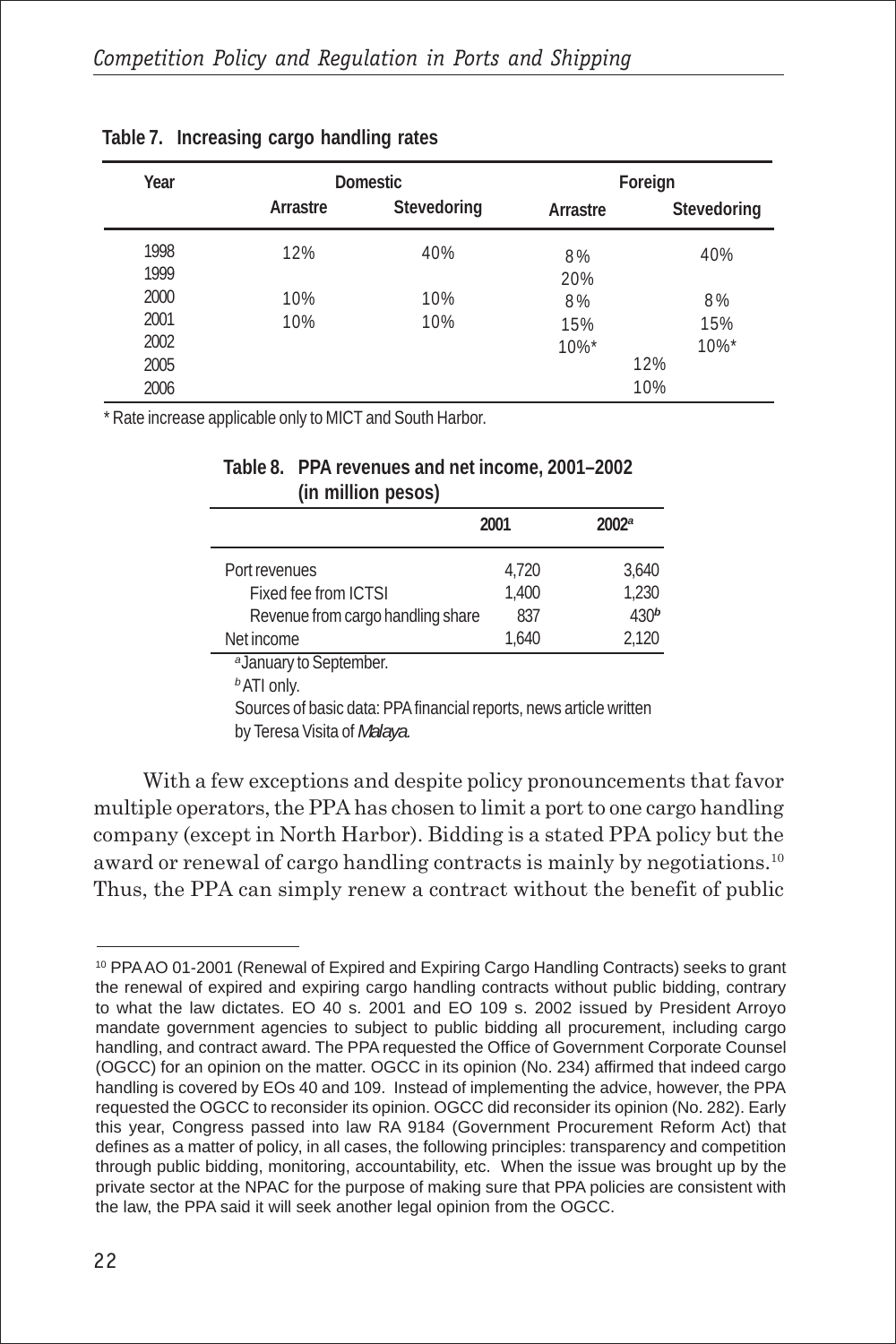bidding or without a thorough assessment of performance. This grants tremendous rents to the fortunate company.

The centralization of port administration leaves very little room, if at all, to interport competition. It has been claimed that the PPA regulates against competition by not granting Harbour Centre (a private commercial port) a permit that will allow the handling of foreign containerized cargoes because it will compete against PPA-owned ports (i.e., MICT and South Harbor).

The PPA's Charter allows it a share of at least 10 percent from cargo handling revenues. It regulates and approves tariffs and rate increases in port charges and cargo handling rates for both public and private ports. This puts it in a potential conflict of interest situation because higher cargo handling rates given to private port operators result in a higher share of the revenues for the PPA that regulates rate setting. This is a case of a regulator benefiting from its own regulation.<sup>11</sup> Non-PPA ports, including private ports, have to give 10 percent of cargo handling revenues to the PPA that uses it mainly for the development of its own ports. It seems that the 'tax' paid by the private ports leads to their own disfavor because of the competition presented by PPA ports supported by that 'tax'.

On the other hand, it is claimed that present port charges, including tariffs for domestic ship berthing and cargo handling, are set extremely lower than what is required for financial viability of operations (JICA 2003). Philippine port charges are among the lowest in the Asian region (UNESCAP 2002a). Since a port that handles only domestic cargo has limited sources of revenue, a number of ports are not financially independent, especially those operated by LGUs.

Undue restrictions on setting cost-based tariffs may jeopardize port operations and may reduce the attractiveness of port development to private investors. This prevents potential entry of more cost efficient operators who could offer lower port charges. Thus, there is a case for more transparent procedures on how cargo handling tariffs are set for different ports.

<sup>&</sup>lt;sup>11</sup> In the past, the PPA had as much as 33 percent share from cargo handling revenue. Thus, approval of petitions for rate increase invariably benefits the regulator itself. In August 2002, President Arroyo directed the PPA to adopt a universal rate for collecting the government share from the revenues of cargo handlers, that is, 10 percent for domestic ports and 20 percent for international ports. The PPA announced that it has revised its rules on the bidding of cargo handling contracts to comply with the presidential directive. Instead of using "the highest share to the PPA" rule as basis for winning a contract, the PPA will now use "the lowest service rate" as basis since its share from cargo handling revenues is already fixed. However, the PPA has to withdraw AO-O1-2001 that allows the renewal of expired and expiring cargo handling contracts without public bidding.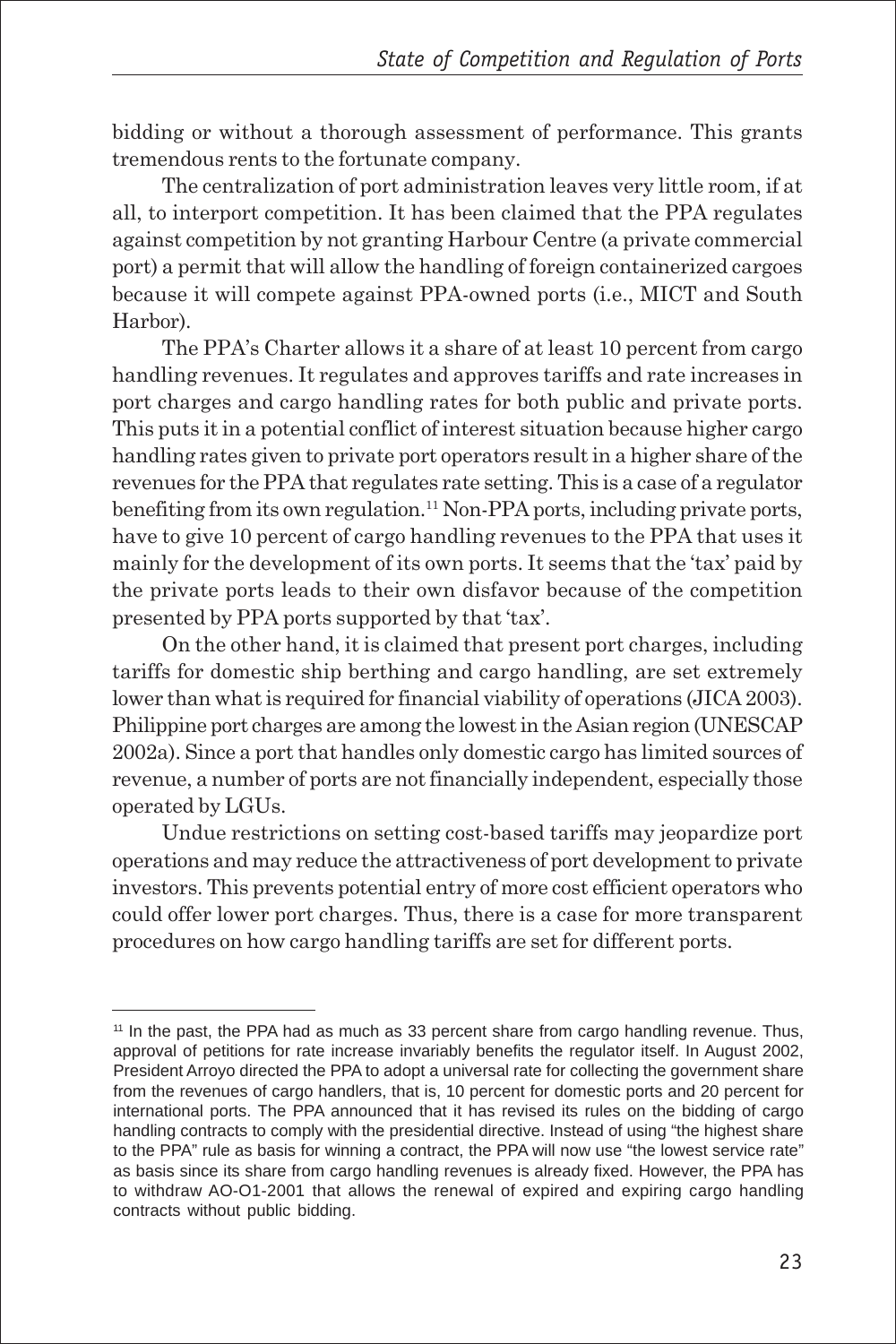Another conflict of interest is a potential bias for multiple cargo handling instead of RORO shipping<sup>12</sup> because the latter does not entail cargo handling.<sup>13</sup> Lesser cargo handling implies a lesser revenue share for the PPA from cargo handling fees. In 2001, the share from cargo handling fees accounted for 18 percent of the total revenues generated by the PPA from port operations.14 In addition, the huge revenues from multiple cargo handling may motivate the (traditional) large shipping companies to ignore RORO shipping that can bring shippers positive benefits such as reduction in breakage and deterioration of cargoes, increased security of cargoes, and reduction in pilferage.

 What about IPA ports? It is doubtful whether these IPAs are providing interport competition to PPA ports. For instance, MICT and Subic Bay Freeport are operated by the same terminal operator. On the other hand, the terminal operator at the South Harbor is also the cargo handling operator at the Port of Batangas. The newly constructed MCPT in Misamis Oriental is supposed to provide competition to PPA's port in Cagayan de Oro. However, even before it could operate, a lower court issued an injunction to operate on the basis of a case filed by the cargo handling operator at the PPA Cagayan de Oro port, arguing that the MCPT provides unfair competition.

In conclusion, despite the objective of creating more competition, there is actually very limited competition, if not at all, in the Philippine ports system under the current policy, institutional, and regulatory framework.

<sup>&</sup>lt;sup>12</sup> In the early 1990s, various studies (JICA, SHIPDECO) recommended the extensive use of the RORO shipping as the most appropriate mode of sea transport for an archipelagic country like the Philippines.

<sup>&</sup>lt;sup>13</sup> PPA implemented RORO in some ports. Special ports, or terminals in existing ports designed for intermodal transport, were constructed more than 20 years ago. The earlier versions were the water links in the Pan-Philippine Highways (implemented by DPWH)—from Sorsogon to Samar, thence to Leyte and Surigao (in Mindanao). These were subsequently called the Eastern Seaboard. PPA also introduced ferry ports and services on the Batangas-Mindoro sea corridor, thence to Panay, Guimaras, and Negros; these were subsequently labelled the Eastern seaboard. The Manila-Cebu Corridor Intermodal Transport Plan (MCCITP) envisaged in 1994 the RORO ports in Pagbilao, Quezon and Balamban, Cebu. The Central Visayas East-West Intermodal Transport Project came up with the east-west land-sea links from Ormoc to Cebu, thence to Panay and Mindoro. A less ambitious network was finally made operational in 2003 by the DOTC. Together with the Eastern seaboard links, these intermodal links were dubbed the "Strong Republic Nautical Highway" (World Bank 2004). Unfortunately, cargo handling fees are being collected in these PPA RORO ports even if no commensurate service is provided.

<sup>&</sup>lt;sup>14</sup> This figure still does not reflect the share of PPA from cargo handling in the international ports, MICT, and South Harbor.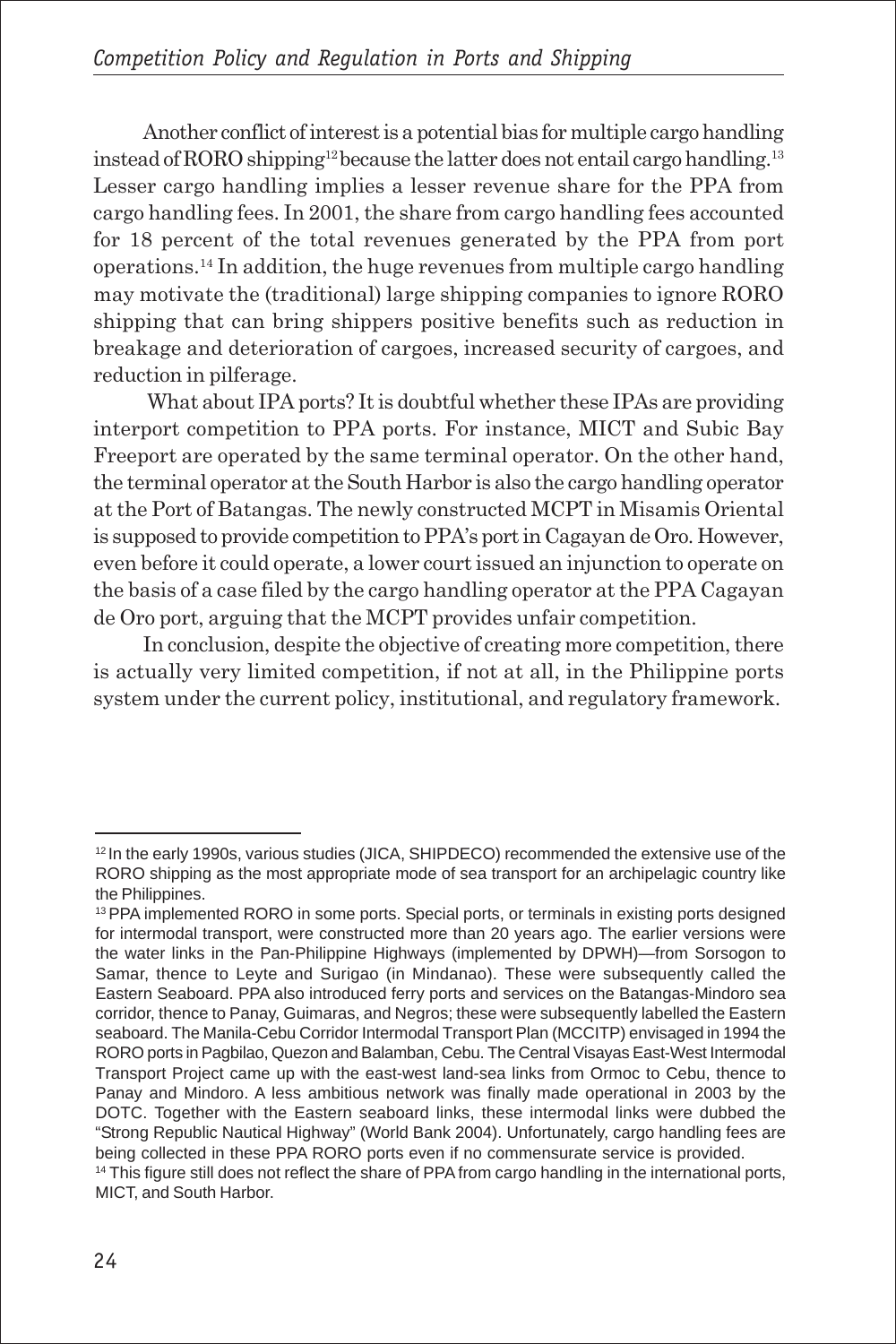## **Necessary Reforms**

The inefficiencies in port operations and administration are due to the flaws in the port policy and regulatory design. These flaws have led to very limited competition and little private sector participation.

### *Reforming the PPA*

Because of the intrinsic flaws in the structure of the regulatory framework for the port industry, a restructuring is indispensable. The PPA's charter has to be amended to separate the PPA's regulatory responsibilities from its development and operation functions. The development of ports and operation functions are the domain of the private sector while the formulation of broad policies is the responsibility of the DOTC.

There is a need to provide transparent rules or guidelines for the grant or extension of cargo handling contracts. In theory, the PPA awards cargo handling contracts on the basis of the lowest fee charged to shippers. However, the lack of transparency in the grant or extension of cargo handling contracts, including possible extension without the benefit of a thorough assessment of performance creates inefficiency problems. According to the World Bank (2003), "there is a general lack of transparency as to how cargo handling rates are set for the different ports, how rates are increased, what constitutes cargo handling, and what constitutes shipping or terminal charges given that some companies offer both cargo handling and shipping services."15

With regard to port charges, the PPA should stop collecting a percentage of revenues and instead lease port facilities to port operators. It should allow competition in cargo handling operation by allowing more than one operator. Tariff setting should be deregulated and port operators and cargo handlers should be allowed to establish cost-recovery tariffs subject to the regulatory guidelines protecting consumer welfare against the exercise of market power. It can draw useful lessons from international experience in port administration (Box 1).

The recent port reform experiences of Argentina and Mexico highlight these lessons. Prior to the reform in the 1990s, Argentina's port operations were characterized as highly centralized, inefficient, and costly. The fact that its ports were open rather than terminal based led to inefficient practices and unnecessary costs for storage and cargo handling. These problems

<sup>&</sup>lt;sup>15</sup> MARINA attempted to resolve the issue on shipping services and cargo handling by developing a new chart of accounts for the unbundling of shipping and cargo handling costs and by requiring shipping companies to use them (World Bank 2003).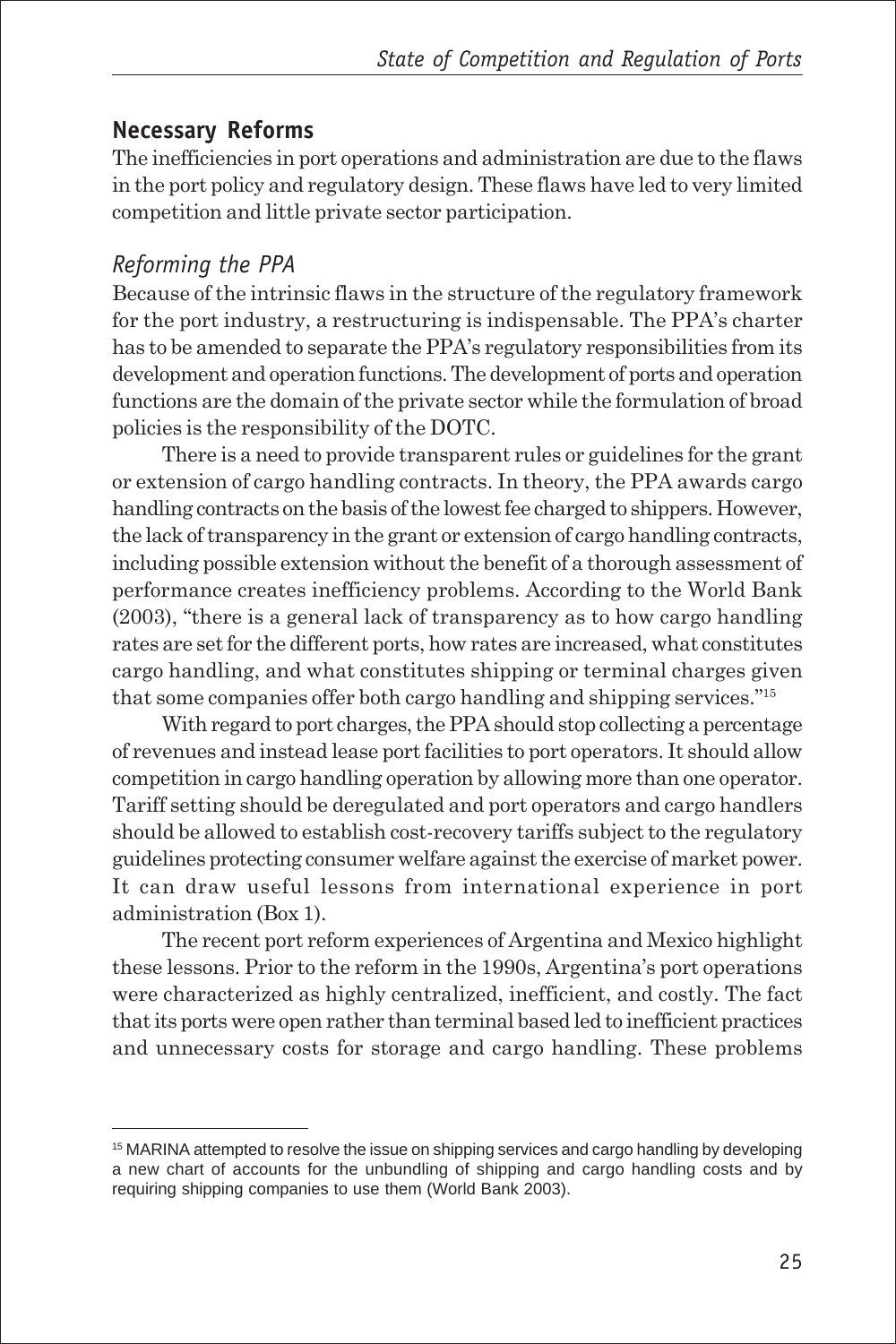#### **Box 1. Port administration lessons applicable to the Philippines**

- None of the successful ports and well-managed ports is administered by a "centralized" system of port administration;
- The ports are run by independent boards (of directors) and professional managers carefully appointed to represent and serve the interests and aspirations of the local community and industry;
- The consistent practice of utilizing competition, whether intraport or interport rivalry, is no accident. Competition is regarded as the primary market force in regulating the operator's business behavior, motivating them to produce higher levels of service quality, disciplining them to reduce costs;
- A decentralized system of local port authorities each operating independently is predicated on the fact that a local port authority can respond to market conditions more quickly than a centralized authority can;
- It is no coincidence that a dynamic and responsive board makes a considerable difference in the performance of a port. Although the constitution of a port authority in the international scene offers a diversity of practice, there is invariably a strong commonality among them such as a strong community and industry representation with a degree of government participation in the board; and
- The utilization of the private sector (or privatization) in port functions has been carefully predicated on the strategy of generating competition among the operators within the port.

Source: Yee (2000)

therefore resulted in the ports' loss of market share to the road sector and to more efficient neighboring ports such as the Chilean ports.

The Argentinian reform process sought to achieve the objectives of reduced cost and increased productivity. The strategy focused on privatization, decentralization, and competition. As a result of the implementation of this strategy, there was a sharp decline in port charges and tariffs, and an increase in labor productivity and cargo volumes. The decentralization of port administration, on the other hand, led to government savings from the devolution and privatization of small ports and/or closure of unprofitable ports. In sum, the positive externalities of the reform process produced a positive impact on Argentina's external trade, a considerable reduction in freight rates, and savings to the national government (Estache et al. 2001 ).

The case of Mexico is similar to the Argentinian experience. The same strategy was adopted—decentralization of port administration to promote interport competition, privatization, and liberalization. The first phase of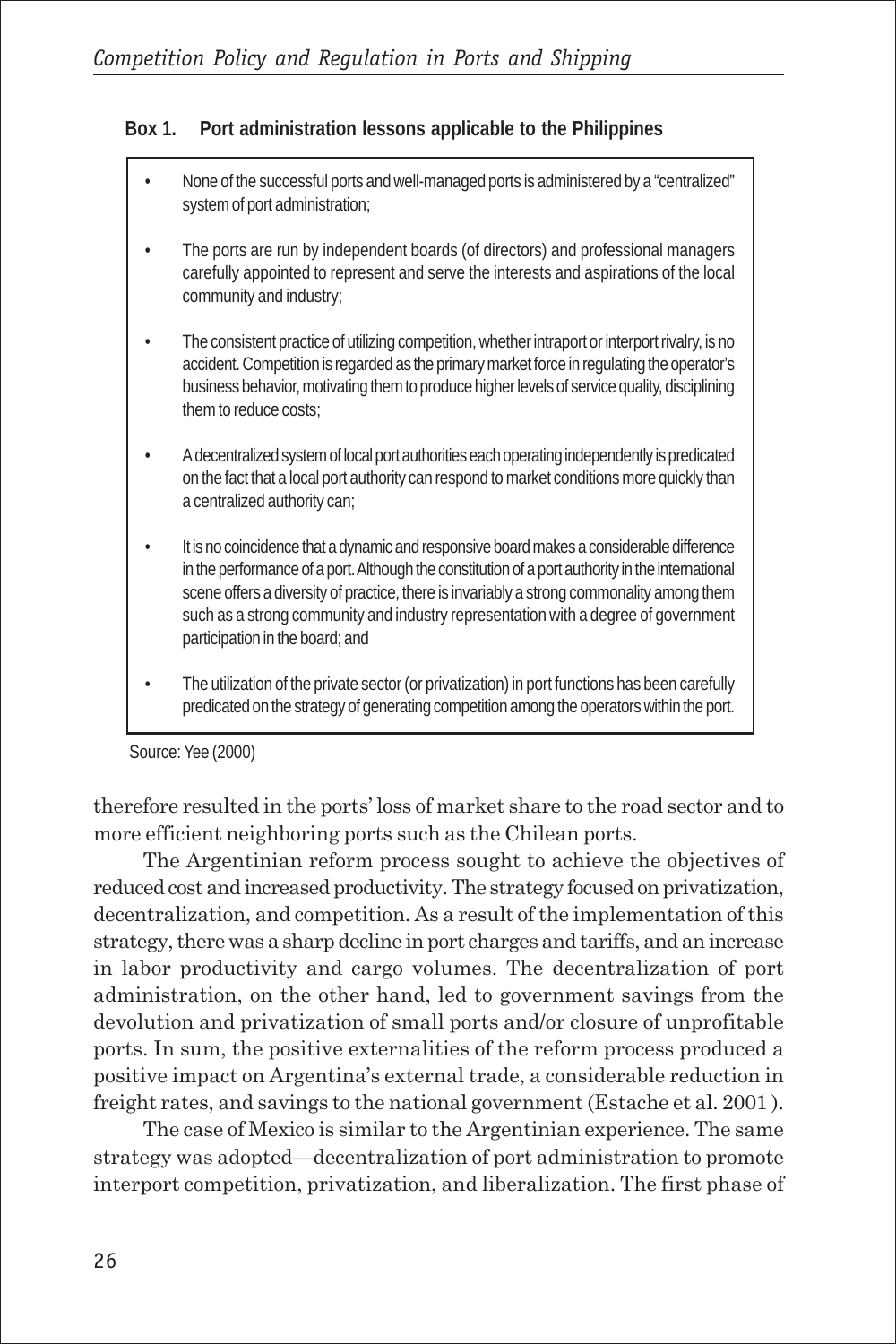the reform process focused on the decentralization of port administration, which was achieved by creating independent port administrations, with the national government only having supervisory functions over the system. Similar to Argentina, the independent port administrations were made up of representatives from the local government and the private sector. The independent port administrations performed the functions of planning, building infrastructures and promoting the port, and safety.

The second phase of the reform process centered on the privatization of the port industry to private investors, both domestic and foreign. The private sector was initially allowed to operate the terminals and facilities. Private entities interested in bidding for concessions submitted bids to be evaluated by the competition agency in order to avoid market power after privatization. Likewise, port tariffs were liberalized and cross subsidies and entry barriers eliminated. Only in cases where there is not enough competition would regulation surface. Eventually, private sector participation expanded to port ownership and administration (Estache et al. 2001).

#### *Promotion of the Road-RORO system*

The first best scenario is to privatize the PPA ports and to encourage the development of a road-RORO system by the private sector. However, given the political and vested interests supporting the PPA, the second best approach is the development of a road-RORO terminal system (RRTS) that parallels or complements the existing PPA port system. The RRTS will introduce the needed ports competition to improve efficiency and reduce cost, and give shippers the flexibility to determine the most efficient and cost-effective way of shipping their cargoes. In addition, the government should allow the conversion of private noncommercial ports into commercial ports under the RRTS. This will instantly expand the existing port network with no or minimal cost.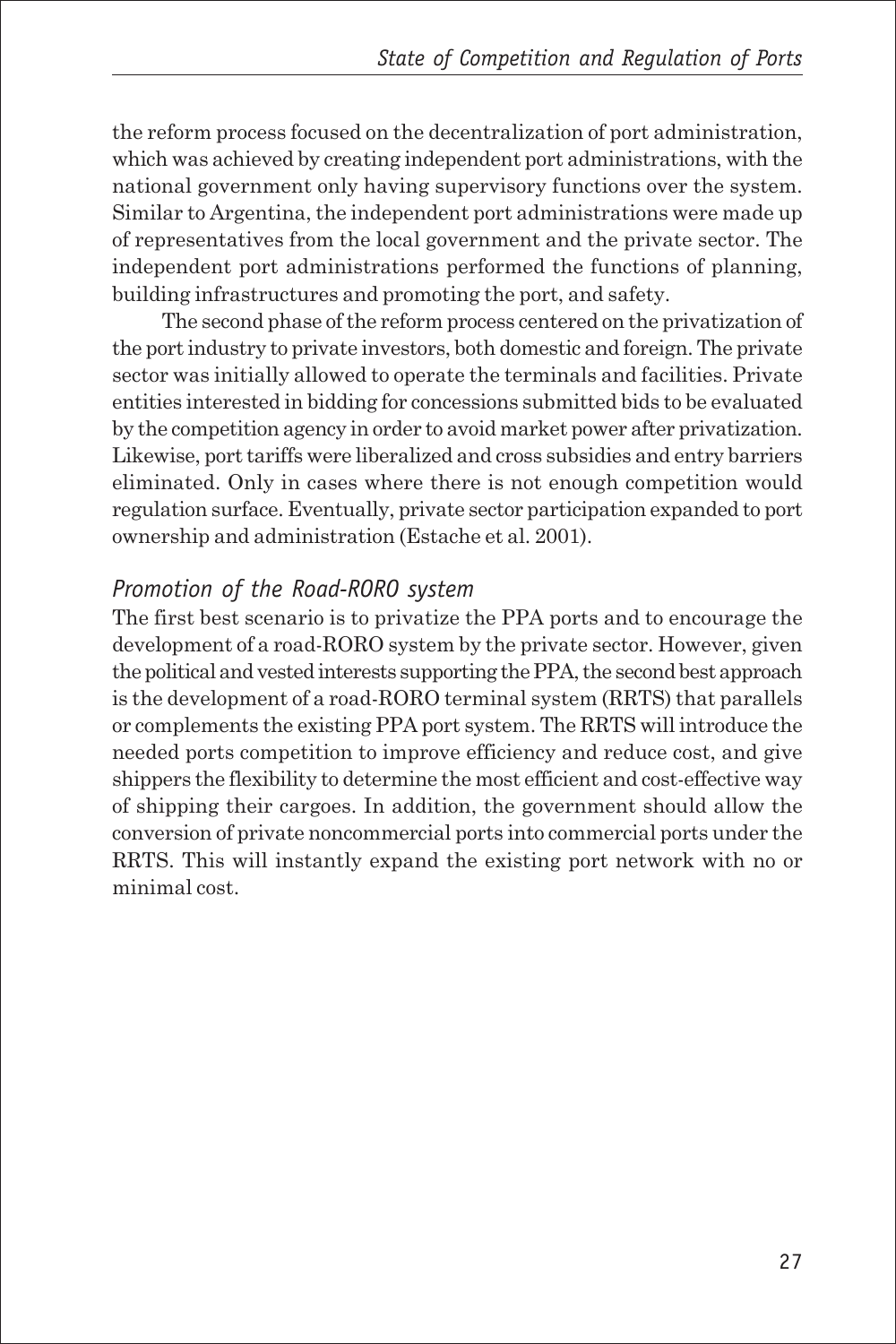# 4 **State of Competition and Regulation of Interisland Shipping**

## **Structure of the Philippine Shipping Industry**

The shipping industry plays a crucial role in the development of the country. It enables the movement of goods and passengers in the Philippine archipelago and to other countries. Efficient shipping services encourage economic growth and development and are vital for regional integration (Table 9).

| <b>Domestic Shipping</b>          | Description                                                                                                                                                                                                                                                                                                                                                                                                                                                                                                                                                                                                      |
|-----------------------------------|------------------------------------------------------------------------------------------------------------------------------------------------------------------------------------------------------------------------------------------------------------------------------------------------------------------------------------------------------------------------------------------------------------------------------------------------------------------------------------------------------------------------------------------------------------------------------------------------------------------|
| Liner                             | Liner shipping is involved in the transport of both passengers and<br>cargoes although some liners carry only cargoes, e.g., Solid Ship-<br>ping. It follows fixed sailing schedules, regular ports of call (routes),<br>and frequency of travel. Liner routes are classified as primary<br>(major ports with developed markets), secondary, tertiary, and de-<br>velopmental (also referred to as "missionary"). Companies in the<br>liner shipping business are WG&A (now ATS), Negros Navigation,<br>Solid Lines, Lorenzo, and Sulpicio. These corporations already<br>take 90% of the market (Austria 2002). |
| Tramper                           | These are freight vessels that do not follow a regular route and<br>schedule. They are contracted (chartered) by shippers to deliver<br>cargoes from port to port. They only handle cargoes.                                                                                                                                                                                                                                                                                                                                                                                                                     |
| <b>Tanker</b>                     | These are specialized vessels that transport oil, chemicals, and<br>IPG.                                                                                                                                                                                                                                                                                                                                                                                                                                                                                                                                         |
| Fastcraft, ferry, and wooden boat | These vessels travel short distances. They cater mainly to passen-<br>gers. The service has a fixed schedule and a regular route.<br>Vessels used for short distance travel. Can accommodate passen-                                                                                                                                                                                                                                                                                                                                                                                                             |
| <b>RORO</b>                       | gers and vehicles (as cargo). The service has a fixed schedule and<br>a regular route. No cargo handling involved since the cargoes are<br>"moving" (self-propelled) cargoes.<br>Vessels owned and used by companies to transport their cargoes                                                                                                                                                                                                                                                                                                                                                                  |
| Industrial carrier                | (in many cases using their own ports).<br>Used in ship-to-shore loading and unloading of cargoes.                                                                                                                                                                                                                                                                                                                                                                                                                                                                                                                |
| Tugs, barges                      |                                                                                                                                                                                                                                                                                                                                                                                                                                                                                                                                                                                                                  |

|  |  |  |  | Table 9. Services provided by the domestic inter-island shipping industry |  |  |  |  |
|--|--|--|--|---------------------------------------------------------------------------|--|--|--|--|
|--|--|--|--|---------------------------------------------------------------------------|--|--|--|--|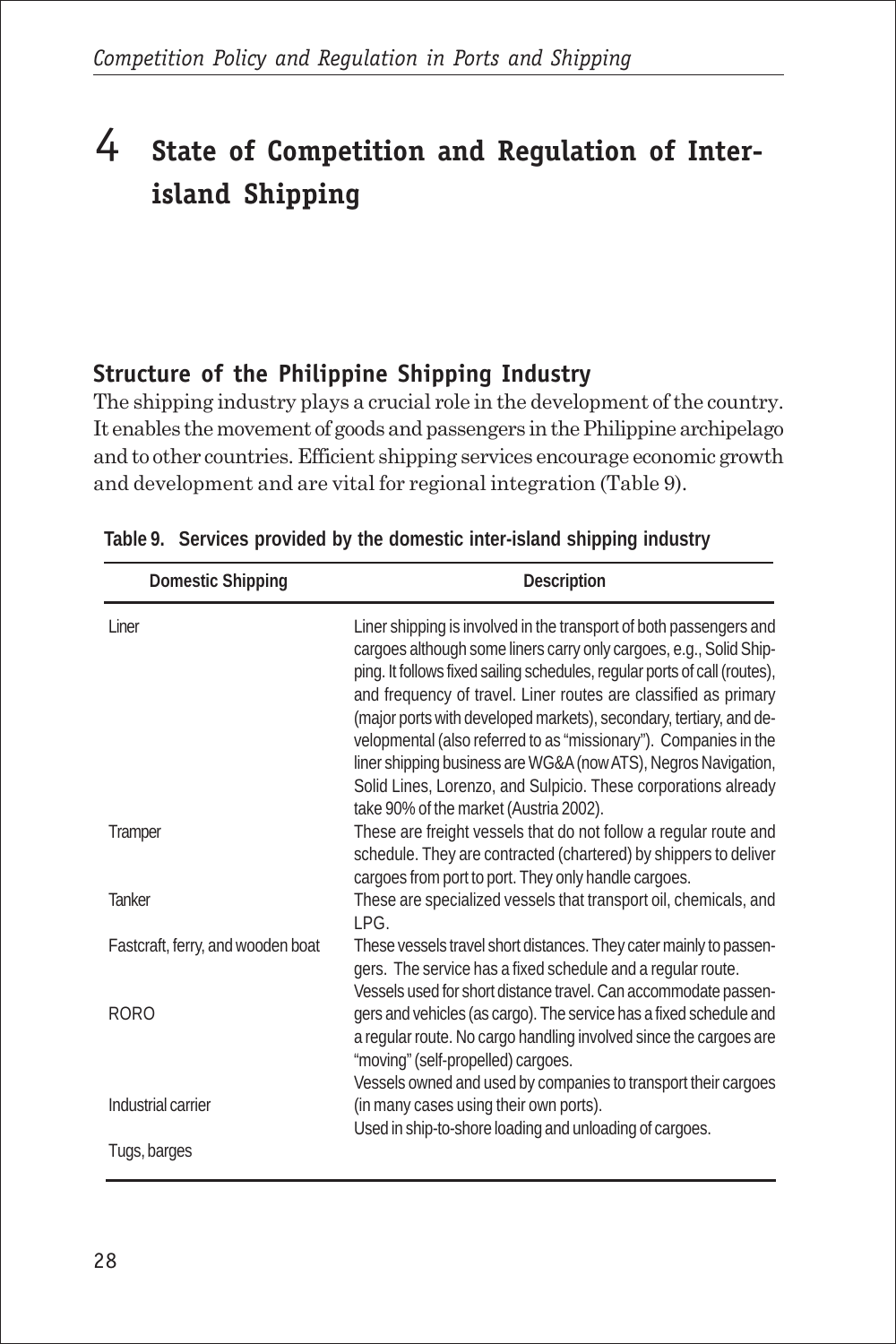The shipping industry is divided into three main sectors: (a) the shipping sector, (b) the shipbuilding, ship repair, and drydocking sector, and (c) the manning/seafaring sector (Figure 3). The shipping sector is further divided into domestic inter-island shipping and ocean-going (international) shipping. Domestic inter-island shipping consists of liner shipping operations, tramping, tanker services, ferry/fast craft operations, RORO shipping, and barging operations. This section of the paper discusses inter-island shipping.

**Figure 3. The Philippine shipping industry**



## *Liner shipping industry performance*

## *Number of passengers and cargo volume*

The sheer number of passengers and volume of cargoes that utilize this mode of transportation manifests the importance of the shipping industry in the economy. Sea transport is the dominant mode for passenger travel and cargo. In 2001, around 75 percent of travelers used the sea transport mode (Table 10).

From 1991 to 2001, passenger traffic via sea grew by 175.93 percent. This translates to an annual growth rate of 5.81 percent. In terms of the share of cargo traffic, almost all (99.7%) cargoes are shipped via sea transport (Table 11). Cargo traffic grew by 149.32 percent in the period 1991–2001, or an average annual growth of 4.09 percent.

Table 12 provides a disaggregation of cargo movements by major port of origin.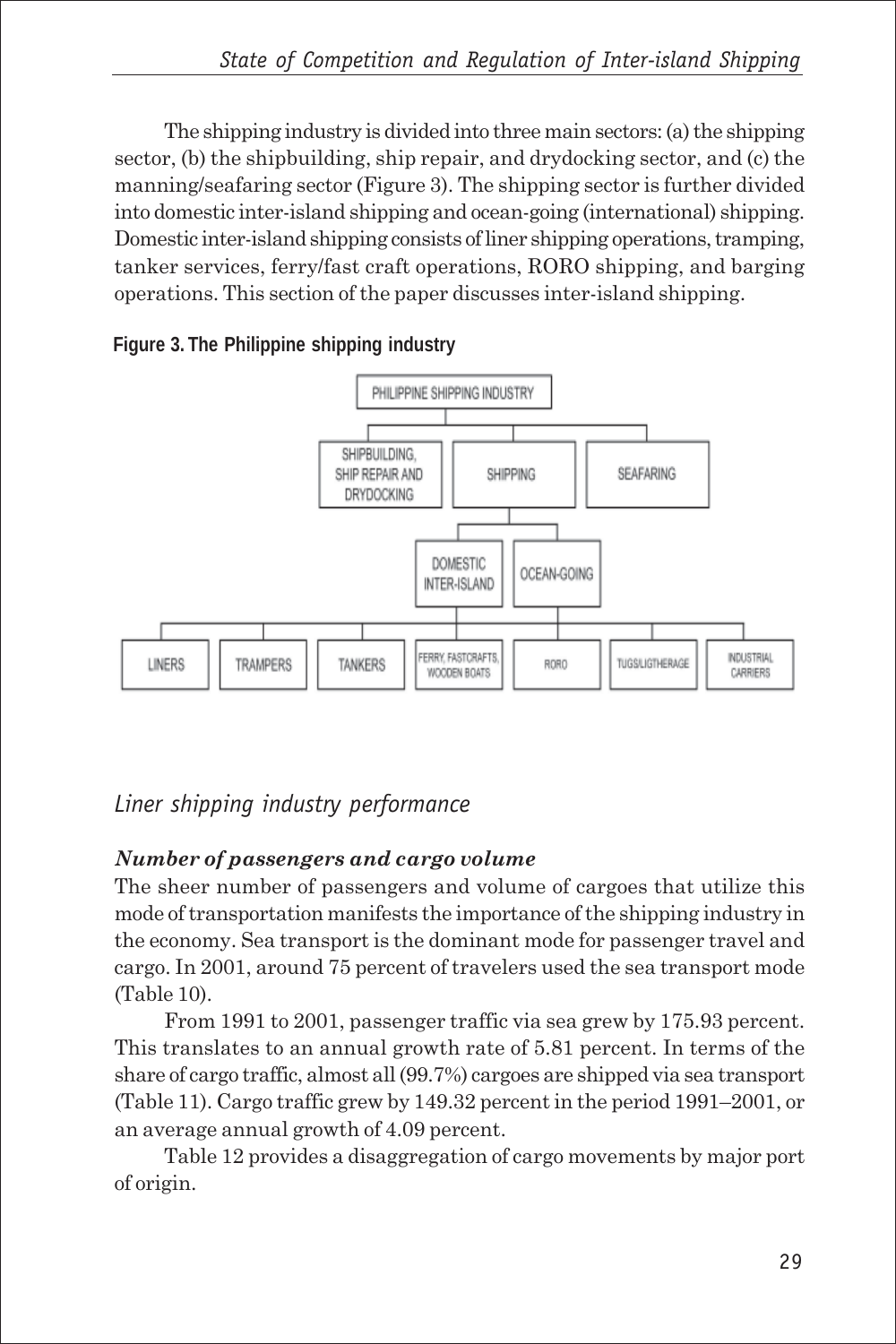| Mode | Sector                   | Indicator | 1991       | Share (%) | 2001       | Share (%) |
|------|--------------------------|-----------|------------|-----------|------------|-----------|
| Land | Rail                     | Passenger | 10,326,800 |           | 10,211,400 |           |
|      | Long-<br>distance<br>bus | Passenger | 762,727    |           | 1,513,590  |           |
| Sea  | Domestic                 | Passenger | 31,715,783 |           | 55,797,795 |           |
| Air  | Domestic                 | Passenger | 7,687,468  |           | 12,017,417 |           |
|      | Total                    |           | 50,492,778 | 100.00    | 79,540,202 | 100.00    |
|      |                          |           |            |           |            |           |

| Table 10. Share of passenger traffic by mode (unit in person) |  |  |  |  |  |
|---------------------------------------------------------------|--|--|--|--|--|
|---------------------------------------------------------------|--|--|--|--|--|

Source: Department of Transportation and Communication (DOTC), "The study on the master plan for the strategic development of the national port system in the Republic of the Philippines," (December 2003).

**Table 11. Share of cargo traffic by mode (in metric tons)**

| Mode | Sector          | Indicator | 1991       | Share (%) | 2001       | Share (%) |
|------|-----------------|-----------|------------|-----------|------------|-----------|
| Land | Rail            | Cargo     | 43,800     | 0.07      | 3.400      | 0.00      |
| Sea  | Domestic        | Cargo     | 58,630,134 | 99.67     | 87,544,738 | 99.72     |
| Air  | <b>Domestic</b> | Cargo     | 151,098    | 0.26      | 246.289    | 0.28      |
|      | Total           |           | 28.825.032 | 100.00    | 87.794.427 | 100.00    |

Source: DOTC Master Plan (2003)

#### *Maritime safety*

The performance of Philippine shipping in terms of safety is lamentable. From 1995 to 2002, the Philippines has averaged 162 maritime accidents and 215 fatalities per annum. A study<sup>16</sup> of maritime accidents from 1991 to 2000 revealed the four most frequent causes of maritime accidents: (a) capsizing  $(30\%)$ ; (b) sinking  $(25\%)$ ; (c) grounding  $(21\%)$ ; and (d) engine trouble (12%). Motorized *bancas* were found to be the most vulnerable to capsizing, grounding, and sinking. Capsizing happened mostly during typhoon seasons. The casualty figures were also very high—averaging 118 fatalities and 152 missing persons per annum.

<sup>&</sup>lt;sup>16</sup> Sigua, R. and G. Aguilar. Maritime incident analysis using GIS. 5<sup>th</sup> EASTS Conference, October 2003.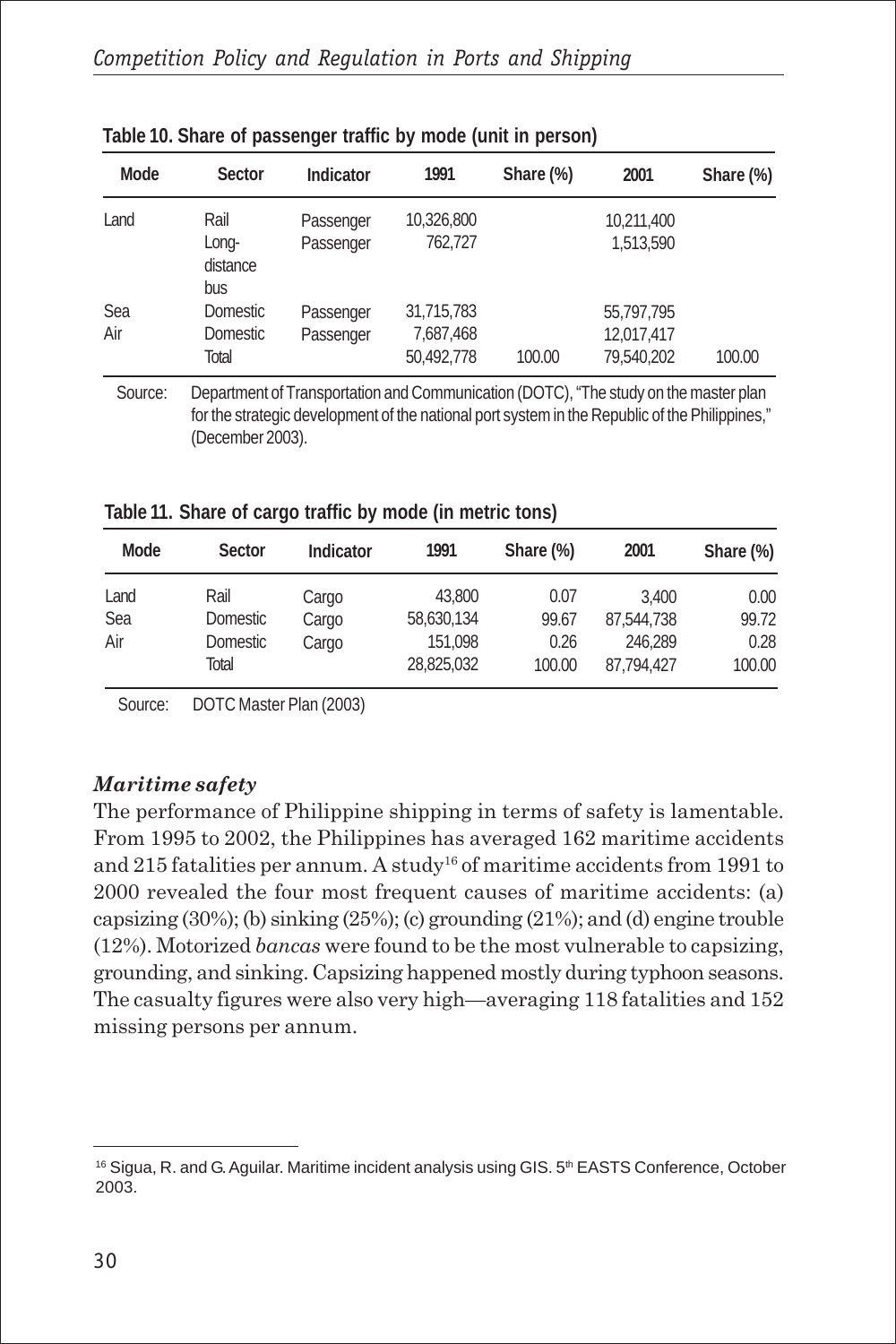| Region          | Port                            | Import     | Export         | Inbound    | Outbound   | <b>Total Cargo</b>      |
|-----------------|---------------------------------|------------|----------------|------------|------------|-------------------------|
| <b>NCR</b>      | North<br>Harbor<br>(Manila)     | 1,540,943  | 0              | 7,726,750  | 8,589,744  | 17,857,437              |
|                 | South<br>Harbor<br>(Manila)     | 6,348,106  | 474,980        | 6,203,211  | 64,487     | 13,090,784              |
|                 | M.I.C.T.                        | 6,914,717  | 3,989,829      | 3,750      | 6,090      | 10,914,386              |
| CAR             |                                 |            |                |            |            |                         |
| 1               | San<br>Fernando,<br><b>BCDA</b> | 3,483,174  | 31,729         | 303,670    | 13,920     | 3,832,493               |
| 2               | San<br>Fernando,<br>CEZA        | 5          | 55,500         | 408        | 0          | 55,913                  |
| $\mathfrak{Z}$  | SBMA<br>Limay                   | 9,812,702  | 794,990        | 394,043    | 5,794,105  | 1,384,325<br>16,795,840 |
| 4A              | <b>Batangas</b>                 | 15,037,310 | 644,009        | 3,019,643  | 5,248,072  | 23,949,034              |
| 4B              | Calapan                         | 0          | 0              | 368,371    | 328,719    | 697,090                 |
|                 | Puerto<br>Princesa              | 8,349      | 483,402        | 478,346    | 210,302    | 1,180,399               |
| 5               | Legazpi                         | 216,315    | 135,784        | 1,849,468  | 1,151,849  | 3,353,416               |
| 6               | <b>Iloilo</b>                   | 385,577    | 176            | 2,379,118  | 890,839    | 3,655,710               |
|                 | Pulupandan                      | 201,936    | 148,539        | 2,112,468  | 1,331,007  | 3,793,950               |
| 7               | Dumaguete                       | 32,698     | 472,357        | 700,175    | 388,256    | 1,593,486               |
|                 | Cebu                            | 1,811,998  | 1,599,130      | 5,250,167  | 6,143,334  | 14,804,629              |
|                 | Tagbilaran                      | 40,648     | 387,999        | 827,309    | 903,973    | 2,159,929               |
| 8               | Tacloban                        | 1,909,948  | 827,665        | 2,345,464  | 2,928,709  | 8,011,786               |
| 9               | Zamboanga                       | 177,977    | 249,158        | 1,241,149  | 659,151    | 2,327,435               |
| 10 <sup>°</sup> | Cagayan<br>de Oro               | 4,982,114  | 5,308,801      | 2,632,046  | 2,417,630  | 15,340,591              |
|                 | Ozamiz                          | 35,758     | 165,423        | 1,363,754  | 1,082,785  | 2,647,720               |
| 11              | Davao                           | 1,168,845  | 2,836,733      | 2,192,399  | 1,210,780  | 7,408,757               |
|                 | General<br><b>Santos</b>        | 251,303    | 443,110        | 878,092    | 876,893    | 2,449,398               |
| 12              | Iligan                          | 436,349    | 488,750        | 1,250,807  | 1,298,185  | 3,474,091               |
|                 | Cotabato                        | $\Omega$   | $\Omega$       | 38,917     | 69,968     | 108,885                 |
| 13              | Surigao                         | 64,491     | 990.092        | 405,754    | 650,292    | 2,110,629               |
|                 | Nasipit                         | 93,876     | 415            | 561,389    | 442,073    | 1,097,753               |
| ARMM            | Polloc*                         | 0          | $\overline{0}$ | 0          | 0          | 757948*                 |
|                 | Jolo*                           | 0          | $\Omega$       | $\Omega$   | $\Omega$   | 240362*                 |
|                 | <b>TOTAL</b>                    | 54,955,139 | 20,528,571     | 44,526,668 | 42,701,163 | 162,711,540             |

| Table 12. Sea-borne cargo volume in 2001 (in metric tons) |  |  |  |
|-----------------------------------------------------------|--|--|--|
|                                                           |  |  |  |

Source: DOTC Master Plan (2003)

\*Data on cargo volume of Polloc and Jolo were 1998 figures and thus, were not included in the total.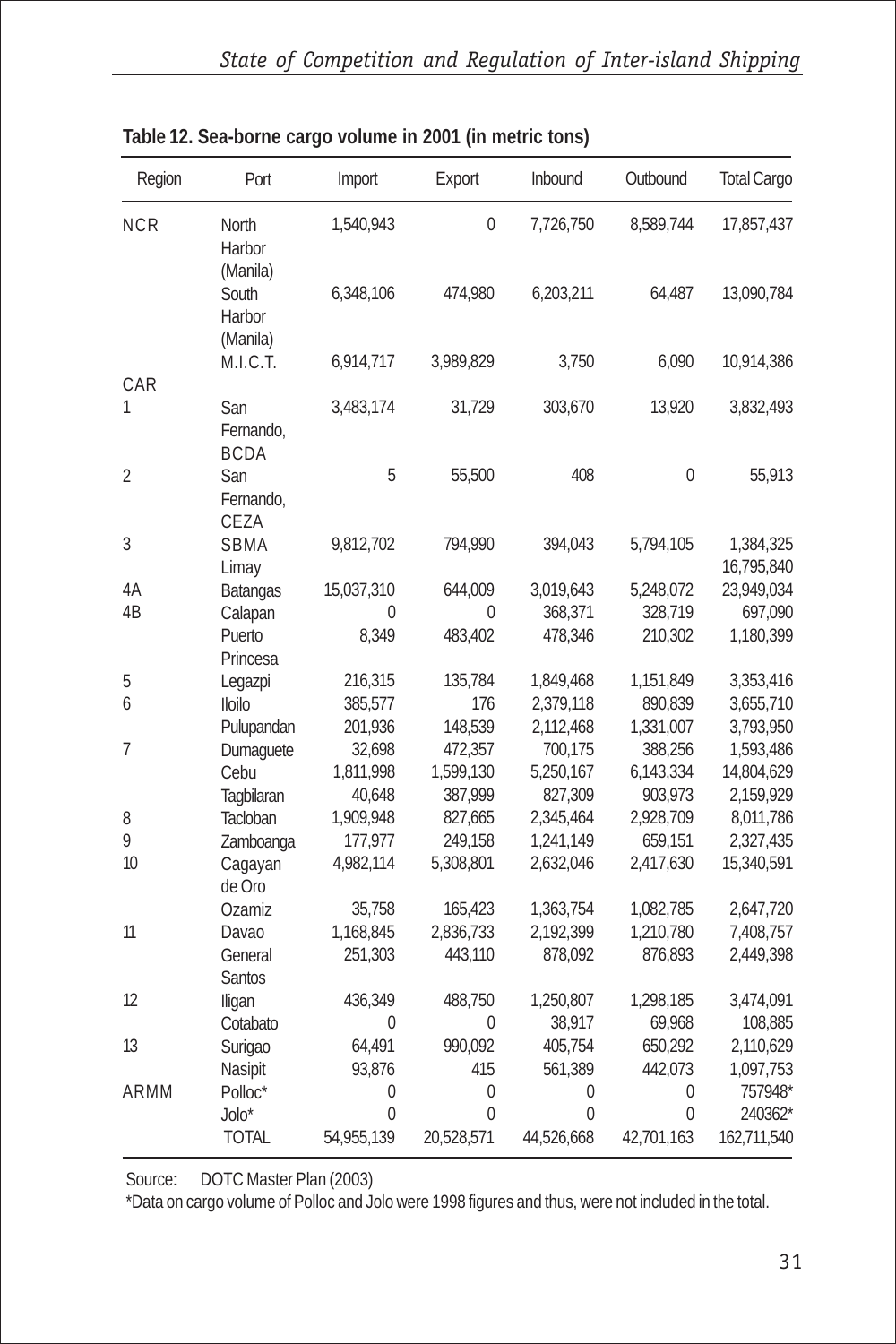#### *Service quality and cost*

The export of manufactured goods by ocean transport is at a disadvantage because Main Line Container Operators do not make direct calls to Manila, but rather use common carrier feeders to transport cargo to and from their regional hubs such as Hong Kong and Singapore. Table 13 shows the feeder shipping services serving Philippine international ports.

| Feeder                      | Route                                                                 | Frequency | <b>Vessel Size</b> |
|-----------------------------|-----------------------------------------------------------------------|-----------|--------------------|
| <b>OOCL Feeder</b>          | Hongkong-Kaoshiung-<br>Manila-Hongkong                                | Weekly    | 1,500 TEUs         |
| APL Feeder (mnx<br>express) | Kaoshiung-Manila-<br>Cebu-Kaoshiung                                   | Weekly    | 1,500 TEUs         |
| APL Feeder (bugo<br>feeder) | Kaoshiung-Subic-<br>Manila-Bugo-Davao-<br>GenSan-Manila-<br>Kaoshiung | Weekly    | 1,000 TEUs         |
| RCL                         | Singapore-Manila-<br>Cebu-Singapore                                   | Weekly    | 750 TEUS           |

Source: Direct Container Line Phils.

Note: The main feeder service route going to the USA is via Kaoshiung. For Europe and Middle East trade, the Philippines uses Singapore as transhipment port. The majority of the feeders operate a weekly service, either offering short-haul feeder vessels or multiple vessels calling on several ports in rotation.

Exports also face the problem of inefficient inter-island container handling facilities and shipping services. The export of perishables is hampered by the lack of a cold chain in moving goods from the farmer/ producer to the point of export. The export of bulk cargoes is at a competitive disadvantage because there are few port facilities that provide efficient bulk cargo handling and storage. Thus, freight rates tend to be higher and this increases shipping and transaction costs (Table 14).

The domestic shipping fleet operates smaller cargo vessels compared with the feeder vessels used for regional trans-shipment. Philippine container vessels average about 20 years old and are only about 2000 GRT or less than 250 TEU in capacity. The general cargo vessels, many of which carry containers, are younger but average less than 500 GRT. The small size of Philippine cargo vessels means limited capacity and more turnaround times in domestic ports, which themselves are inefficient. Thus, inter-island shipping costs are extremely high.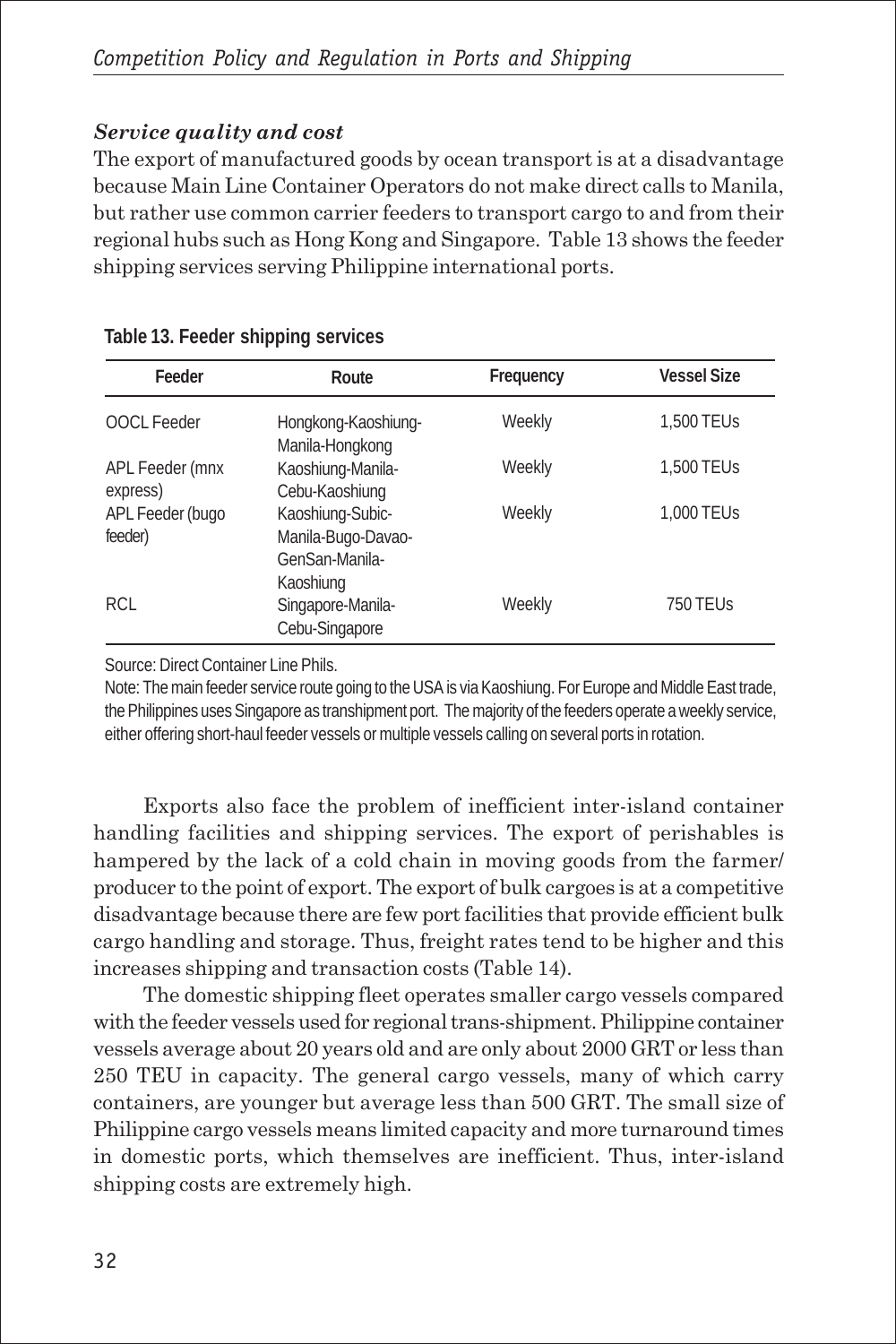|                                              | Manila-Davao | Hongkong-<br>Manila | Bangkok-Manila | Klang-Manila |
|----------------------------------------------|--------------|---------------------|----------------|--------------|
| Freight<br>Distance (in                      | 6<br>519     | 250<br>619          | 600<br>1,189   | 675<br>1,343 |
| nautical miles)<br><b>Sailing Time</b>       | 1.5          | 1.5                 | 8              | 8            |
| (number of days)<br>Freight/nautical<br>mile | 1.20         | 0.40                | 0.50           | 0.50         |

#### **Table 14. Comparative freight rates\***

\*20 foot container in US\$

On the other hand, the quality of passenger service has recently shown dramatic improvements in the primary and secondary routes. New facilities and amenities were introduced on board while passenger accommodation and ticketing and booking facilities were upgraded. Fastcraft ferries became popular on the secondary routes in the Visayan seas, due to its shorter travel time, but these soon declined due to oversupply and the high cost of operations. Not unlike the cargo service, the quality in the tertiary route is still considered poor—with about 78 percent of the routes still served by a single (and small) operator (World Bank 2004).

## **Institutional and Regulatory Framework for the Shipping Industry**

The government agency for shipping is the Maritime Industry Authority (MARINA), which has both developmental and regulatory functions. It is under the supervision of the DOTC. Unlike the PPA, it has not faced conflictof-interest situation because it is not involved in ship-operating activities. It regulates all carriers and shipping companies, including those in logistics. DOTC, meanwhile, is responsible for the provision of navigation and maritime communication facilities. The Philippine Coast Guard is responsible for security and safety enforcement along coastal areas. Table 15 shows the key stakeholders of the domestic shipping industry as well as the major associations and organizations representing these stakeholders.

MARINA exercises its regulatory functions through the issuance of a Certificate of Public Conveyance defining route and safety regulation and fixing rates of passenger fares and cargo freight. At present, there are 694 cargo routes being served by the domestic inter-island shipping industry. To operate on any given route, a shipping company has to secure a permit from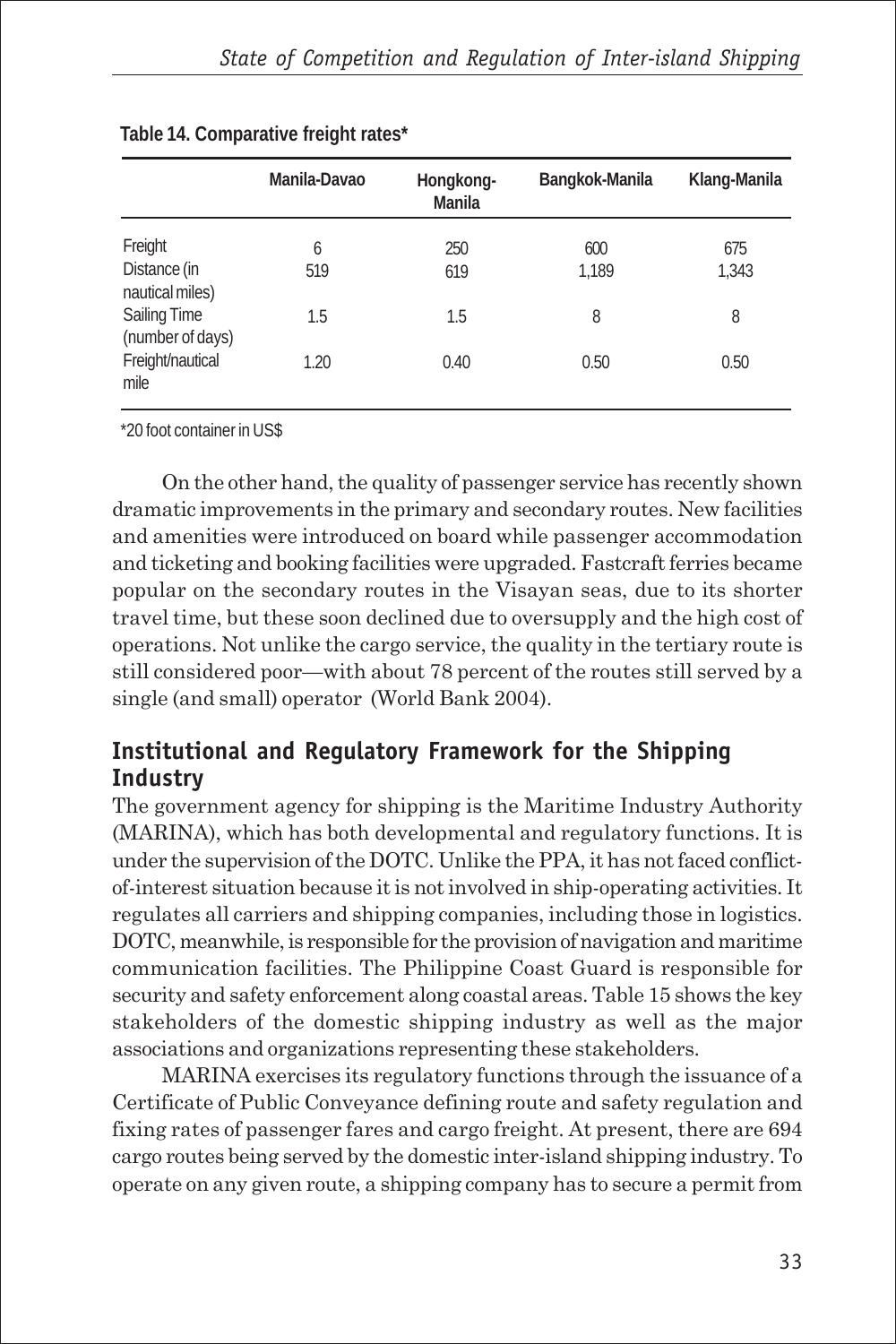| <b>Institutions</b>                                                                                                                                             | Description/Function                                                                                                                                                                                                                                                                                                                                      |
|-----------------------------------------------------------------------------------------------------------------------------------------------------------------|-----------------------------------------------------------------------------------------------------------------------------------------------------------------------------------------------------------------------------------------------------------------------------------------------------------------------------------------------------------|
|                                                                                                                                                                 |                                                                                                                                                                                                                                                                                                                                                           |
| Maritime Industry Authority<br>(MARINA)                                                                                                                         | Government agency tasked to oversee the development and pro-<br>motion of the shipping industry. Vested with economic regulatory<br>powers. Acts as the "flag state administrator" of the International<br>Maritime Organization (IMO) in the Philippines. Handles the certifi-<br>cation of Filipino seafarers.                                          |
| Philippine Coast Guard                                                                                                                                          | Together with PPA and MARINA, tasked to implement safety ship-<br>ping-related marine pollution rules and standards, maintains and<br>operates aids to navigation, and enforces maritime laws and regula-<br>tions. Implements IMO's MARPOL 73-78 but enforcement is<br>weak due to lack of resources.                                                    |
| Department of Environment and                                                                                                                                   | Regulates all kinds of environmental pollution, including marine                                                                                                                                                                                                                                                                                          |
| Natural Resources (DENR)                                                                                                                                        | (e.g., oil spillage, garbage dumping).<br>CHED regulates all specialized schools, including those that offer                                                                                                                                                                                                                                              |
| Commission on Higher Education<br>(CHED), Maritime Training<br>Council (MTC), TESDA, other<br>private and public maritime<br>schools                            | maritime education and training of various types of seamen.                                                                                                                                                                                                                                                                                               |
| National Telecommunications                                                                                                                                     | Regulates all forms of telecommunication, including grant of radio                                                                                                                                                                                                                                                                                        |
| Commission (NTC)                                                                                                                                                | frequencies for vessels whether ship-to-ship, ship-to- shore, or                                                                                                                                                                                                                                                                                          |
| Professional Regulatory<br>Commission                                                                                                                           | ship-to-INMARSAT & GMDSS.<br>Licensure (marine engineering / marine transport)                                                                                                                                                                                                                                                                            |
| Ship classification                                                                                                                                             | Applies ship inspection rules for vessels 500GRT and above, in<br>accordance with International Association of Classification Societ-<br>ies (IACS). Seven classification societies exist in the Philippines.<br>Domestic and foreign shipping companies calling at Philippine ports.                                                                     |
| Shipping companies                                                                                                                                              | Main organization: PISA; member organizations of PISA: liners-<br>DSA; trampers-UTAP; ferry operators-VAFCSO; tankers-Philip-<br>pine Tanker Operators; ocean-going-FSA.                                                                                                                                                                                  |
| Pilotage service companies                                                                                                                                      | Offers pilot services at major ports. Association: United Harbor Pilot<br>Association of the Philippines.                                                                                                                                                                                                                                                 |
| Shippers                                                                                                                                                        | Private cargo owners; port users (exporters/importers, domestic<br>manufacturers, traders,). Organizations: DMAP, PHILEXPORT,<br>Federation of Mindanao Shippers, PCCI, and FPI.<br>Ship officers and crew. Organization: Association of Maritime Offic-                                                                                                  |
| <b>Seafarers</b>                                                                                                                                                | ers and Seafarers Union of the Philippines (AMOSUP).<br>Provides cargo consolidation and freight forwarding services.                                                                                                                                                                                                                                     |
| Forwarding companies<br>Trucking companies<br>Forwarding companies, customs<br>brokers, and 4 <sup>th</sup> party logistic<br>providers<br>Consumers/passengers | Inland trucking service providers. Organization: CTAP<br>Provide services to shippers, by addressing all requirements at<br>every stage of the logistics chain, including tracking, documentation<br>and customs clearance.<br>The general public whose interest the MARINA is supposed to<br>protect. Organizations: Consumer Watch, Consumer Complaints |
|                                                                                                                                                                 | Center, etc.                                                                                                                                                                                                                                                                                                                                              |

## **Table 15. Domestic shipping stakeholders**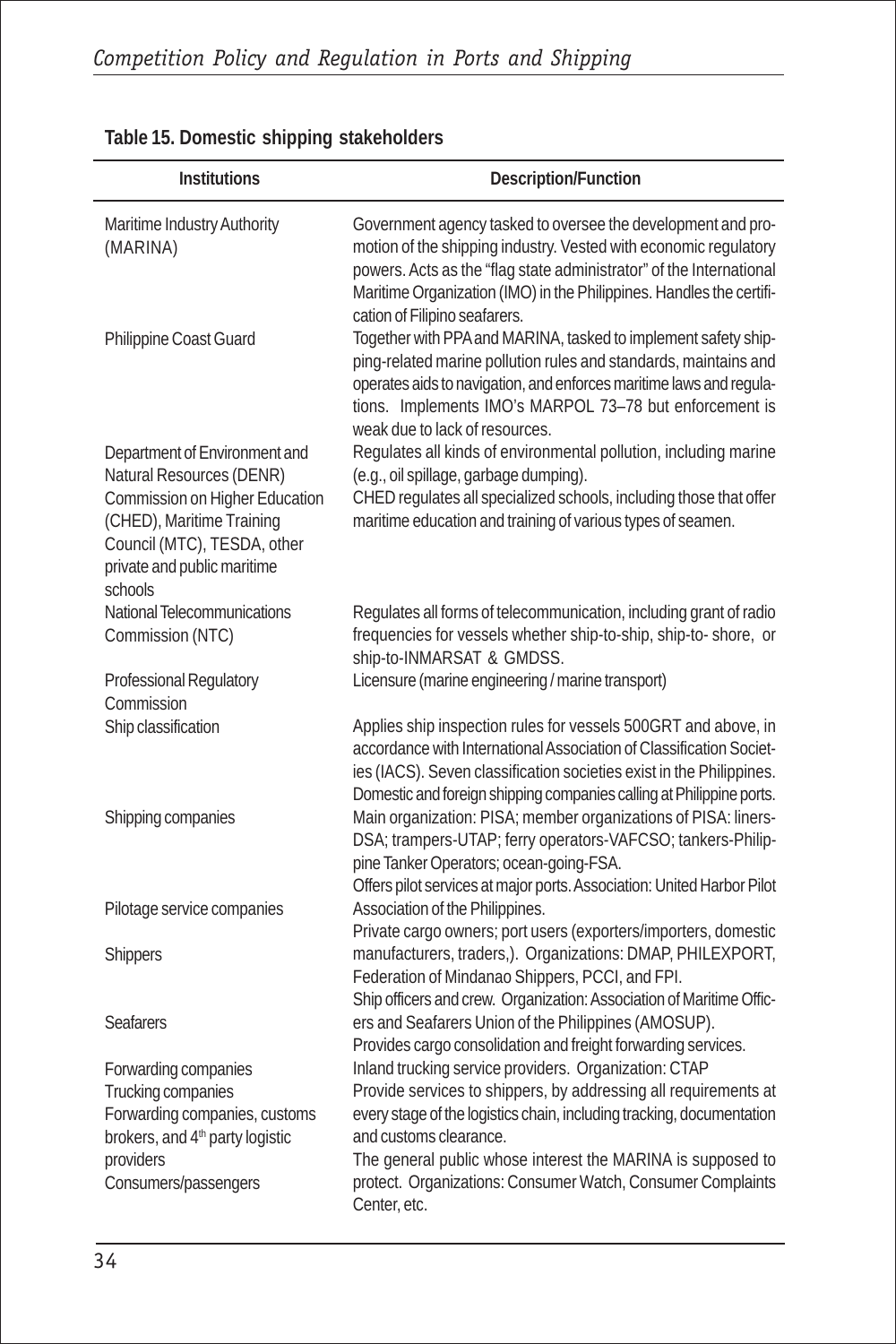MARINA. For a long time, MARINA has subscribed to the 'prior operator' rule that has raised the hurdle on the entry of a second operator to a given route. It required proof of presence of sufficient traffic to warrant the operation of another carrier without resulting in "destructive competition".

In 1994, reforms liberalized the entry into routes.<sup>17</sup> Presumption of need is deemed in favor of the prospective entrant while the existing operator has the burden of proof that a proposed service is not needed. Routes were opened to at least two shipping operators. To encourage entry in developmental or new routes, the pioneering operator was given protection for a period of five years. This was reiterated under Memorandum Circular 106 (1995) that opened all monopoly routes with five-year history to a second operator, and allowed rates different from the fork rates to be imposed by vessels with new technological features.

With the exception of third-class passenger fares and specific noncontainerized basic commodities whose rates are set by MARINA, all other passenger fares and cargo rates have been deregulated. Cargo rates are set through negotiation between the shipping company and the cargo owner. Theoretically, shipping companies are not supposed to exceed 12 percent rate of return on operating assets under the Public Service Act.18

RA 9295 (An Act Promoting the Development of Philippine Domestic Shipping, Shipbuilding, and Ship Repair/Breaking, Ordaining Reforms in Government Policies Toward Shipping in the Philippines, and for Other Purposes) further deregulated the shipping industry by allowing shipping companies to fix their own rates. The following were included in the implementing rules and regulations (IRR) to protect public interest:

- development of routes to promote competition;
- MARINA intervention in rate setting under certain conditions; and
- right of shippers to question/challenge the rate increase.

MARINA issued Memorandum Circular 15319 removing the Consultative Council (DOSCON), which provided the venue for discussing proposed rate increases. The only requirement now is the publication of proposed rate increases in newspapers of general circulation. As a result, freight rates have increased annually over the last three years as shown in Table 16.

<sup>&</sup>lt;sup>17</sup> See Annex A for a brief history of regulation of shipping services.

<sup>&</sup>lt;sup>18</sup> Commonwealth Act No. 146 of 1936 classified shipping services as public service thus, subject to regulation.

<sup>19</sup> It revised the IRR of EO 213.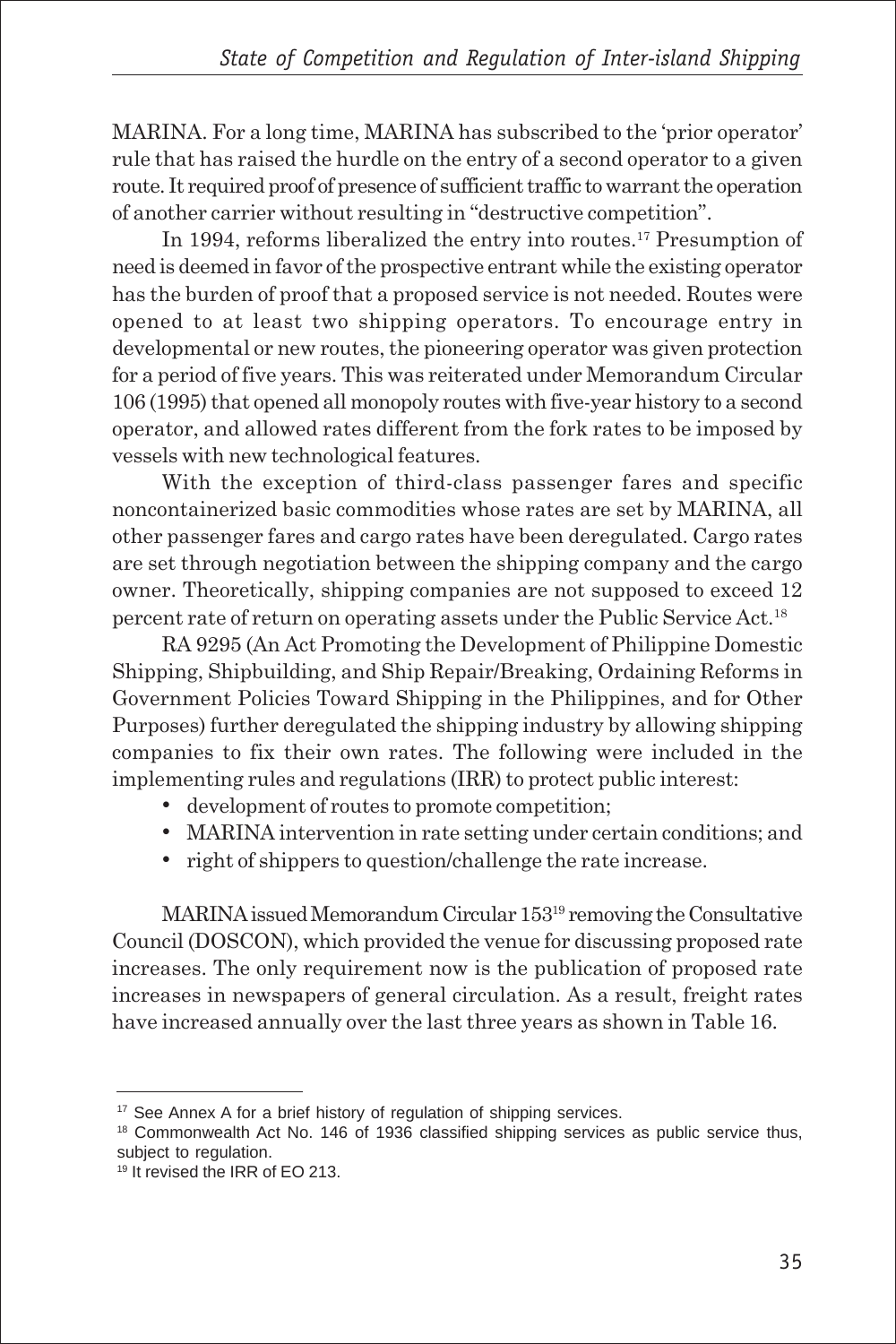| Year            | General Rate Increases + Automatic<br><b>Fuel Rate Adjustments (AFRA)</b> |  |  |  |  |
|-----------------|---------------------------------------------------------------------------|--|--|--|--|
|                 |                                                                           |  |  |  |  |
| November 2000   | 20%                                                                       |  |  |  |  |
| November 2002   | 6%                                                                        |  |  |  |  |
| March 2003      | 5.98%                                                                     |  |  |  |  |
| October 2003    | 7.5%                                                                      |  |  |  |  |
| October 2004    | 9%                                                                        |  |  |  |  |
| January 2005    | 5.5%                                                                      |  |  |  |  |
| May 2005        | $6.99\%$                                                                  |  |  |  |  |
| Source:<br>DMAP |                                                                           |  |  |  |  |

**Table 16. Annual changes in shipping rates**

The five-year period for protecting pioneer operators in developmental routes was revised to include certain conditions. New entrants can ply these routes as long as the entry was not detrimental to existing operators. Entry was not allowed when existing operators only have break-even load and when their financial statements manifest that they are losing from the operation.

The newly enacted Domestic Shipping Development Act (RA 9295) provided the industry with tax and other incentives to encourage the modernization of the industry. It requires the "retirement of old vessels, including wooden-hulled ships." The law also has provisions on ship safety standards, move toward ship classification, and compulsory insurance coverage of passengers and cargoes.

The investment incentives provided are the following:

- value added tax exemption on the importation of vessels, spare parts, materials for the construction and repair of ships, life-saving, safety, fire-fighting, cargo handling, communication, navigation equipment, etc.;
- restrictions on vessel importation to promote local ship building;
- net loss carry over; and
- accelerated depreciation.

The law also defined MARINA's mandate, which was simply a reiteration of it existing regulatory and quasijudicial functions and created the MARINA Trust Fund. The Trust Fund was meant to augment the budgetary allocation that MARINA receives from Congress. A MARINA Trust Fund Management Committee will be organized to manage the Fund. Aside from representatives from the MARINA, two private sector representatives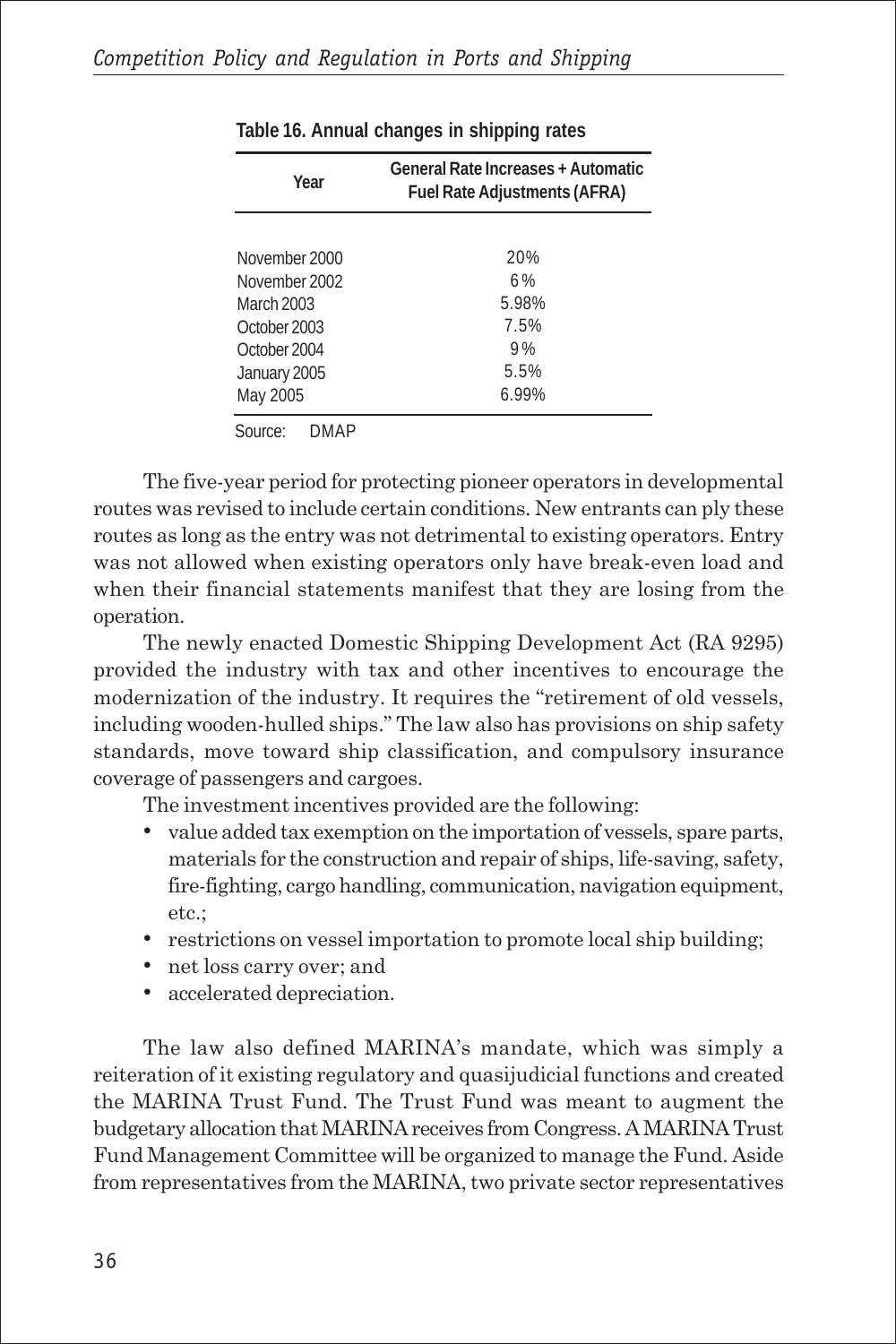will be included in the Committee, coming from the shipping industry and shipper association. It is hoped that the trust fund will be utilized to achieve the objective of developing the shipping industry.

## **Emerging Issues**

The deregulation that began in 1992 led to the growth in the number of shipping companies from 223 in 1975 to 585 in 2001. However, the domestic shipping industry has remained very concentrated, with five shipping companies accounting for 90 percent of passenger and cargo markets and almost all of the primary and secondary shipping routes. Austria (2002) commented that "10 years after the demonopolization of shipping routes, 50 percent and 70 percent of primary and secondary/tertiary routes, respectively, remain a monopoly."20 Table 17 and Table 18 show the state of competition in cargo service and in passenger travel, respectively. There is a need for

| Route Classification                   | Primary |      | Secondary |      | Tertiary |      |
|----------------------------------------|---------|------|-----------|------|----------|------|
|                                        | No.     | $\%$ | No.       | %    | No.      | %    |
| Routes with only one operator          | 25      | 36.2 | 16        | 34.8 | 444      | 76.7 |
| Routes with at least two operators     | 44      | 63.8 | 30        | 65.2 | 135      | 23.3 |
| - Routes with effectively one operator |         | 10.1 | 9         | 19.6 | 39       | 6.7  |
| - Routes with substantial competition  | 10      | 14.5 | 6         | 13.0 | 38       | 6.5  |
| - Routes with mild competition         | 27      | 39.1 | 15        | 32.6 | 58       | 10.0 |
| Total number of routes                 | 69      |      | 46        |      | 579      |      |

**Table 17. State of competition in cargo service, 1998**

Source: Austria (2002)

#### **Table 18. State of competition in passenger travel, 1998**

| Route Classification                   | Primary |      | Secondary |      | <b>Tertiary</b> |      |
|----------------------------------------|---------|------|-----------|------|-----------------|------|
|                                        | No.     | %    | No.       | %    | No.             | %    |
| Routes with only one operator          | 26      | 50.0 | 27        | 58.7 | 166             | 77.6 |
| Routes with at least two operators     | 26      | 50.0 | 19        | 41.3 | 48              | 22.4 |
| - Routes with effectively one operator | 5       | 9.6  |           | 15.2 | 10              | 4.7  |
| - Routes with substantial competition  |         | 13.5 | 6         | 13.0 | 18              | 8.4  |
| - Routes with mild competition         | 14      | 26.9 | 6         | 13.0 | 20              | 9.3  |
| Total number of routes                 | 52      |      | 46        |      | 214             |      |

Source: Austria (2002)

20 DMAP claims that the liners operate in a cartel-like fashion.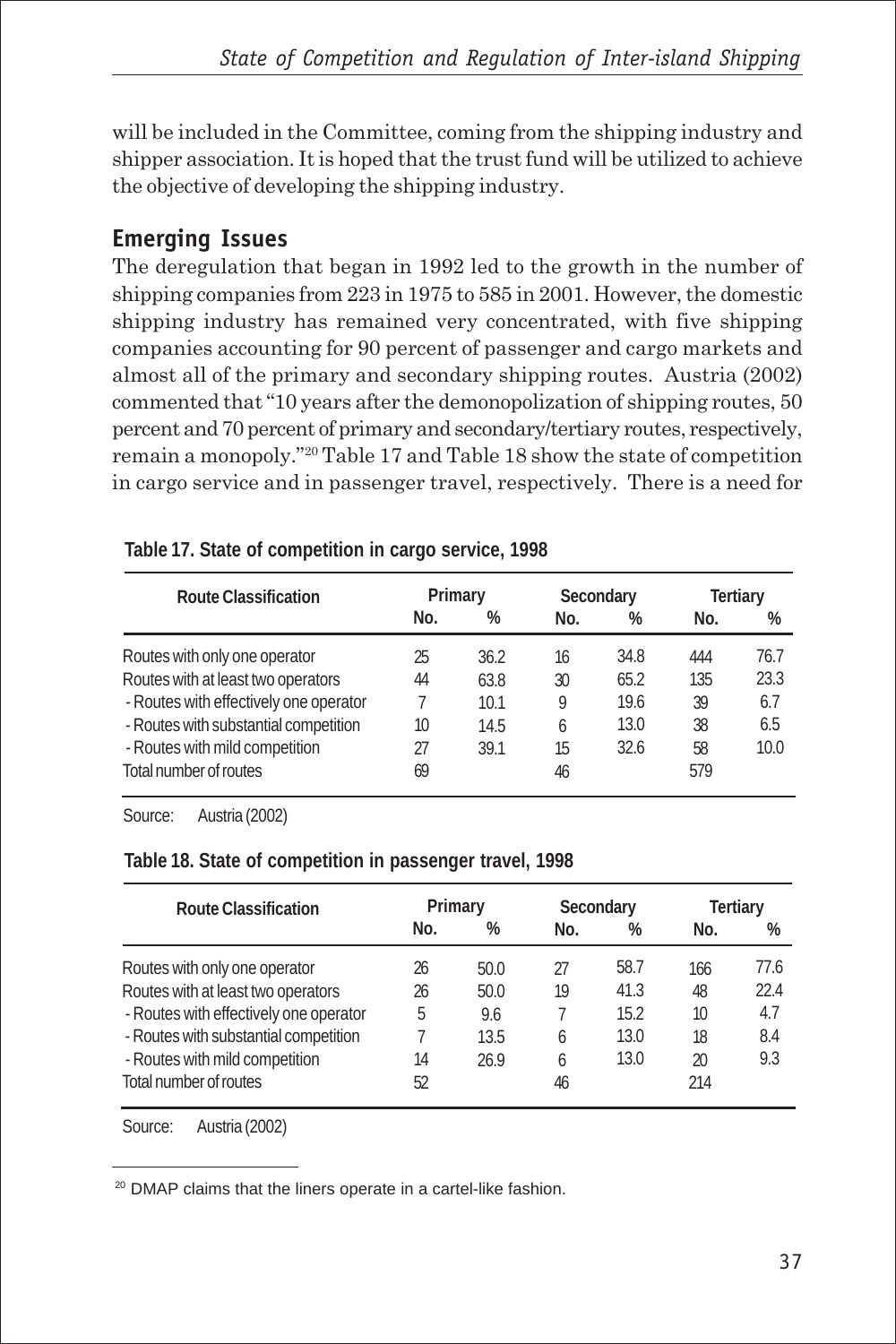transparency in the awarding of routes to ensure competition.

The deregulation of passenger fares and cargo freight rate, except for third-class passenger fares and specific noncontainerized basic cargo, has introduced flexibility in fare setting. Shipping companies and cargo owners negotiate, with the Public Service Act capping the rates of return of shipping companies at 12 percent. There is thus a need for MARINA to establish transparent accounting and reporting standards to ensure that the agreed upon fare rate complies with the Public Service Act.

Maritime accidents exact a heavy toll on lives and property. Old vessels that are not seaworthy have to be replaced. There is therefore a need for MARINA to establish and enforce strictly rules on vehicle safety and procedures for vessel inspection in order to reduce the high rate of maritime accidents.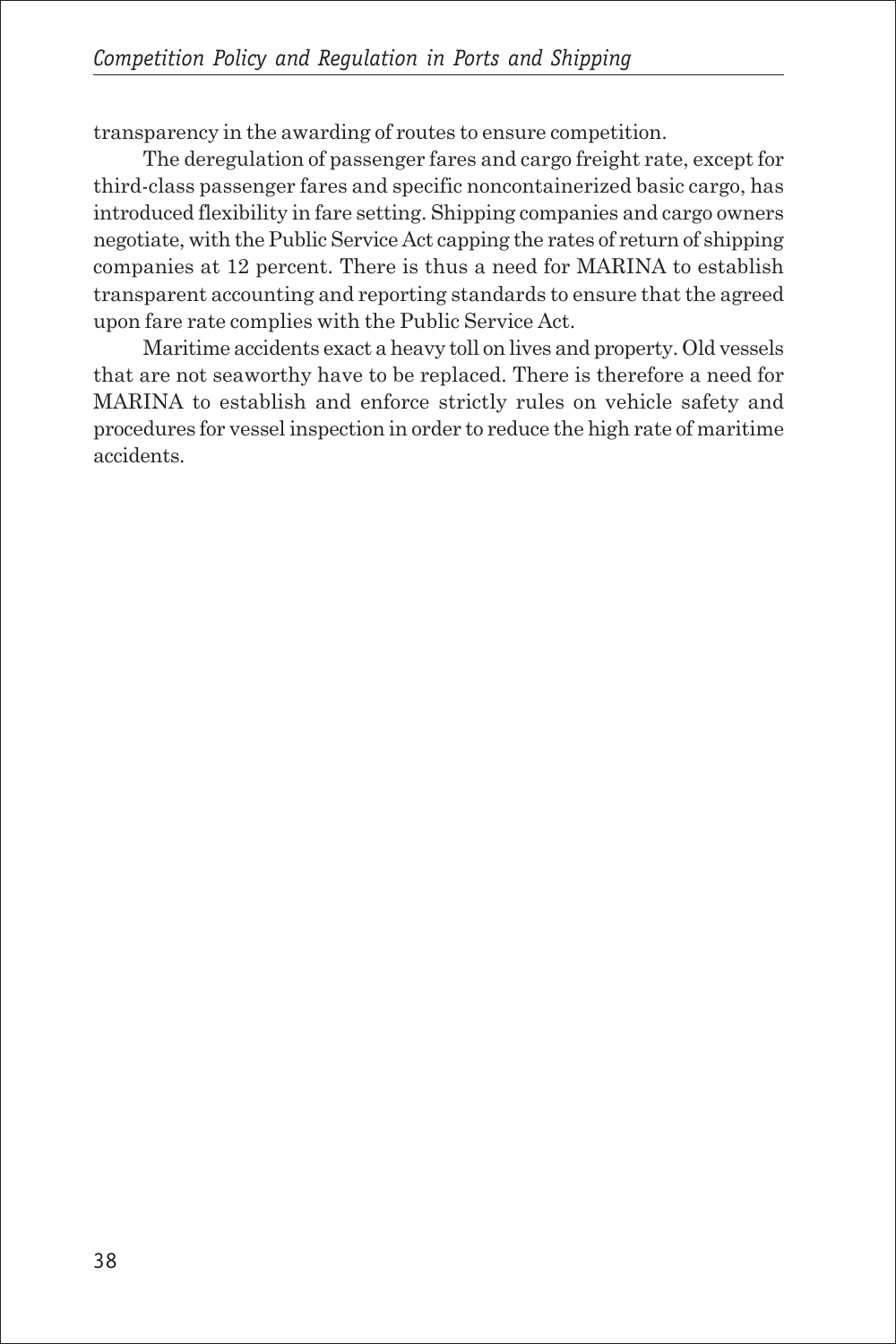# **5 Conclusion and Recommendations**

#### **Port Sector**

Various inefficiencies saddle the port sector and these have resulted in the high cost of shipping which, in turn, negatively impacts on the country's competitiveness and growth. There is an absence of effective intraport and interport competition among the country's ports. Port administration is highly centralized with the PPA as the central authority. Independent port authorities theoretically provide some (very limited) competition to the PPA's stranglehold of ports and there is some semblance of support to competition through the concessions awarded to selected private sector participants, but the port sector remains dominated by the PPA that has been tasked by PD 857 to regulate, develop, and own ports in the country. The PPA's charter has given rise to conflict-of-interest situations for the PPA and has only allowed token private sector participation. The PPA regulates and approves tariffs, a share of which is given to it as mandated by law. It has used its regulatory power to bar direct competition between Harbour Centre (a private commercial port) and the PPA-owned ports in Manila, MICT and South Harbor.

To government's credit are past efforts to modernize and privatize public ports. In 1987, PPA awarded the terminal operation of MICT to ICTSI under the "landlord" port model. A decade later, the government used this approach in awarding a concession to another private company to operate South Harbor. Efforts to privatize the Manila North Harbor have failed. EO 212 tried to accelerate the demonopolization and privatization program for government ports in 1994. However, vigorous opposition by port workers made the government to revoke EO 212.

The provision of cargo handling services in a port is not competitive. The six cargo handlers at North Harbor are allowed to operate only in specific piers dedicated to specific shipping lines. Cargo handling rates increased annually during the period 1998–2002. In 2001, the PPA issued the new guidelines for the renewal of expired and expiring cargo handling contracts (PPA AO 01-2001). These guidelines grant a two-year probationary contract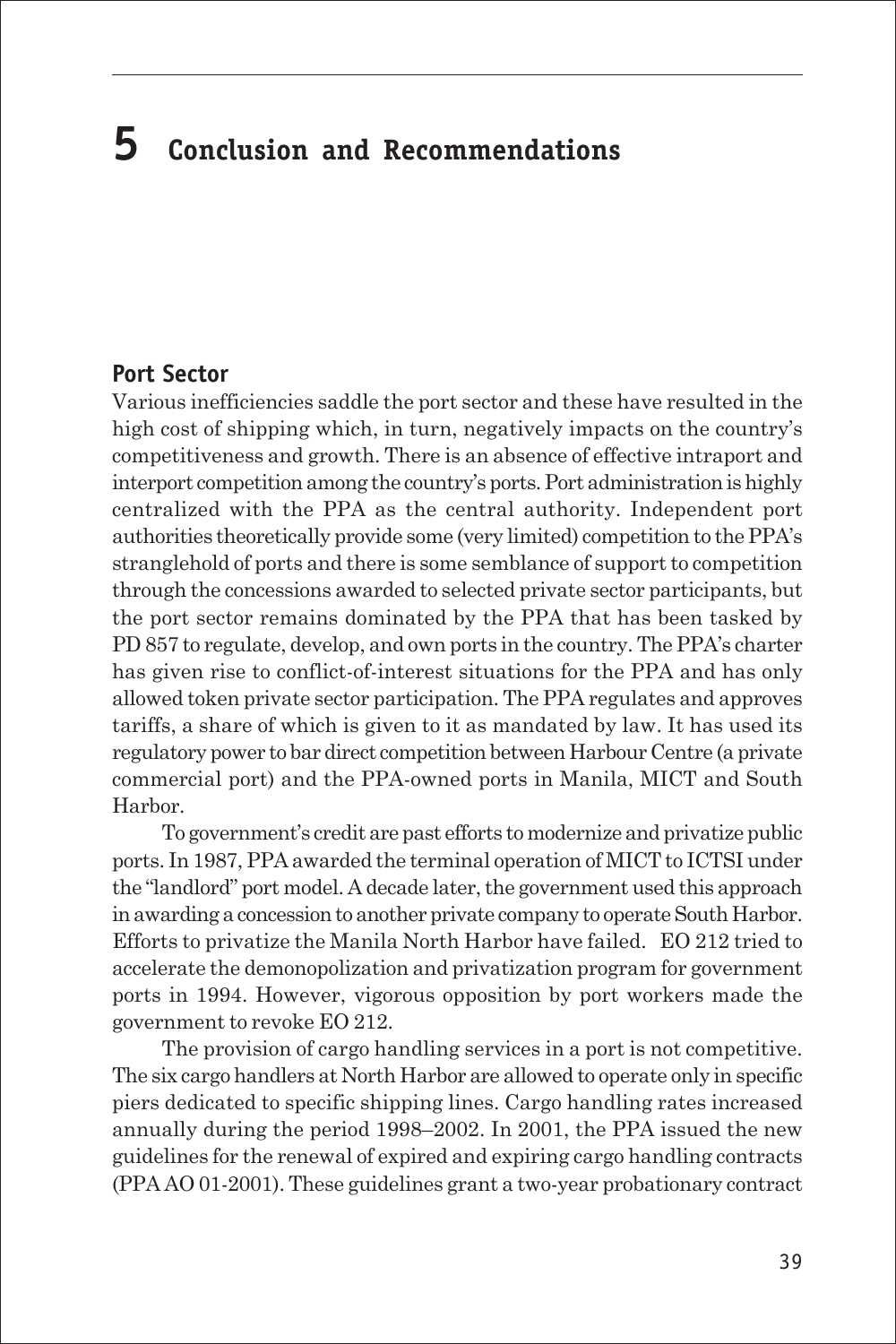that can be converted into a long-term contract (8–10 years) without the benefit of public bidding. However, current government policy under EO 40 and EO 109 and RA 9184 mandate as a matter of national policy transparency and competition through public bidding in government procurement.

A positive development seems to be the establishment of the RRTS under EO 170 and EO 170-A. These EOs also promote private sector investment and participation in the RRTS. Designed to be a parallel system to the PPA port system, the RRTS forms an integral part of the national highway system.

In view of the foregoing, the following are recommended:

- amend the charter of the PPA to remove conflict-of-interest provisions and to separate the regulatory function from the development function;
- require the PPA to have transparent and competitive bidding procedures on granting or extending cargo handling contracts;
- revoke the PPA's Administrative Order 01-2001;
- require transparent accounting and reporting standards for the enforcement of port charges and shipping rates;
- replace the present practice of the PPA sharing in port fees and other charges with a (regulatory) fee for services rendered;
- promote the development of RRTS as a parallel system to PPA ports and remove the cargo handling fees on RORO cargo when no corresponding service is offered; and
- continue the privatization of operations in PPA ports and terminals and the designation of private noncommercial ports into private commercial ports.

## **Shipping Sector**

In 1994, the government issued executive orders that aimed to deregulate the shipping industry. EO 185 demonopolized shipping routes while EO 213 deregulated passenger fares and freight rates. Republic Act 9295 further deregulated the shipping industry by allowing shipping companies to fix the rates subject only to a negotiation between themselves and cargo owners and a publication of the proposed increase in rates in newspapers of general circulation.

However, despite the deregulation and liberalization that took place since the nineties, which resulted in the growth in the number of shipping companies, the domestic shipping industry has remained dominated by five shipping companies. These five account for 90 percent of total passenger and cargoes and almost all of the primary and secondary shipping routes. There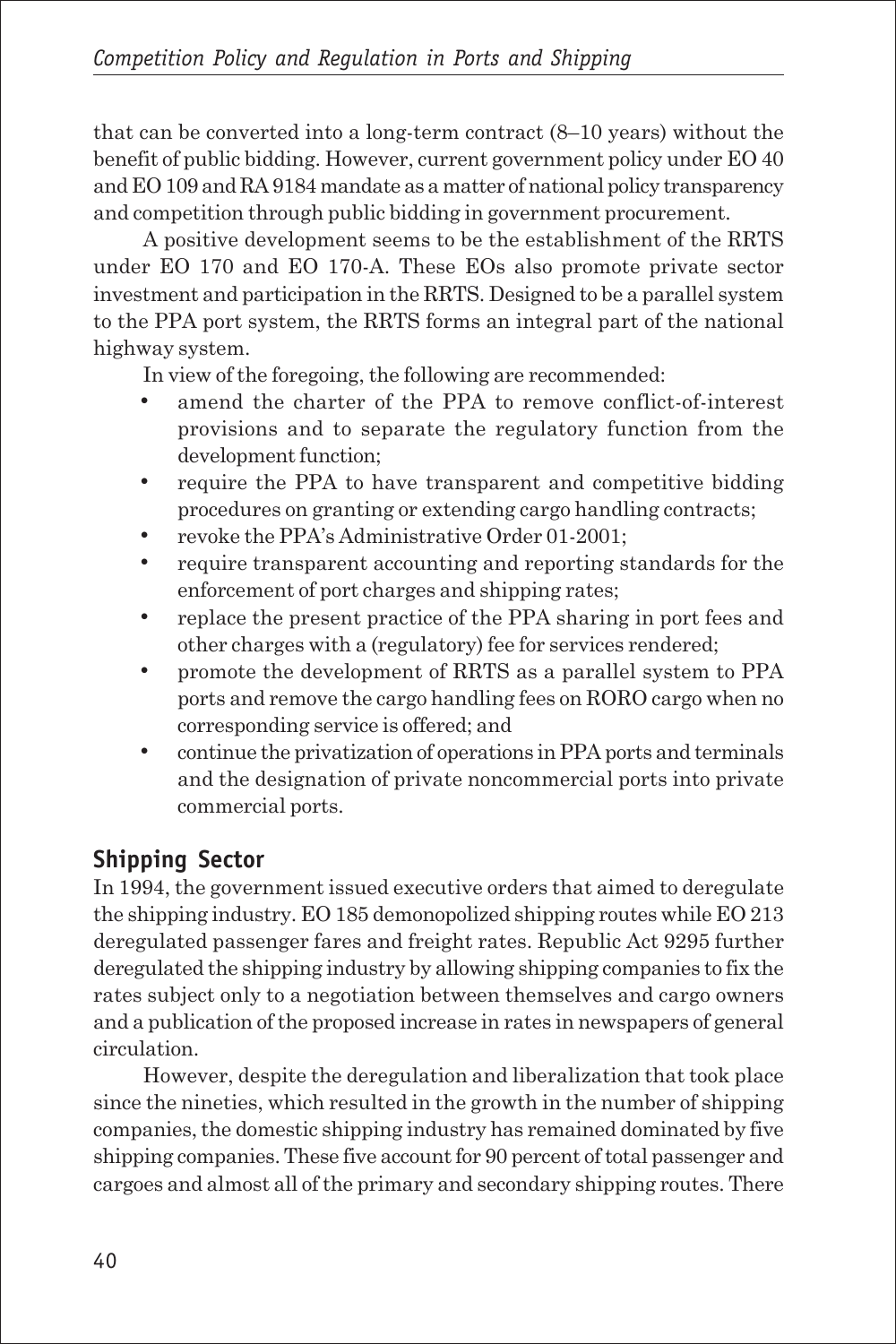is a need for MARINA, the regulator, to carefully review its policies and regulations and the conduct and performance of the industry to uphold competition and the protection of consumers from the exercise of market power. MARINA has to have clear and transparent procedures for route licensing.

There is also a need to enforce transparent accounting and reporting standards for the monitoring of the rate-setting exercise conducted by shipping companies and cargo owners. DMAP, for instance, claims that shipping liners operate in a cartel-like fashion.

There is also a need to improve the enforcement of maritime safety rules and regulations to reduce the severity and frequency of maritime accidents. The high maritime accidents and fatalities have negative impact on growth and particularly on the poor that rely on sea transport for mobility and cargo transport.

In view of the foregoing, the following are recommended:

- require MARINA to review its policies and regulations to uphold competition and the protection of consumers from the exercise of market power;
- require MARINA to have clear and transparent procedures for route licensing; and
- strictly enforce maritime safety regulations and inspection of vessels to check seaworthiness and provide effective training programs on maritime safety.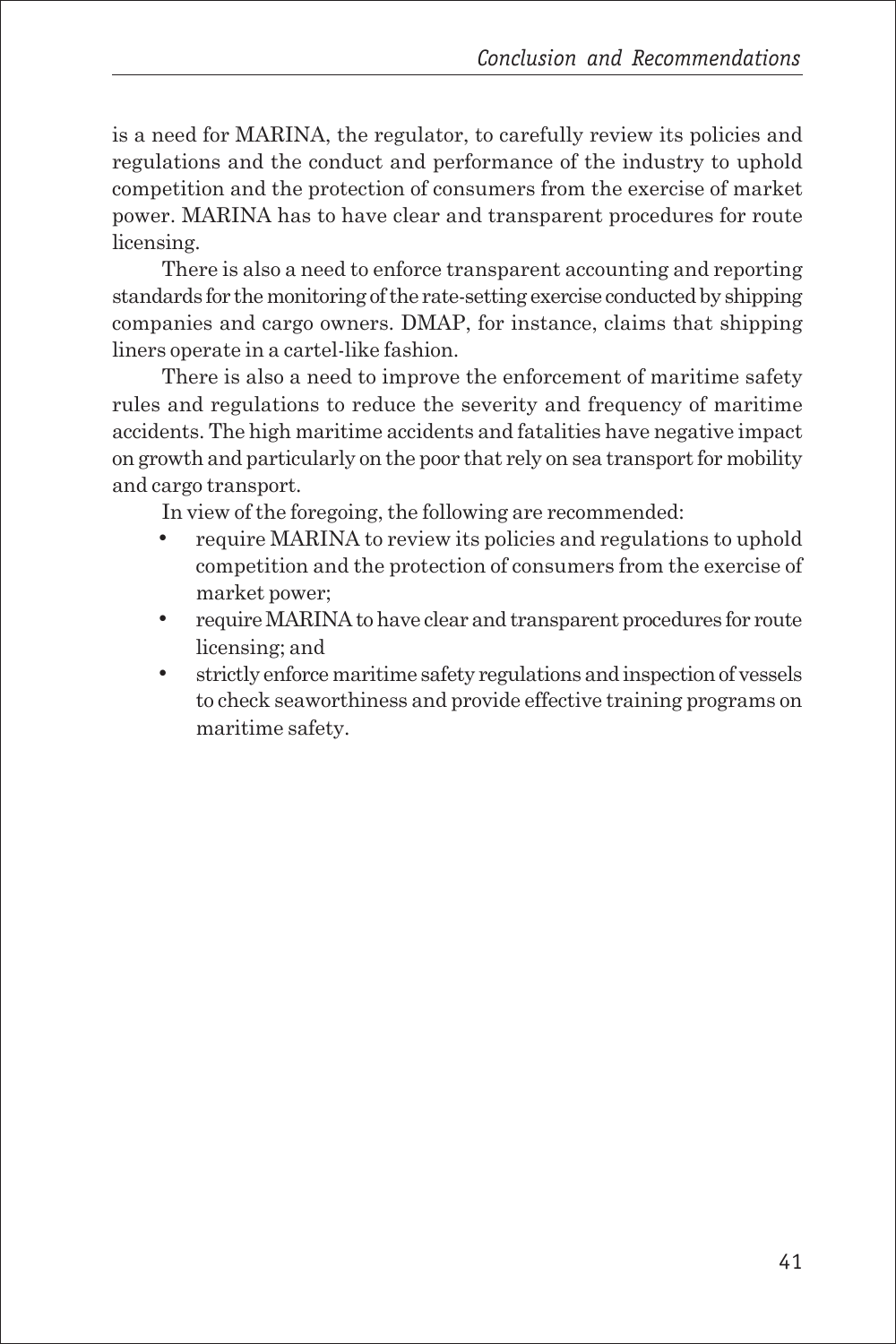## **Annex A: A Brief History of the Regulation of Shipping Services**

## **The Beginnings of Regulation (1920–1970)**

In 1936, Commonwealth Act No. 146 (also known as the Public Service Act) was enacted into law. In this Act, shipping services were considered public service and therefore should be regulated. Fixed rates for passenger fares and cargo freight were instituted as well as a cap of 12 percent on return on investments of shipping companies.

Cargoes were classified into three types of commodities: Class A (processed products), B (semiprocessed products), and C (unprocessed or agricultural commodities). Passengers, on the other hand, are categorized as first, second, and third class. Each class offers a different type of service and accommodation.

In 1972, the issuance of Certificate of Public Convenience (CPC) was instituted. The CPC authorizes shipping companies to operate and offer shipping services for commercial purposes. The objective of the CPC is to curb the excessive use of major routes and to shift the operation of some ships to less utilized routes. CPCs are issued on a per vessel, per trip, and per schedule basis. This was established to serve as an entry barrier. To get hold of the certificate, a first-come-first-serve policy was instituted. For developmental routes, the new entrant that has been issued a certificate is protected from competition (until such time that the investment of the operator has already been recovered). However, the period for recovering investments for the developmental route operator was not stated. As such, almost all routes were monopolized.

## **Changes in Rates and Low Compliance Levels (1980s)**

The classification of passengers and commodities in the early 1920s for fixed rates underwent changes. In 1983, distance was factored in. The rates varied as distance increased. Distances were classified using the following ranges: 0–100 miles, 101–300 miles, and over 300 miles. Moreover, rates had also taken into account the cargo classification. Class A commodities were charged higher rates than B and C.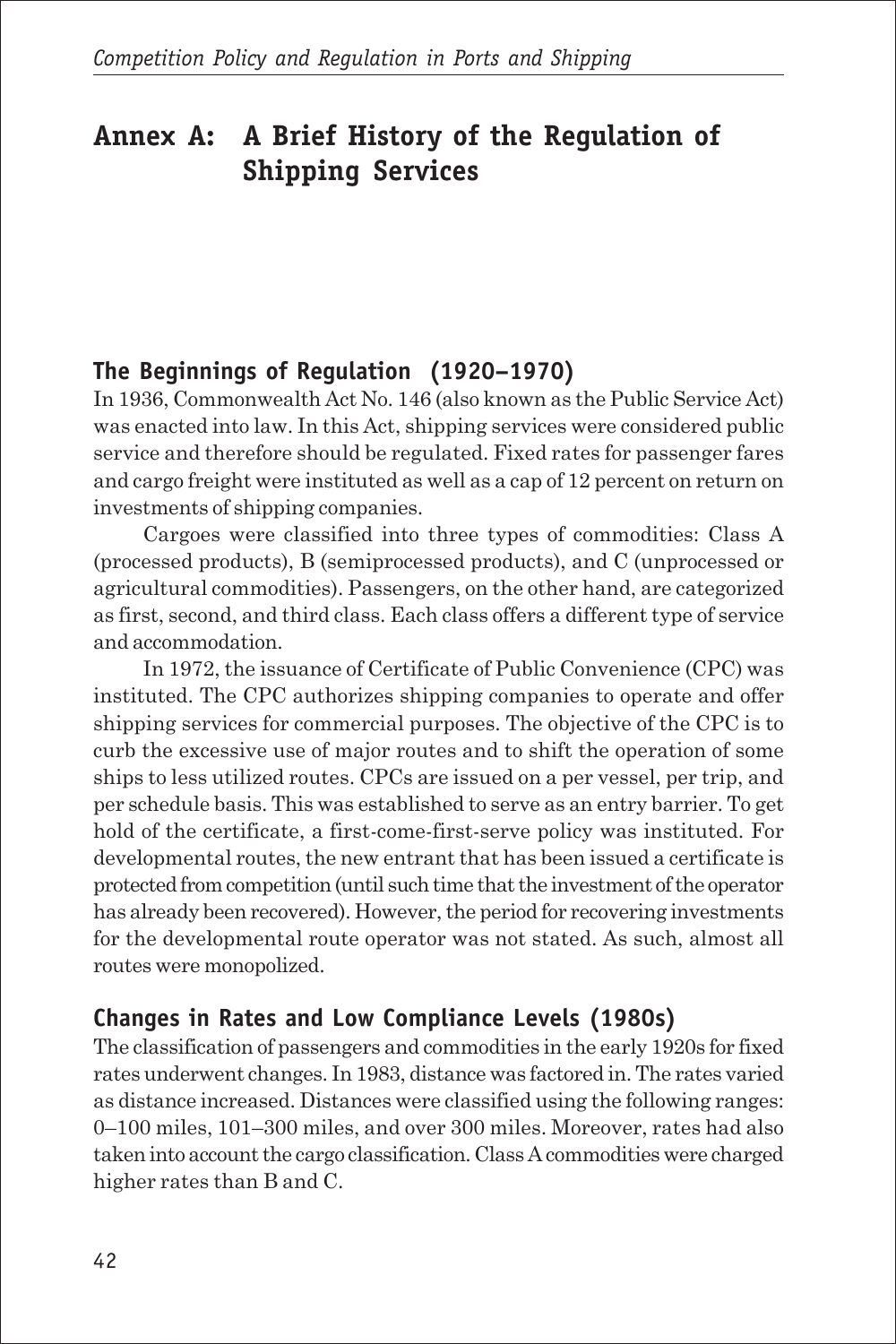Memorandum Circular No. 26 was introduced requiring all operators to stick to their routes, sailing frequency, and schedules. Sanctions were given to violators. Rerouting of vessels required an amendment of the CPC. Acquisition of new vessels was also regulated.

## **Deregulation Era (1990–present)**

In 1994, President Ramos issued a series of EOs aimed at deregulating the shipping industry:

- EO 185 demonopolization of shipping routes
- EO 213 deregulation of passenger fares and freight rates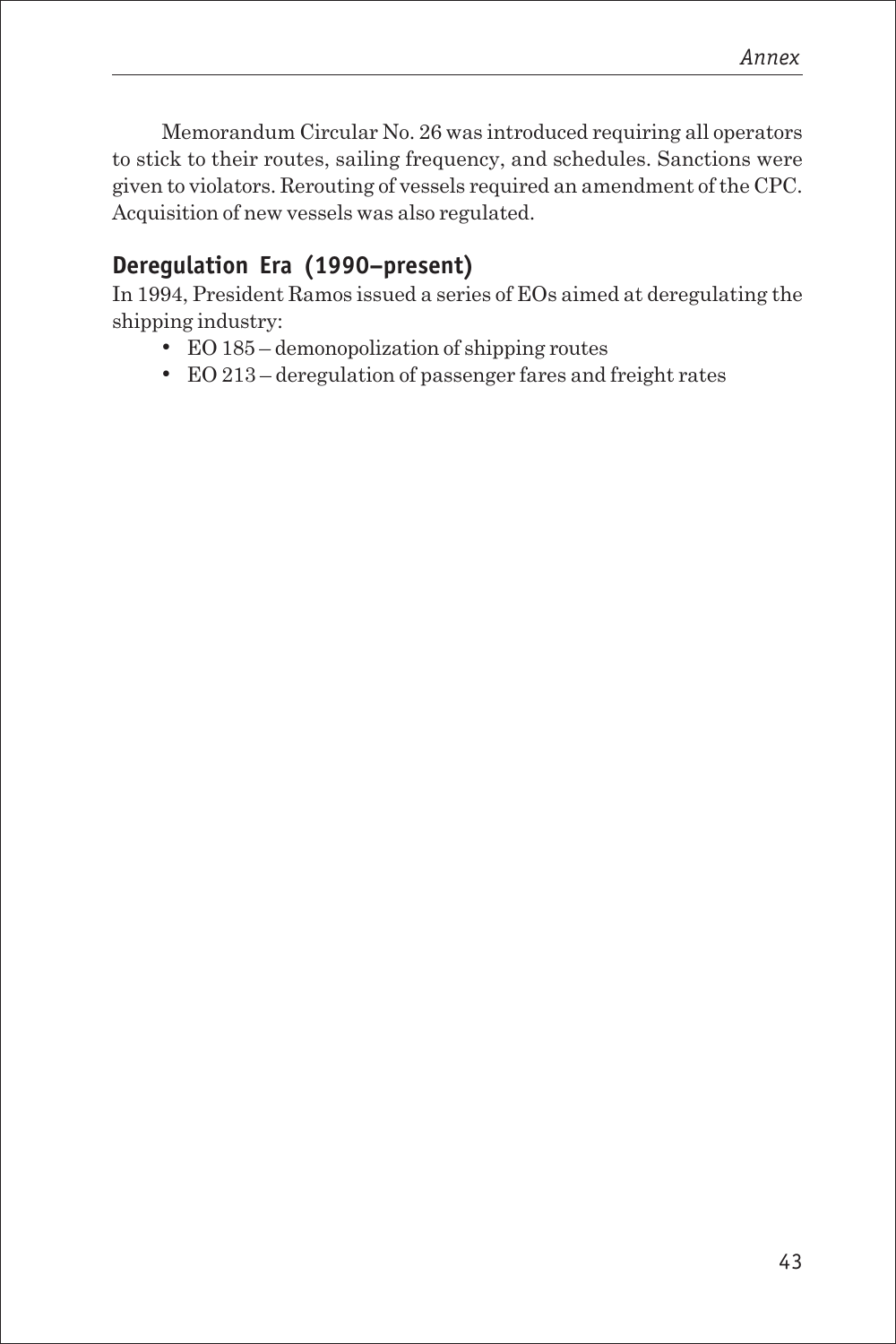## **References**

- Austria, M. 2002. Philippine domestic and shipping industry: state of competition and market structure. PASCN Discussion Paper Series No. 2002-04. Makati City, Philippines: Philippine APEC Study Center Network.
- Banks, G. 2002. Competition regulation of infrastructure: getting the balance right. Paper presented at the IIR Conference, National Competition Policy, Seven Years On. Melbourne, Australia, 14 March.
- Basilio, E. 1999. EO 59: Still a lot of room for improvement. UA&P Staff Memos. Pasig City, Philippines: University of Asia and the Pacific.
- ———. 2004. Competition at the Manila ports. UA&P Industry Monitor. Pasig City, Philippines: University of Asia and the Pacific.
- Basilio, E. and J.C. Llarena. 2003. The strong republic nautical highway: rolling on to progress (a primer on EO 170). UA&P Industry Monitor. Pasig City, Philippines: University of Asia and the Pacific.
- Clark, X., J. Dollar and A. Micco. 2004. Port efficiency, maritime transport costs and bilateral trade. NBER Discussion Paper 10353. Cambridge, MA: National Bureau of Economic Research, Inc.
- Estache, A., M. Gonzalez and L. Trujillo. 2001. Technical efficiency gains from port reform : the potential for yardstick competition in Mexico. Washington, DC: World Bank.
- Japan International Cooperation Agency (JICA). 2003. Domestic shipping development plan in the Philippines. Makati City, Philippines: JICA.
- Limao, N. and A.J. Venables. 2001. Infrastructure, geographical disadvantage, and transport costs. World Bank Economic Review 15(3):451-479.